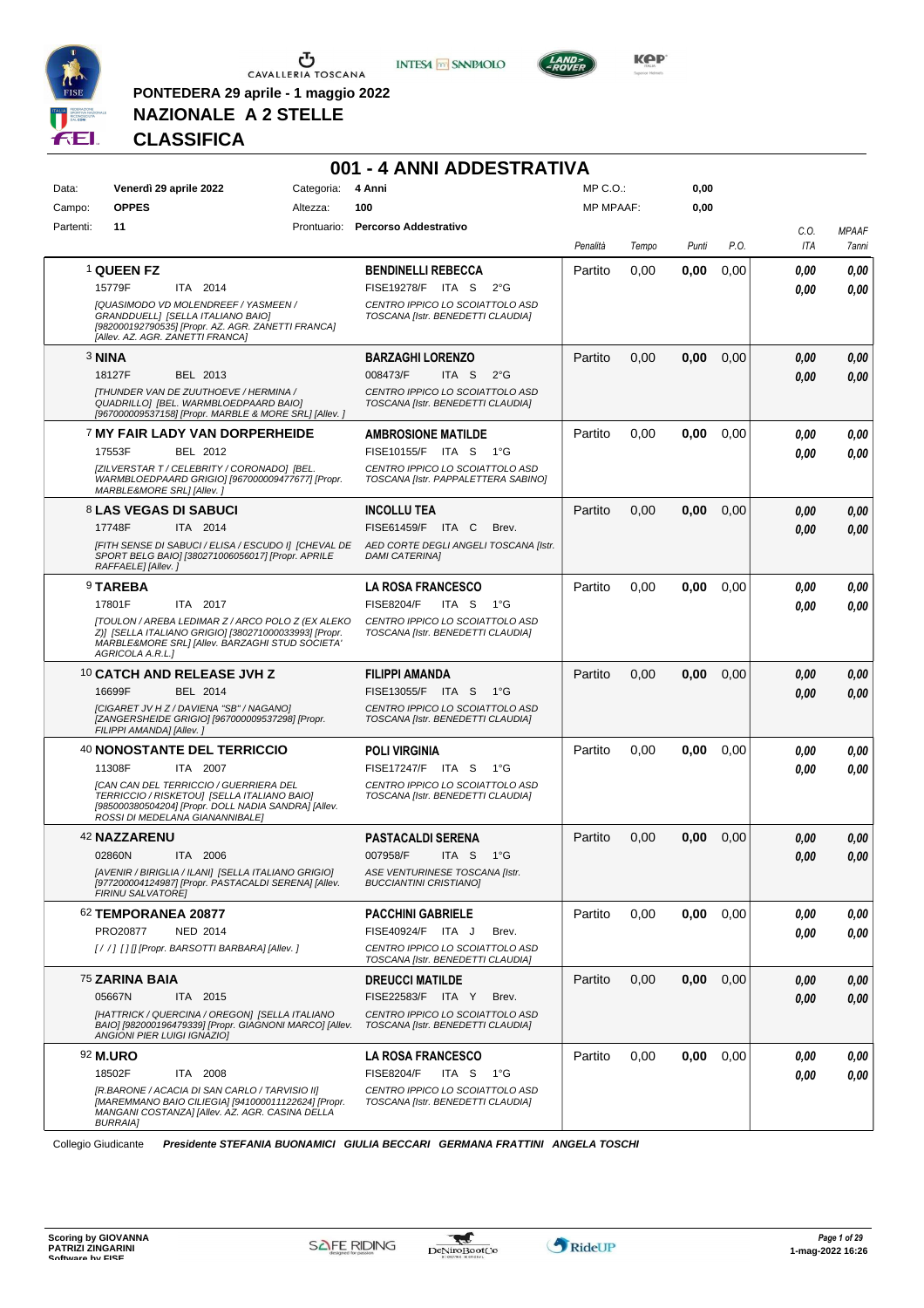

**PONTEDERA 29 aprile - 1 maggio 2022**

**NAZIONALE A 2 STELLE**





**KOP** 

**CLASSIFICA**

| Data:         | Venerdì 29 aprile 2022                                                                                                                                         | 002 - 5 ANNI ADDESTRATIVA<br>Categoria: | 5 Anni                                                               | MP C.O.:         |       | 0,00  |      |                    |                       |
|---------------|----------------------------------------------------------------------------------------------------------------------------------------------------------------|-----------------------------------------|----------------------------------------------------------------------|------------------|-------|-------|------|--------------------|-----------------------|
| Campo:        | <b>OPPES</b>                                                                                                                                                   | Altezza:                                | 110                                                                  | <b>MP MPAAF:</b> |       | 0,00  |      |                    |                       |
| Partenti:     | 13                                                                                                                                                             |                                         | Prontuario: Percorso Addestrativo                                    |                  |       |       |      |                    |                       |
|               |                                                                                                                                                                |                                         |                                                                      | Penalità         | Tempo | Punti | P.O. | C.O.<br><b>ITA</b> | <b>MPAAF</b><br>7anni |
|               | <b>5 SANTIAGO</b>                                                                                                                                              |                                         | <b>BARZAGHI LORENZO</b>                                              | Partito          | 0,00  | 0,00  | 0,00 | 0.00               | 0.00                  |
|               | 11518F<br><b>GER 2007</b>                                                                                                                                      |                                         | 008473/F<br>ITA S<br>$2^{\circ}G$                                    |                  |       |       |      | 0.00               | 0,00                  |
|               | [STARON / GUNNITH / GRAF GRANNUS] [HANNOVER<br>BAIO] [] [Propr. ASD GINANNI ELENA HORSE WELFARE -<br>ACSI CLUB] [Allev.]                                       |                                         | CENTRO IPPICO LO SCOIATTOLO ASD<br>TOSCANA [Istr. BENEDETTI CLAUDIA] |                  |       |       |      |                    |                       |
|               | <b>8 LAS VEGAS DI SABUCI</b>                                                                                                                                   |                                         | <b>INCOLLU TEA</b>                                                   | Partito          | 0,00  | 0,00  | 0,00 | 0.00               | 0.00                  |
|               | 17748F<br>ITA 2014                                                                                                                                             |                                         | FISE61459/F<br>ITA C<br>Brev.                                        |                  |       |       |      | 0.00               | 0.00                  |
|               | [FITH SENSE DI SABUCI / ELISA / ESCUDO I] [CHEVAL DE<br>SPORT BELG BAIO] [380271006056017] [Propr. APRILE<br>RAFFAELE] [Allev.]                                |                                         | AED CORTE DEGLI ANGELI TOSCANA [Istr.<br><b>DAMI CATERINAI</b>       |                  |       |       |      |                    |                       |
| <b>11 ADA</b> |                                                                                                                                                                |                                         | <b>LA ROSA FRANCESCO</b>                                             | Partito          | 0,00  | 0,00  | 0,00 | 0.00               | 0,00                  |
|               | 18334F<br>GER 2017                                                                                                                                             |                                         | <b>FISE8204/F</b><br>ITA S<br>1°G                                    |                  |       |       |      | 0.00               | 0,00                  |
|               | [ARMITAGE / WOLKE / QUANTUM] [OLDENBURG BAIO<br>SCURO] [276020000583886] [Propr. MARBLE&MORE SRL]<br>[Allev. MARBLE&MORE SRL]                                  |                                         | CENTRO IPPICO LO SCOIATTOLO ASD<br>TOSCANA [Istr. BENEDETTI CLAUDIA] |                  |       |       |      |                    |                       |
|               | 13 CHIANA 8                                                                                                                                                    |                                         | <b>CONTE NICCOLO'</b>                                                | Partito          | 0,00  | 0,00  | 0,00 | 0.00               | 0.00                  |
|               | 14522F<br>GER 2009                                                                                                                                             |                                         | FISE10243/F ITA S<br>1°G                                             |                  |       |       |      | 0.00               | 0.00                  |
|               | <b>[CONTENDER / VISION I / CORRADO] [HOLSTEINER</b><br>GRIGIO] [380271001024746] [Propr. CONTE NICCOLO']<br>[Allev.]                                           |                                         | CI EMPOLESE ASD TOSCANA [Istr. BIANCHI<br>ALESSIOI                   |                  |       |       |      |                    |                       |
|               | 14 ROXANNE-K VAN 'T KATTENHEYE                                                                                                                                 |                                         | <b>GRANUCCI OLIS</b>                                                 | Partito          | 0,00  | 0,00  | 0,00 | 0.00               | 0,00                  |
|               | 17773F<br>BEL 2017                                                                                                                                             |                                         | 1165/F<br>ITA SA 2°G                                                 |                  |       |       |      | 0.00               | 0.00                  |
|               | <b>INUBICK VAN HET METTENHOF / ELEGANCE V/D</b><br>DONKHOEVE / CALVARO] [BEL. WARMBLOEDPAARD<br>BAIO] [981100004497488] [Propr. ORAZZINI MERI] [Allev. ]       |                                         | CENTRO IPPICO LO SCOIATTOLO ASD<br>TOSCANA [Istr. GRANUCCI OLIS]     |                  |       |       |      |                    |                       |
|               | <b>15 CICERONE M&amp;M</b>                                                                                                                                     |                                         | <b>SALERNI OSCAR</b>                                                 | Partito          | 0,00  | 0,00  | 0,00 | 0.00               | 0,00                  |
|               | 15855F<br>GER 2013                                                                                                                                             |                                         | 2309/H<br>ITA S<br>$2^{\circ}G$                                      |                  |       |       |      | 0.00               | 0.00                  |
|               | [CORNET'S PRINZ / CADEAU DU CIEL / CICERO Z]<br>[OLDENBURG BAIO] [276020000166568] [Propr. MARBLE &<br>MORE SRL] [Allev.]                                      |                                         | ASD CENTRO IPPICO LA BRIGLIA TOSCANA<br>[Istr. CORTESE UMBERTO]      |                  |       |       |      |                    |                       |
|               | 20 CLAPTON Z                                                                                                                                                   |                                         | <b>GRANUCCI OLIS</b>                                                 | Partito          | 0,00  | 0,00  | 0,00 | 0.00               | 0,00                  |
|               | 17197F<br>ITA 2014                                                                                                                                             |                                         | 1165/F<br>ITA SA 2°G                                                 |                  |       |       |      | 0.00               | 0.00                  |
|               | [CLARIMO / SILIA 2 / SILVIO I] [SELLA ITALIANO GRIGIO]<br>[982000192284937] [Propr. SOC. AGR. IL FORTINO DI<br>MUCCHIETO SRL] [Allev. AZ. AGR. ZANETTI FRANCA] |                                         | CENTRO IPPICO LO SCOIATTOLO ASD<br>TOSCANA [Istr. GRANUCCI OLIS]     |                  |       |       |      |                    |                       |
|               | 21 LOEWETTO                                                                                                                                                    |                                         | <b>DE AMICIS LAMBERTO</b>                                            | Partito          | 0,00  | 0,00  | 0.00 | 0.00               | 0,00                  |
|               | 16587F<br>ITA 2012                                                                                                                                             |                                         | 3879/G<br>ITA S<br>$2^{\circ}G$                                      |                  |       |       |      | 0.00               | 0.00                  |
|               | [ROBLE Z/LOEWIN/LAMTHAN] [SELLA ITALIANO<br>SAURO] [982000192790466] [Propr. DE AMICIS VINCENZO]<br>[Allev. DE AMICIS VINCENZO]                                |                                         | CI VILLA IL MANDORLO ASD TOSCANA Ilstr.<br><b>BRUNI MARCO]</b>       |                  |       |       |      |                    |                       |
|               | 23 ROZIKO                                                                                                                                                      |                                         | <b>DE AMICIS LAMBERTO</b>                                            | Partito          | 0,00  | 0,00  | 0,00 | 0,00               | 0,00                  |
|               | 16588F<br>ITA 2012                                                                                                                                             |                                         | 3879/G<br>ITA S $2^{\circ}G$                                         |                  |       |       |      | 0.00               | 0,00                  |
|               | [ROBLE Z / ZEREMONIE / ZEUS] [SELLA ITALIANO<br>SAURO] [982000192790803] [Propr. DE AMICIS VINCENZO]<br>[Allev. DE AMICIS VINCENZO]                            |                                         | CI VILLA IL MANDORLO ASD TOSCANA [Istr.<br><b>BRUNI MARCO]</b>       |                  |       |       |      |                    |                       |
|               | <b>36 VIVANETTA BLUE</b>                                                                                                                                       |                                         | <b>LAWLEY SVEVA</b>                                                  | Partito          | 0,00  | 0,00  | 0,00 | 0,00               | 0,00                  |
|               | 17103F<br>GER 2014                                                                                                                                             |                                         | FISE19730/F ITA Y 1°G                                                |                  |       |       |      | 0.00               | 0,00                  |
|               | [VIVANT VAN DE HEFFINCK / CHANETTA / CHACCO-BLUE]<br>[OLDENBURG BAIO] [276020000168424] [Propr. LAWLEY<br>EDOARDO] [Allev.]                                    |                                         | EQUESTRIAN CLUB FIRENZE SSD A RL<br>TOSCANA [Istr. BARONI KATIA]     |                  |       |       |      |                    |                       |
|               | <b>46 ATATURK M&amp;M</b>                                                                                                                                      |                                         | <b>PACCHINI GABRIELE</b>                                             | Partito          | 0,00  | 0,00  | 0,00 | 0,00               | 0,00                  |
|               | 16296F<br>GER 2014                                                                                                                                             |                                         | FISE40924/F ITA J<br>Brev.                                           |                  |       |       |      | 0.00               | 0,00                  |
|               | [ARMITAGE / CARDENCE / CARETINO] [OLDENBURG<br>BAIO] [276020000167727] [Propr. MARBLE & MORE SRL]<br>[Allev.]                                                  |                                         | CENTRO IPPICO LO SCOIATTOLO ASD<br>TOSCANA [Istr. BENEDETTI CLAUDIA] |                  |       |       |      |                    |                       |
|               | <b>102 KUPIDO</b>                                                                                                                                              |                                         | <b>BARZAGHI LORENZO</b>                                              | Partito          | 0,00  | 0,00  | 0,00 | 0,00               | 0,00                  |
|               | 17398F<br>ITA 2016                                                                                                                                             |                                         | 008473/F<br>ITA S<br>$2^{\circ}$ G                                   |                  |       |       |      | 0,00               | 0,00                  |
|               | [LORD DIX / VALENCIA DE WALPUT D'13 / SKIPPY-II]<br>[CHEVAL DE SPORT BELG SAURO] [380271006018130]<br>[Propr. SOC. AGR. IL FORTINO DI MUCCHIETO SRL] [Allev.   |                                         | CENTRO IPPICO LO SCOIATTOLO ASD<br>TOSCANA [Istr. BENEDETTI CLAUDIA] |                  |       |       |      |                    |                       |

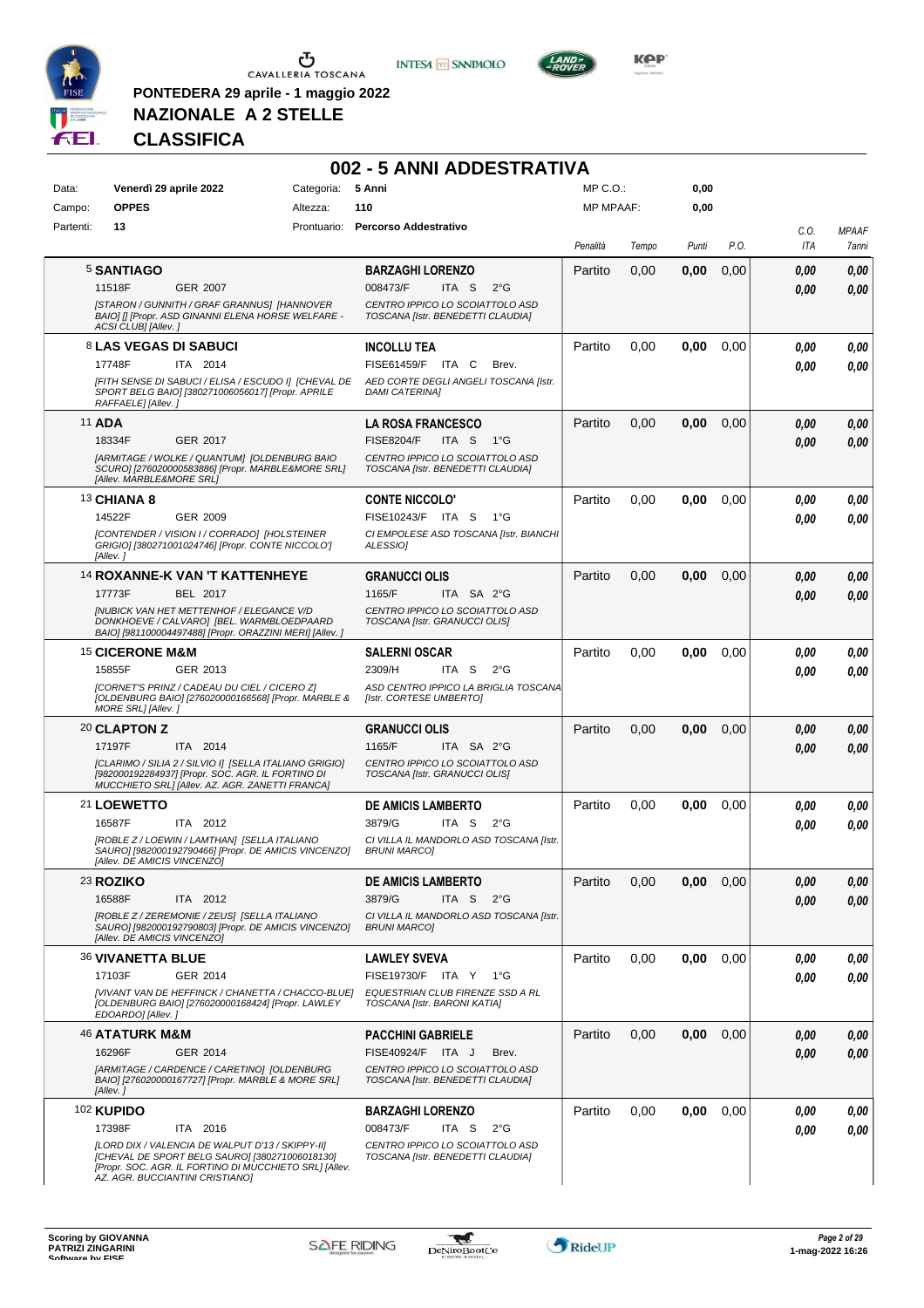

**PONTEDERA 29 aprile - 1 maggio 2022**

**NAZIONALE A 2 STELLE**

**INTESA** M SANPAOLO



**KPP** 

### **CLASSIFICA**

| 002 - 5 ANNI ADDESTRATIVA |                                                                                                                                                    |  |             |                         |           |                                                                      |                  |       |       |      |            |              |
|---------------------------|----------------------------------------------------------------------------------------------------------------------------------------------------|--|-------------|-------------------------|-----------|----------------------------------------------------------------------|------------------|-------|-------|------|------------|--------------|
| Data:                     | Venerdì 29 aprile 2022                                                                                                                             |  | Categoria:  | 5 Anni                  |           |                                                                      | $MP C. O.$ :     |       | 0,00  |      |            |              |
| Campo:                    | <b>OPPES</b><br>Altezza:                                                                                                                           |  |             | 110                     |           |                                                                      | <b>MP MPAAF:</b> |       | 0,00  |      |            |              |
| Partenti:                 | 13                                                                                                                                                 |  | Prontuario: | Percorso Addestrativo   |           |                                                                      |                  |       |       |      | C.O.       | <b>MPAAF</b> |
|                           |                                                                                                                                                    |  |             |                         |           |                                                                      | Penalità         | Tempo | Punti | P.O. | <b>ITA</b> | <b>7anni</b> |
|                           | 103 VICTORIA M&M                                                                                                                                   |  |             | <b>BARZAGHI LORENZO</b> |           |                                                                      | Partito          | 0.00  | 0,00  | 0.00 | 0.00       | 0,00         |
|                           | 15861F<br>GER 2012                                                                                                                                 |  |             | 008473/F                | S.<br>ITA | $2^{\circ}G$                                                         |                  |       |       |      | 0,00       | 0,00         |
|                           | <b>IVIVANT VAN DE HEFFINCK / ADALFRIEDE /</b><br>ARGENTINUS] [OLDENBURG BAIO] [276020000040827]<br><b>IPropr. MARBLE &amp; MORE SRLI IAlley. 1</b> |  |             |                         |           | CENTRO IPPICO LO SCOIATTOLO ASD<br>TOSCANA [Istr. BENEDETTI CLAUDIA] |                  |       |       |      |            |              |

Collegio Giudicante *Presidente STEFANIA BUONAMICI GIULIA BECCARI GERMANA FRATTINI ANGELA TOSCHI*

### **003 - 6 ANNI ADDESTRATIVA**

| Data:     | Venerdì 29 aprile 2022                                                                                                                                   | Categoria:  | 6 Anni                                                               |           |                                         | $MP C. O.$ :     |       | 0,00  |      |            |              |
|-----------|----------------------------------------------------------------------------------------------------------------------------------------------------------|-------------|----------------------------------------------------------------------|-----------|-----------------------------------------|------------------|-------|-------|------|------------|--------------|
| Campo:    | <b>OPPES</b>                                                                                                                                             | Altezza:    | 120                                                                  |           |                                         | <b>MP MPAAF:</b> |       | 0,00  |      |            |              |
| Partenti: | 3                                                                                                                                                        | Prontuario: | Percorso Addestrativo                                                |           |                                         |                  |       |       |      | C.0.       | <b>MPAAF</b> |
|           |                                                                                                                                                          |             |                                                                      |           |                                         | Penalità         | Tempo | Punti | P.O. | <b>ITA</b> | 7anni        |
|           | <b>17 TRUSILLA</b>                                                                                                                                       |             | <b>BARZAGHI LORENZO</b>                                              |           |                                         | Partito          | 0,00  | 0,00  | 0,00 | 0.00       | 0,00         |
|           | ITA 2016<br>17185F                                                                                                                                       |             | 008473/F                                                             | -S<br>ITA | $2^{\circ}G$                            |                  |       |       |      | 0.00       | 0,00         |
|           | [TANGELO VAN DE ZUUTHOEVE / AREBA LEDIMAR Z /<br>ARCO POLO Z (EX ALEKO Z)] [SELLA ITALIANO GRIGIO]<br>[380271000016324] [Propr. BACCANI FRANCO] [Allev.] |             | CENTRO IPPICO LO SCOIATTOLO ASD<br>TOSCANA [Istr. BENEDETTI CLAUDIA] |           |                                         |                  |       |       |      |            |              |
|           | <b>18 MINKY "R"</b>                                                                                                                                      |             | <b>BARZAGHI LORENZO</b>                                              |           |                                         | Partito          | 0,00  | 0,00  | 0,00 | 0,00       | 0.00         |
|           | 18124F<br>GBR 2015                                                                                                                                       |             | 008473/F                                                             | ITA S     | $2^{\circ}$ G                           |                  |       |       |      | 0.00       | 0.00         |
|           | [APPLE JUICE / ZUIDMINKA / JODOKUS] [AES SAURO]<br>[967000000977149] [Propr. AMBROSIONE MATILDE] [Allev. ]                                               |             | CENTRO IPPICO LO SCOIATTOLO ASD<br>TOSCANA [Istr. BENEDETTI CLAUDIA] |           |                                         |                  |       |       |      |            |              |
|           | 43 CHARLES Z                                                                                                                                             |             | <b>DE AMICIS GINEVRA</b>                                             |           |                                         | Partito          | 0,00  | 0,00  | 0,00 | 0.00       | 0,00         |
|           | 10641F<br>BEL 2005                                                                                                                                       |             | 4992/G                                                               | ITA<br>-S | $1^{\circ}$ G                           |                  |       |       |      | 0.00       | 0.00         |
|           | [CIRO Z / ORONA V/D RHILLE / GOLDSPRING DE<br>LAUZELLE] [ZANGERSHEIDE GRIGIO] [981100000376247]<br>[Propr. DE AMICIS VINCENZO] [Allev.]                  |             | <b>BRUNI MARCOI</b>                                                  |           | CI VILLA IL MANDORLO ASD TOSCANA [Istr. |                  |       |       |      |            |              |

Collegio Giudicante *Presidente STEFANIA BUONAMICI GIULIA BECCARI GERMANA FRATTINI ANGELA TOSCHI*

#### **006 - C125 A TEMPO**

| Data:  |           | Venerdì 29 aprile 2022                                                                                                           | Categoria:  | C <sub>125</sub>                                          | MP C. O.         |          | 0,00  |      |      |              |
|--------|-----------|----------------------------------------------------------------------------------------------------------------------------------|-------------|-----------------------------------------------------------|------------------|----------|-------|------|------|--------------|
| Campo: |           | <b>OPPES</b>                                                                                                                     | Altezza:    | 125                                                       | <b>MP MPAAF:</b> |          | 0.00  |      |      |              |
|        | Partenti: | 5                                                                                                                                | Prontuario: | n. 3 a tempo - Tab. A                                     |                  |          |       |      | C.0. | <b>MPAAF</b> |
|        |           |                                                                                                                                  |             |                                                           | Penalità         | Tempo    | Punti | P.O. | ITA  | <b>7anni</b> |
|        |           | 30 FUNNY BOY                                                                                                                     |             | <b>AMBROSINI ELEONORA</b>                                 | 0                | 66,09    | 0,00  | 0,00 | 0,00 | 0,00         |
|        |           | <b>NED 2010</b><br>33284BXX                                                                                                      |             | FISE16346/C<br>ITA J<br>$1^{\circ}G$                      |                  |          |       |      | 0,00 | 0,00         |
|        |           | [VLEUT / CARTINA Z / CARTHAGO] [KWPN MORELLO]<br>[528210002541610] [Propr. FT EQUESTRIAN S.R.L.] [Allev.]                        |             | CI EMPOLESE ASD TOSCANA [Istr. BIANCHI<br>ALESSIOI        |                  |          |       |      |      |              |
| 2      |           | 29 CURLIDA JK HORSETRUCHS Z                                                                                                      |             | <b>TREZZANI TOMMASO</b>                                   | 0                | 67,60    | 0,00  | 0,00 | 0.00 | 0,00         |
|        |           | 04781C<br><b>NED 2010</b>                                                                                                        |             | FISE17446/C<br>ITA J<br>$1^{\circ}$ G                     |                  |          |       |      | 0.00 | 0.00         |
|        |           | ICASCON JK HORSETRUCKS Z / ALLETTA V / BENTLEY<br>LH1 [ZANGERSHEIDE BAIO] [528210002504810] [Propr.<br>TREZZANI LUCA] [Allev.]   |             | CI EMPOLESE ASD TOSCANA [Istr. BIANCHI<br><b>ALESSIOI</b> |                  |          |       |      |      |              |
| 3      |           | <b>38 CHANEL DE TUS</b>                                                                                                          |             | <b>VIOLA ELISA</b>                                        | $\bf{0}$         | 69,41    | 0,00  | 0,00 | 0.00 | 0,00         |
|        |           | 16278F<br>FRA 2012                                                                                                               |             | FISE30560/F<br>ITA J<br>$1^{\circ}G$                      |                  |          |       |      | 0.00 | 0,00         |
|        |           | [CONTROE / DIANE DE TALMONT / PAMPHILE] [SELLA<br>FRANCESE BAIO] [250259806038383] [Propr. FERNANDEZ<br>ELENA] [Allev.]          |             | DEL DRAGO ASD TOSCANA [Istr. ZORZI<br><b>GIAMPIETROI</b>  |                  |          |       |      |      |              |
|        |           |                                                                                                                                  |             |                                                           |                  |          |       |      |      |              |
| 4      |           | 32 PASCHA VAN HET BAKKERSHOF D'16                                                                                                |             | <b>ROMEO VERONICA</b>                                     |                  | 12 69,90 | 0,00  | 0,00 | 0.00 | 0,00         |
|        |           | 18126F<br>BEL 2015                                                                                                               |             | FISE15089/C ITA J<br>$1^{\circ}$ G                        |                  |          |       |      | 0.00 | 0.00         |
|        |           | [CORYDON VAN T&L / GERONE / SPARTACUS] [BEL.<br>WARMBLOEDPAARD BAIO] [981100002968907] [Propr.<br>MARCIASINI PATRIZIA] [Allev. ] |             | DEL DRAGO ASD TOSCANA [Istr. ZORZI<br><b>GIAMPIETROI</b>  |                  |          |       |      |      |              |

 $\mathcal{L}$ 

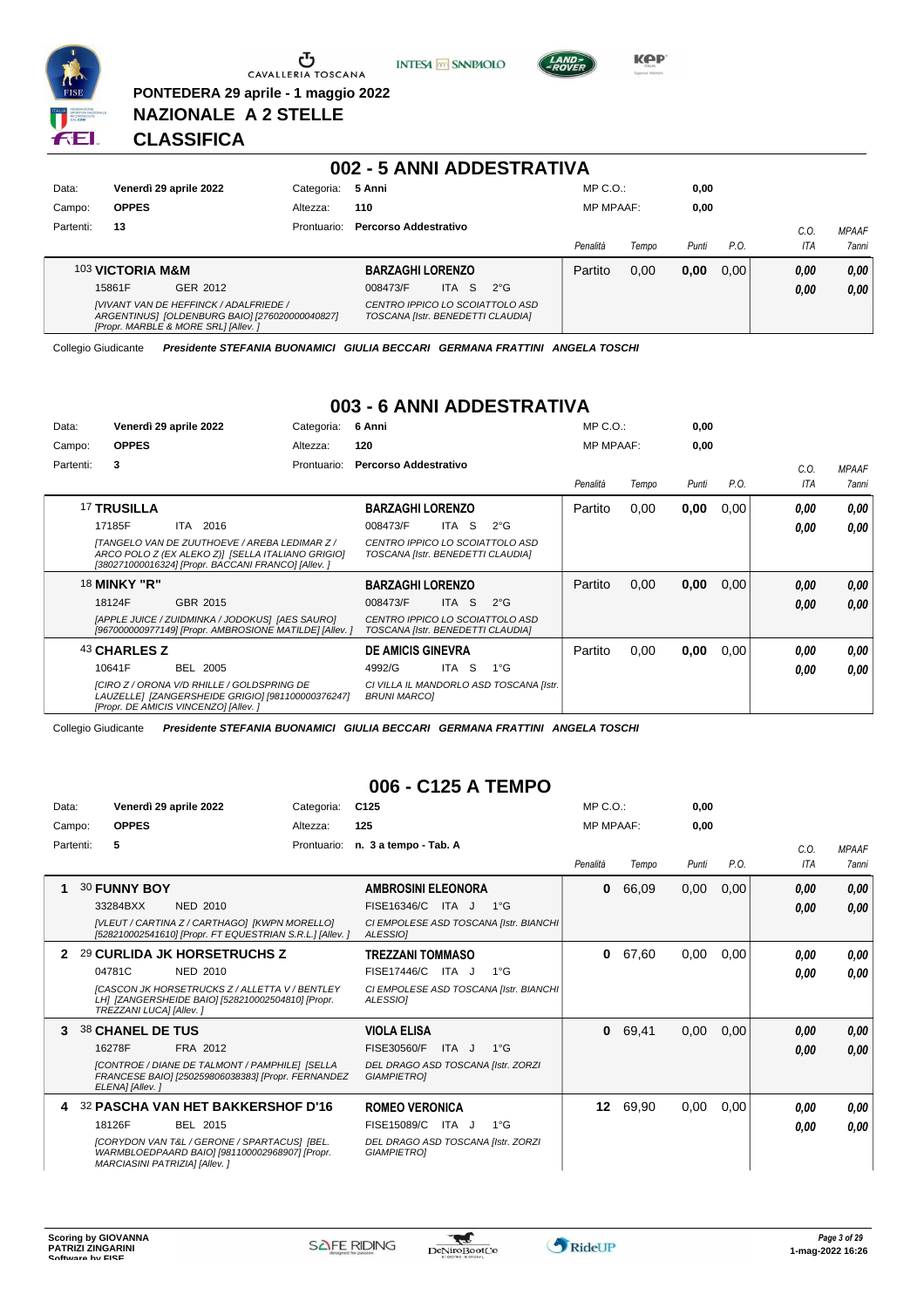

**PONTEDERA 29 aprile - 1 maggio 2022 NAZIONALE A 2 STELLE**





**Kep** 

**CLASSIFICA**

|           |                                                                                                                                             |             | 006 - C125 A TEMPO                                             |                  |       |       |      |            |              |
|-----------|---------------------------------------------------------------------------------------------------------------------------------------------|-------------|----------------------------------------------------------------|------------------|-------|-------|------|------------|--------------|
| Data:     | Venerdì 29 aprile 2022                                                                                                                      | Categoria:  | C125                                                           | $MP C. O.$ :     |       | 0,00  |      |            |              |
| Campo:    | <b>OPPES</b>                                                                                                                                | Altezza:    | 125                                                            | <b>MP MPAAF:</b> |       | 0,00  |      |            |              |
| Partenti: | 5                                                                                                                                           | Prontuario: | n. 3 a tempo - Tab. A                                          |                  |       |       |      | C.0        | <b>MPAAF</b> |
|           |                                                                                                                                             |             |                                                                | Penalità         | Tempo | Punti | P.O. | <b>ITA</b> | 7anni        |
|           | 27 JAMESON VH DAALHOF                                                                                                                       |             | <b>TARABUSI EMMA</b>                                           | Elim.            | 0.00  | 0,00  | 0.00 | 0,00       | 0,00         |
|           | BEL 2015<br>17907F                                                                                                                          |             | FISE57730/F<br>ITA<br>$1^{\circ}G$                             |                  |       |       |      | 0,00       | 0,00         |
|           | [EDJAZ VAN'T MERELSNEST / ZHADE / HOLD UP<br>PREMIER] [CHEVAL DE SANG BELGE BAIO]<br>[967000009752656] [Propr. PASQUATO LEONARDO] [Allev. ] |             | AED CORTE DEGLI ANGELI TOSCANA [Istr.<br><b>DAMI CATERINAI</b> |                  |       |       |      |            |              |

Collegio Giudicante *Presidente STEFANIA BUONAMICI GIULIA BECCARI GERMANA FRATTINI ANGELA TOSCHI*

### **007 - C130 MISTA QUALIFICANTE**

|           | Data: | Venerdì 29 aprile 2022                                                                                                                                                              | Categoria: | C <sub>130</sub>                                                       | MP C. O.         |         | 700,00 |      |            |              |
|-----------|-------|-------------------------------------------------------------------------------------------------------------------------------------------------------------------------------------|------------|------------------------------------------------------------------------|------------------|---------|--------|------|------------|--------------|
| Campo:    |       | <b>OPPES</b>                                                                                                                                                                        | Altezza:   | 130                                                                    | <b>MP MPAAF:</b> |         | 0,00   |      |            |              |
| Partenti: |       | 9                                                                                                                                                                                   |            | Prontuario: n. 7 mista - Tab. A                                        |                  |         |        |      | C.O.       | <b>MPAAF</b> |
|           |       |                                                                                                                                                                                     |            |                                                                        | Penalità         | Tempo   | Punti  | P.O. | <b>ITA</b> | 7anni        |
| 1         |       | 26 KURTIS VD BISSCHOP                                                                                                                                                               |            | <b>LAWLEY SVEVA</b>                                                    | 0                | 0.00    | 0.00   | 0.00 | 175,00     | 0.00         |
|           |       | 14321E<br>BEL 2010                                                                                                                                                                  |            | FISE19730/F ITA Y<br>$1^{\circ}G$                                      |                  |         |        |      | 0.00       | 0,00         |
|           |       | [DARCO / ELCHINNI VAN DE FLANDRIA / CHIN CHIN]<br>[BWP GRIGIO] [967000009108173] [Propr. MONTESI<br>ROBERTA] [Allev.]                                                               |            | EQUESTRIAN CLUB FIRENZE SSD A RL<br>TOSCANA [Istr. BARONI KATIA]       |                  |         |        |      |            |              |
|           |       | 2 22 ACTION LADY                                                                                                                                                                    |            | <b>LORUSSO TOBIA</b>                                                   | 4                | 86,59   | 0.00   | 0.00 | 126,00     | 0,00         |
|           |       | 18174F<br><b>NED 2015</b>                                                                                                                                                           |            | FISE85200/KF ITA J<br>$2^{\circ}$ G                                    |                  |         |        |      | 0.00       | 0.00         |
|           |       | [ACTION BREAKER / LIDOLE DU VERRON / LE TOT DE<br>SEMILLY] [WESTFALEN SAURO] [276020000462453]<br>[Propr. LORUSSO DUCCIO] [Allev.]                                                  |            | SCUOLE ITALIANA DI EQUITAZONE ASD<br>TOSCANA [Istr. LORUSSO DANIELE]   |                  |         |        |      |            |              |
| 3         |       | <b>28 VALAVIE MARION</b>                                                                                                                                                            |            | <b>VOLPI MARGHERITA</b>                                                |                  | 4 87,41 | 0.00   | 0.00 | 105,00     | 0,00         |
|           |       | 18299F<br>FRA 2009                                                                                                                                                                  |            | FISE55676/F ITA J<br>$1^{\circ}G$                                      |                  |         |        |      | 0.00       | 0.00         |
|           |       | [VALAVIE MARION / GRILLOTTE DU BERNOU / PRINCE<br>IG'OR] [SELLA FRANCESE BAIO] [250259803534681]<br>[Propr. VENTUROTTI GAYA] [Allev.]                                               |            | CAMPALTO S.S.D. TOSCANA [Istr.<br><b>ALTEMURA ANTONIOI</b>             |                  |         |        |      |            |              |
| 4         |       | 24 ADAMO                                                                                                                                                                            |            | <b>LORUSSO DANIELE</b>                                                 | 4                | 93,90   | 0,00   | 0,00 | 0,00       | 0,00         |
|           |       | 15091F<br>GER 2010                                                                                                                                                                  |            | 1014/F<br>ITA <sub>S</sub><br>$2^{\circ}$ G                            |                  |         |        |      | 0,00       | 0.00         |
|           |       | [CHIN QUIN / DORADA T KLOMP Z / DARCO]<br>[WESTFALEN BAIO] [276020000097023] [Propr. LORUSSO<br>DANIELE] [Allev.]                                                                   |            | SCUOLE ITALIANA DI EQUITAZONE ASD<br>TOSCANA [Istr. LORUSSO DANIELE]   |                  |         |        |      |            |              |
| 5         |       | 33 BACIAMIANCORA                                                                                                                                                                    |            | <b>MASSA DARIO</b>                                                     | 8                | 80,37   | 0,00   | 0,00 | 0,00       | 0,00         |
|           |       | 16742F<br>ITA 2012                                                                                                                                                                  |            | FISE40787/F ITA J<br>$1^{\circ}G$                                      |                  |         |        |      | 0.00       | 0.00         |
|           |       | [BAEDEKER / TANGHEIRA / TREASURE] [SELLA ITALIANO<br>BAIO] [982000192510363] [Propr. MASSA CARLO] [Allev.<br>MASSA CARLO]                                                           |            | <b>LIVORNO EQUESTRIAN CENTER ASD</b><br>TOSCANA [Istr. MIGLI RICCARDO] |                  |         |        |      |            |              |
| 6         |       | 37 BECKS DI VILLAGANA                                                                                                                                                               |            | <b>LAMI VITTORIO</b>                                                   |                  | 8 91,57 | 0,00   | 0,00 | 0,00       | 0,00         |
|           |       | ITA 2009<br>09166D                                                                                                                                                                  |            | FISE30704/F ITA Y 1°G                                                  |                  |         |        |      | 0.00       | 0.00         |
|           |       | [ACODETTO / CELINE / CARTHAGO] [SELLA ITALIANO<br>GRIGIO] [982009106551736] [Propr. VILLAGANA AGRICOLA<br>DI ANNA BRUNA ZORZAN] [Allev. VILLAGANA AGRICOLA<br>DI ANNA BRUNA ZORZANI |            | OASI DEL CAVALIERE ASD TOSCANA [Istr.<br><b>BRACALONI ANDREAI</b>      |                  |         |        |      |            |              |
|           |       | 27 JAMESON VH DAALHOF                                                                                                                                                               |            | <b>TARABUSI EMMA</b>                                                   | Elim.            | 0,00    | 0.00   | 0.00 | 0.00       | 0,00         |
|           |       | 17907F<br>BEL 2015                                                                                                                                                                  |            | FISE57730/F ITA J<br>$1^{\circ}G$                                      |                  |         |        |      | 0.00       | 0.00         |
|           |       | [EDJAZ VAN'T MERELSNEST / ZHADE / HOLD UP<br>PREMIERI [CHEVAL DE SANG BELGE BAIO]<br>[967000009752656] [Propr. PASQUATO LEONARDO] [Allev. ]                                         |            | AED CORTE DEGLI ANGELI TOSCANA [Istr.<br><b>DAMI CATERINAI</b>         |                  |         |        |      |            |              |
|           |       | 25 ACQUA PERLA                                                                                                                                                                      |            | <b>CATTANEO GIUBILATO SOFIA</b>                                        | Rit.             | 0,00    | 0,00   | 0,00 | 0,00       | 0.00         |
|           |       | ITA 2013<br>19487A                                                                                                                                                                  |            | FISE46938/D ITA J 1°G                                                  |                  |         |        |      | 0.00       | 0.00         |
|           |       | [CARPACCIO / TAYLOR MADE / ZEUS] [SELLA ITALIANO<br>BAIO] [982000196494265] [Propr. REBOLDI UMBERTO]<br>[Allev. AZ.AGR.RANDONE CHIARA LUISA]                                        |            | RANGO STABLES SSD A RL VENETO [Istr.<br><b>RANGO NICOLAI</b>           |                  |         |        |      |            |              |
|           |       | 35 QUALTINO                                                                                                                                                                         |            | <b>CATTANEO GIUBILATO SOFIA</b>                                        | Rit.             | 0,00    | 0,00   | 0,00 | 0.00       | 0.00         |
|           |       | 16621F<br>GER 2012                                                                                                                                                                  |            | FISE46938/D ITA J<br>1°G                                               |                  |         |        |      | 0.00       | 0.00         |
|           |       | [QUALITY TIME / UTESSA I / CARETINO] [HOLSTEINER<br>GRIGIO] [276020000247082] [Propr. MADONNA GAETANO]<br>[Allev.]                                                                  |            | RANGO STABLES SSD A RL VENETO [Istr.<br>RANGO NICOLA]                  |                  |         |        |      |            |              |

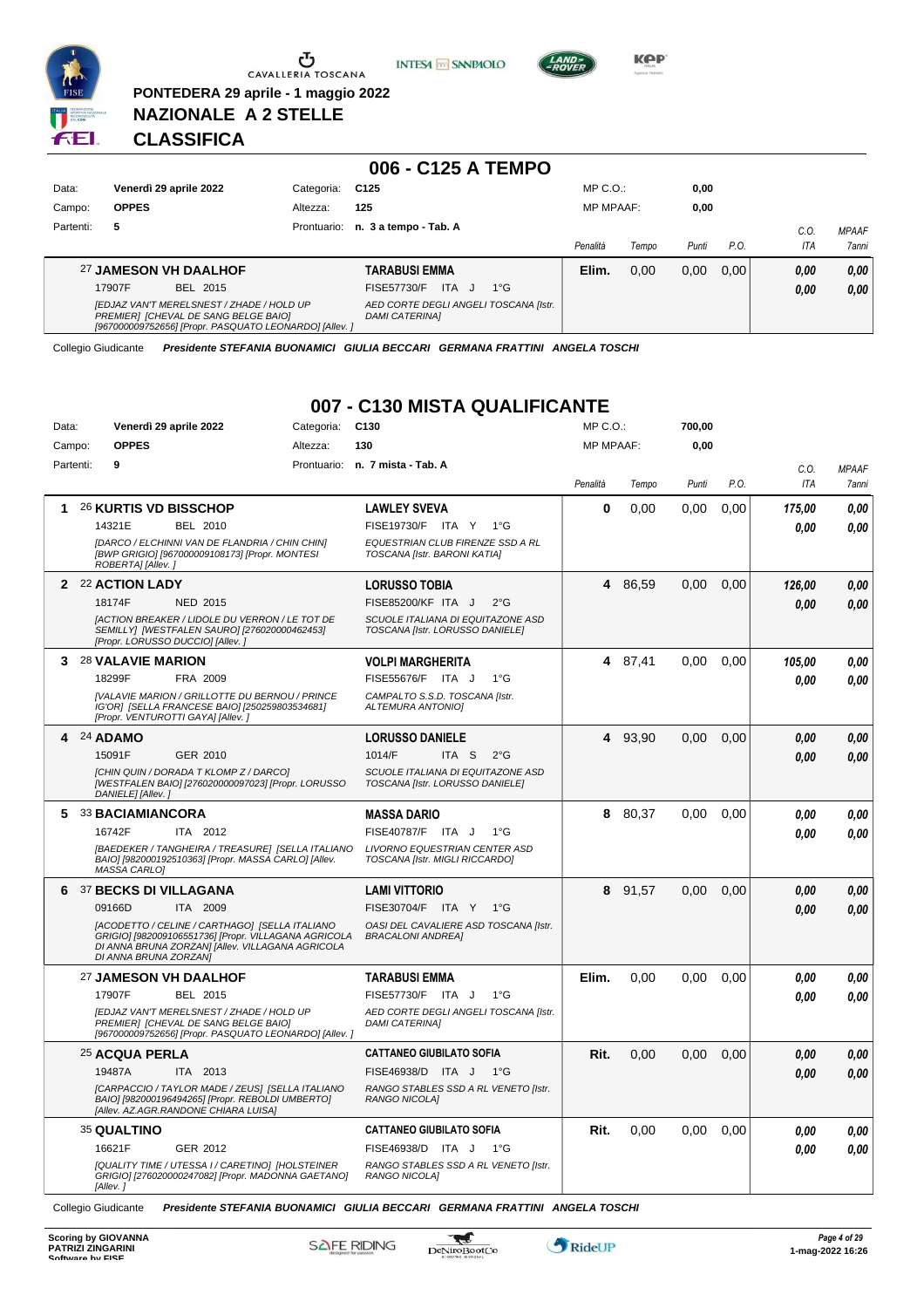

**PONTEDERA 29 aprile - 1 maggio 2022**

**NAZIONALE A 2 STELLE**





*Presidente STEFANIA BUONAMICI GIULIA BECCARI GERMANA FRATTINI ANGELA TOSCHI* **CLASSIFICA**

|           |                               |      |                                                                                                                                                             |             | 008 - C120 MISTA                                           |              |                  |       |       |      |            |              |
|-----------|-------------------------------|------|-------------------------------------------------------------------------------------------------------------------------------------------------------------|-------------|------------------------------------------------------------|--------------|------------------|-------|-------|------|------------|--------------|
| Data:     | Venerdì 29 aprile 2022        |      |                                                                                                                                                             | Categoria:  | C <sub>120</sub>                                           |              | $MP C. O.$ :     |       | 0,00  |      |            |              |
| Campo:    | <b>OPPES</b>                  |      |                                                                                                                                                             | Altezza:    | 120                                                        |              | <b>MP MPAAF:</b> |       | 0,00  |      |            |              |
| Partenti: | $\mathbf{2}$                  |      |                                                                                                                                                             | Prontuario: | n. 7 mista - Tab. A                                        |              |                  |       |       |      | C.O.       | <b>MPAAF</b> |
|           |                               |      |                                                                                                                                                             |             |                                                            |              | Penalità         | Tempo | Punti | P.O. | <b>ITA</b> | 7anni        |
|           | 19 MIDNIGHT AIR               |      |                                                                                                                                                             |             | <b>CAVINA ELENA</b>                                        |              | 4                | 93,31 | 0,00  | 0.00 | 0,00       | 0,00         |
|           | 29434G                        | ITA. | 2016                                                                                                                                                        |             | <b>FISE12738/F</b><br>ITA S                                | $1^{\circ}G$ |                  |       |       |      | 0.00       | 0.00         |
|           |                               |      | [JUST LUCKY / PARNASSIA / ] [SELLA ITALIANO BAIO]<br>[380271005005426] [Propr. LEONI SCETI ANNA] [Allev. ]                                                  |             | L'ISOLA TOSCANA [Istr. DELLA PACE GIULIA]<br><b>MARIAI</b> |              |                  |       |       |      |            |              |
| 2         | <b>39 BEBETO DI LUCIGNANO</b> |      |                                                                                                                                                             |             | <b>PALAZZO MARIA CELESTE</b>                               |              | 8                | 97,56 | 0,00  | 0,00 | 0.00       | 0,00         |
|           | 04407C                        |      | ITA 2015                                                                                                                                                    |             | ITA S<br><b>FISE25934/F</b>                                | $1^{\circ}G$ |                  |       |       |      | 0.00       | 0.00         |
|           | LUCIGNANO DI SEGHI CRISTINA]  |      | [CALEIDOS D.C / LEGGENDA AUREA / ECLYPSO D.C.]<br>[SELLA ITALIANO BAIO] [380271000016358] [Propr. AZ.<br>AGR. LUCIGNANO DI SEGHI CRISTINA] [Allev. AZ. AGR. |             | L'ISOLA TOSCANA [Istr. DELLA PACE GIULIA<br>MARIA]         |              |                  |       |       |      |            |              |

Collegio Giudicante *Presidente STEFANIA BUONAMICI GIULIA BECCARI GERMANA FRATTINI ANGELA TOSCHI*

### **009 - C115 A FASI CONSECUTIVE**

| Data:     |    |                            | Venerdì 29 aprile 2022                                                                                                      | Categoria:  | C <sub>115</sub>                                          |       |              | MP C. O.         |             | 0.00  |      |            |              |
|-----------|----|----------------------------|-----------------------------------------------------------------------------------------------------------------------------|-------------|-----------------------------------------------------------|-------|--------------|------------------|-------------|-------|------|------------|--------------|
| Campo:    |    | <b>SPRING DERBY</b>        |                                                                                                                             | Altezza:    | 115                                                       |       |              | <b>MP MPAAF:</b> |             | 0.00  |      |            |              |
| Partenti: |    | 6                          |                                                                                                                             | Prontuario: | n. 19.2 speciale a fasi consecutive - Tab. A              |       |              |                  |             |       |      | C.O.       | <b>MPAAF</b> |
|           |    |                            |                                                                                                                             |             |                                                           |       |              | Penalità         | Tempo       | Punti | P.O. | <b>ITA</b> | <b>7anni</b> |
|           |    |                            |                                                                                                                             |             |                                                           |       |              |                  |             |       |      |            |              |
| 1         |    | 58 KAILEY                  |                                                                                                                             |             | <b>ROSSI CATERINA</b>                                     |       |              |                  | $0/4$ 39,63 | 0,00  | 0,00 | 0.00       | 0,00         |
|           |    | 17988F                     | GER 2012                                                                                                                    |             | FISE55233/F ITA C                                         |       | Brev.        |                  |             |       |      | 0,00       | 0,00         |
|           |    | TARANTINO CHIARA] [Allev.] | [KAISERWIND / LUCIANA / LEVISTO] [DEUTSCHES<br>REITPFERD GRIGIO] [276020000239213] [Propr.                                  |             | DEL DRAGO ASD TOSCANA [Istr. ZORZI<br><b>GIAMPIETRO]</b>  |       |              |                  |             |       |      |            |              |
| 2         |    | 66 OBI J&J Z               |                                                                                                                             |             | <b>MANCINI DARIO</b>                                      |       |              |                  | 4 56.10     | 0.00  | 0.00 | 0.00       | 0.00         |
|           |    | 17894F                     | BEL 2012                                                                                                                    |             | FISE50994/F                                               | ITA J | Brev.        |                  |             |       |      | 0.00       | 0.00         |
|           |    | MANCINI DARIO] [Allev.]    | <b>IORLANDO / BABELUT VH LANGWATER / WIENSENDERI</b><br>[ZANGERSHEIDE BAIO] [981100002171515] [Propr.                       |             | JUMPING MONTALGETO ASD TOSCANA<br>[Istr. FRANCHINI MAURO] |       |              |                  |             |       |      |            |              |
| 3         |    | 72 CETRO                   |                                                                                                                             |             | <b>GRECHI EMMA</b>                                        |       |              | 8                | 52,53       | 0,00  | 0.00 | 0,00       | 0.00         |
|           |    | 13302D                     | POL 2014                                                                                                                    |             | <b>FISE41576/F</b>                                        | ITA J | Brev.        |                  |             |       |      | 0.00       | 0.00         |
|           |    |                            | [FARMER / CENTINA / ORLY T] [SELLA POLONIA BAIO                                                                             |             | JUMPING MONTALGETO ASD TOSCANA                            |       |              |                  |             |       |      |            |              |
|           |    | [Allev.]                   | SCURO] [616098100061113] [Propr. SPINELLI CARLOTTA]                                                                         |             | [Istr. FRANCHINI MAURO]                                   |       |              |                  |             |       |      |            |              |
|           |    |                            | 34 MISS SPECIAL R&R Z                                                                                                       |             | <b>SALVATORI PENELOPE</b>                                 |       |              | 8                | 59,04       | 0.00  | 0.00 | 0.00       | 0.00         |
|           |    | 18619F                     | BEL 2015                                                                                                                    |             | <b>FISE33777/F</b>                                        | ITA J | − 1°G        |                  |             |       |      | 0.00       | 0.00         |
|           |    |                            | [MR. BLUE / INCHALA Z / INDOCTRO] [ZANGERSHEIDE<br>BAIO SCURO] [981100002947893] [Propr. SALVATORI                          |             | DEL DRAGO ASD TOSCANA [Istr. ZORZI<br><b>GIAMPIETROI</b>  |       |              |                  |             |       |      |            |              |
|           |    | PENELOPE] [Allev.]         |                                                                                                                             |             |                                                           |       |              |                  |             |       |      |            |              |
| 5         |    | 41 VICKY DH Z              |                                                                                                                             |             | <b>BOMBARDA ALICE</b>                                     |       |              |                  | 17 81,10    | 0.00  | 0,00 | 0.00       | 0.00         |
|           |    | 04344C                     | <b>NED 2007</b>                                                                                                             |             | FISE10439/F ITA S 1°G                                     |       |              |                  |             |       |      | 0.00       | 0.00         |
|           |    |                            | [VA-VITE / PASSE PARTOUT / BROWNBOY]<br>[ZANGERSHEIDE BAIO SCURO] [981100000595080] [Propr.<br>CASTELLANO CESARE] [Allev. ] |             | CI EMPOLESE ASD TOSCANA [Istr. BIANCHI<br>ALESSIOI        |       |              |                  |             |       |      |            |              |
| FC        | 44 |                            |                                                                                                                             |             | <b>PASQUATO ROBERTO</b>                                   |       |              | <b>Partito</b>   |             |       |      | 0.00       | 0.00         |
|           |    |                            |                                                                                                                             |             | 2466/F                                                    | ITA S | $2^{\circ}G$ |                  |             |       |      | 0.00       | 0.00         |
|           |    |                            |                                                                                                                             |             | SAN GORO ASD TOSCANA [Istr.<br>FIORAVANTI ROBERTA]        |       |              |                  |             |       |      |            |              |

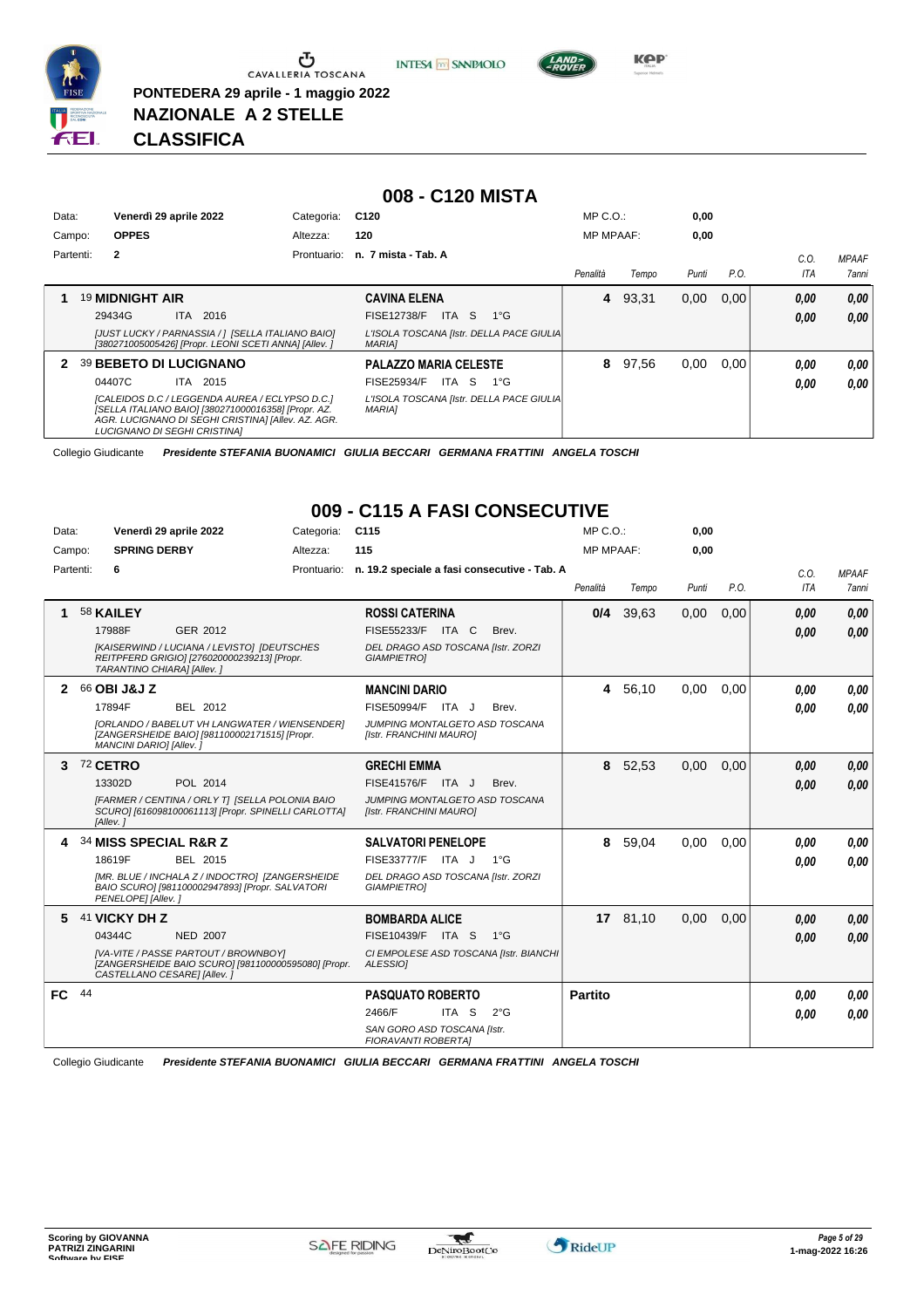

**PONTEDERA 29 aprile - 1 maggio 2022**

**NAZIONALE A 2 STELLE**

**INTESA** M SANPAOLO



**Kep** 

**CLASSIFICA**

### **010 - B100 A FASI CONSECUTIVE**

|           |    |                     |                                                                                                                                                                       |            | <u>UTU - BTUU A FASI GONSEGUTIVE</u>                      |                  |             |       |      |      |              |
|-----------|----|---------------------|-----------------------------------------------------------------------------------------------------------------------------------------------------------------------|------------|-----------------------------------------------------------|------------------|-------------|-------|------|------|--------------|
| Data:     |    |                     | Venerdì 29 aprile 2022                                                                                                                                                | Categoria: | <b>B100</b>                                               | $MP C. O.$ :     |             | 0,00  |      |      |              |
| Campo:    |    | <b>SPRING DERBY</b> |                                                                                                                                                                       | Altezza:   | 100                                                       | <b>MP MPAAF:</b> |             | 0,00  |      |      |              |
| Partenti: |    | 8                   |                                                                                                                                                                       |            | Prontuario: n. 19.2 speciale a fasi consecutive - Tab. A  |                  |             |       |      | C.O. | <b>MPAAF</b> |
|           |    |                     |                                                                                                                                                                       |            |                                                           | Penalità         | Tempo       | Punti | P.O. | ITA  | 7anni        |
| 1         |    | 60 GIGOLO'          |                                                                                                                                                                       |            | <b>CANGI SOFIA</b>                                        | 0/0              | 34.63       | 0.00  | 0.00 | 0.00 | 0,00         |
|           |    | 14633F              | GER 2012                                                                                                                                                              |            | <b>FISE19866/R ITA C</b><br>Brev.                         |                  |             |       |      | 0,00 | 0.00         |
|           |    | PRIMALDO] [Allev.]  | [NUMERO UNO / W-CLASSIC LIN / CASSINI I]<br>[HOLSTEINER BAIO] [972270000330798] [Propr. PELUSIO                                                                       |            | DEL DRAGO ASD TOSCANA [Istr. ZORZI<br><b>GIAMPIETROI</b>  |                  |             |       |      |      |              |
|           |    | 2 76 BAIE DE TUS    |                                                                                                                                                                       |            | <b>SCARPELLINI COSTANZA</b>                               |                  | $0/0$ 40,43 | 0,00  | 0,00 | 0.00 | 0.00         |
|           |    | 17067F              | FRA 2011                                                                                                                                                              |            | <b>FISE18406/F ITA S</b><br>Brev.                         |                  |             |       |      | 0.00 | 0.00         |
|           |    |                     | [CONTROE / DIANE DE TALMONT / PAMPHILE] [SELLA<br>FRANCESE BAIO] [250259701056330] [Propr.<br>SCARPELLINI COSTANZA] [Allev. ]                                         |            | L'ISOLA TOSCANA [Istr. DELLA PACE GIULIA<br><b>MARIA]</b> |                  |             |       |      |      |              |
| 3         |    |                     | 70 KIVIVE VAN DE BRANDEWIJNHOEVE                                                                                                                                      |            | <b>TEMPESTINI GEMMA</b>                                   | 0/4              | 30,69       | 0,00  | 0.00 | 0,00 | 0,00         |
|           |    | 17359F              | <b>BEL 2010</b>                                                                                                                                                       |            | FISE47067/F ITA C<br>Brev.                                |                  |             |       |      | 0.00 | 0.00         |
|           |    |                     | <b>ICOPPERFIELD VON DER HELD / GISMAU VAN DE</b><br>BRANDEWIJNHOEVE / TOULON] [BEL.<br>WARMBLOEDPAARD BAIO] [981100002458793] [Propr.<br>TEMPESTINI ORNELLA] [Allev.] |            | JUMPING MONTALGETO ASD TOSCANA<br>[Istr. FRANCHINI MAURO] |                  |             |       |      |      |              |
|           |    | 4 52 LA BAMBA EH    |                                                                                                                                                                       |            | <b>RINALDI MIRIAM</b>                                     |                  | 4 68,41     | 0.00  | 0.00 | 0.00 | 0,00         |
|           |    | 46708B              | GER 2013                                                                                                                                                              |            | FISE60554/F ITA J<br>Brev.                                |                  |             |       |      | 0.00 | 0.00         |
|           |    |                     | [LORDANUS / COKI DOKI / ] [OLDENBURG SAURO]<br>[276020000040515] [Propr. RINALDI MIRIAM] [Allev.]                                                                     |            | LA CIPRESSAIA TOSCANA [Istr. GABELLINI<br><b>ANTONIOI</b> |                  |             |       |      |      |              |
| 5         |    | 63 ECLIPSE          |                                                                                                                                                                       |            | <b>LEPRI SARA</b>                                         |                  | 12 62,32    | 0,00  | 0,00 | 0,00 | 0,00         |
|           |    | 17788F              | ITA 2013                                                                                                                                                              |            | FISE39072/F ITA Y<br>Brev.                                |                  |             |       |      | 0,00 | 0.00         |
|           |    |                     | [-/-/-] [SCONOSCIUTA BAIO] [380271006042952] [Propr.<br>EQUITANIA S.R.L.] [Allev. SPINA FEDERICA]                                                                     |            | IL CENTAURO ASD TOSCANA [Istr.<br><b>MUGNAINI VIERII</b>  |                  |             |       |      |      |              |
| 6         |    | 68 O - CLIPSE W     |                                                                                                                                                                       |            | <b>TONGIANI ELEONORA</b>                                  |                  | 12 86,97    | 0.00  | 0.00 | 0.00 | 0.00         |
|           |    | 17676F              | BEL 2014                                                                                                                                                              |            | FISE49482/F ITA J<br>Brev.                                |                  |             |       |      | 0.00 | 0.00         |
|           |    | [Allev.]            | <b>IVIGO D'ARSOUILLES / ECLIPSE W VAN DE</b><br>DAUWHOEVE / GOTTWALD] [BEL. WARMBLOEDPAARD<br>BAIO] [981100004024501] [Propr. TONGIANI ELEONORA]                      |            | LE PRADE ASD TOSCANA [Istr. PATANIA<br>ANDREA]            |                  |             |       |      |      |              |
|           |    | 71 LUCKY DAY        |                                                                                                                                                                       |            | <b>RUBERTI FEDERICA</b>                                   | Elim.            | 0.00        | 0.00  | 0.00 | 0.00 | 0,00         |
|           |    | 05880S              | ITA 2017                                                                                                                                                              |            | FISE42236/F ITA S<br>Brev.                                |                  |             |       |      | 0.00 | 0.00         |
|           |    | SARA] [Allev.]      | [JUST LUCKY / TOCCATA / S.M. ELDORADO] [SELLA<br>ITALIANO GRIGIO] [380271000019645] [Propr. SBORGIA                                                                   |            | L'ISOLA TOSCANA [Istr. DELLA PACE GIULIA<br><b>MARIA1</b> |                  |             |       |      |      |              |
| FC.       | 31 |                     |                                                                                                                                                                       |            | <b>ROSSI MIA</b>                                          | <b>Partito</b>   |             |       |      | 0,00 | 0,00         |
|           |    |                     |                                                                                                                                                                       |            | FISE46576/F ITA J<br>$1^{\circ}G$                         |                  |             |       |      | 0.00 | 0.00         |
|           |    |                     |                                                                                                                                                                       |            | JUMPING MONTALGETO ASD TOSCANA<br>[Istr. FRANCHINI MAURO] |                  |             |       |      |      |              |

Collegio Giudicante *Presidente STEFANIA BUONAMICI GIULIA BECCARI GERMANA FRATTINI ANGELA TOSCHI*

### **011 - B110 A FASI CONSECUTIVE**

| Data:  |           | Venerdì 29 aprile 2022                                                                                                                                           | Categoria:  | <b>B110</b>                                                     | $MP C. O.$ :     |       | 0,00  |      |      |              |
|--------|-----------|------------------------------------------------------------------------------------------------------------------------------------------------------------------|-------------|-----------------------------------------------------------------|------------------|-------|-------|------|------|--------------|
| Campo: |           | <b>SPRING DERBY</b>                                                                                                                                              | Altezza:    | 110                                                             | <b>MP MPAAF:</b> |       | 0,00  |      |      |              |
|        | Partenti: | $\overline{2}$                                                                                                                                                   | Prontuario: | n. 19.2 speciale a fasi consecutive - Tab. A                    |                  |       |       |      | C.0  | <b>MPAAF</b> |
|        |           |                                                                                                                                                                  |             |                                                                 | Penalità         | Tempo | Punti | P.O. | ITA  | 7anni        |
|        |           | 67 JARINDO VAN HET LEMMENSHOF                                                                                                                                    |             | <b>FANTINI MATILDE</b>                                          | 0/0              | 36,03 | 0,00  | 0,00 | 0,00 | 0,00         |
|        |           | 18372F<br><b>BEL 2009</b>                                                                                                                                        |             | <b>ITA</b><br><b>FISE49843/F</b><br>C.<br>Brev.                 |                  |       |       |      | 0,00 | 0.00         |
|        |           | [WINNINGMOOD VAN DE ARENBERG / EMMELINE VAN<br>HET LEMMENSHOF / CASMIR ZI [BEL.<br>WARMBLOEDPAARD GRIGIO] [967000001176096] [Propr.<br>GIULIANI SILVIAI [Allev.] |             | ASE VENTURINESE TOSCANA [Istr.<br><b>BUCCIANTINI CRISTIANOI</b> |                  |       |       |      |      |              |
| FC.    | -61       |                                                                                                                                                                  |             | <b>GIORGI LUDOVICA</b>                                          | <b>Partito</b>   |       |       |      | 0,00 | 0,00         |
|        |           |                                                                                                                                                                  |             | FISE28165/F<br>ITA Y<br>$1^{\circ}G$                            |                  |       |       |      | 0,00 | 0.00         |
|        |           |                                                                                                                                                                  |             | CI EMPOLESE ASD TOSCANA [Istr.<br>ROVERSI RICCARDO]             |                  |       |       |      |      |              |

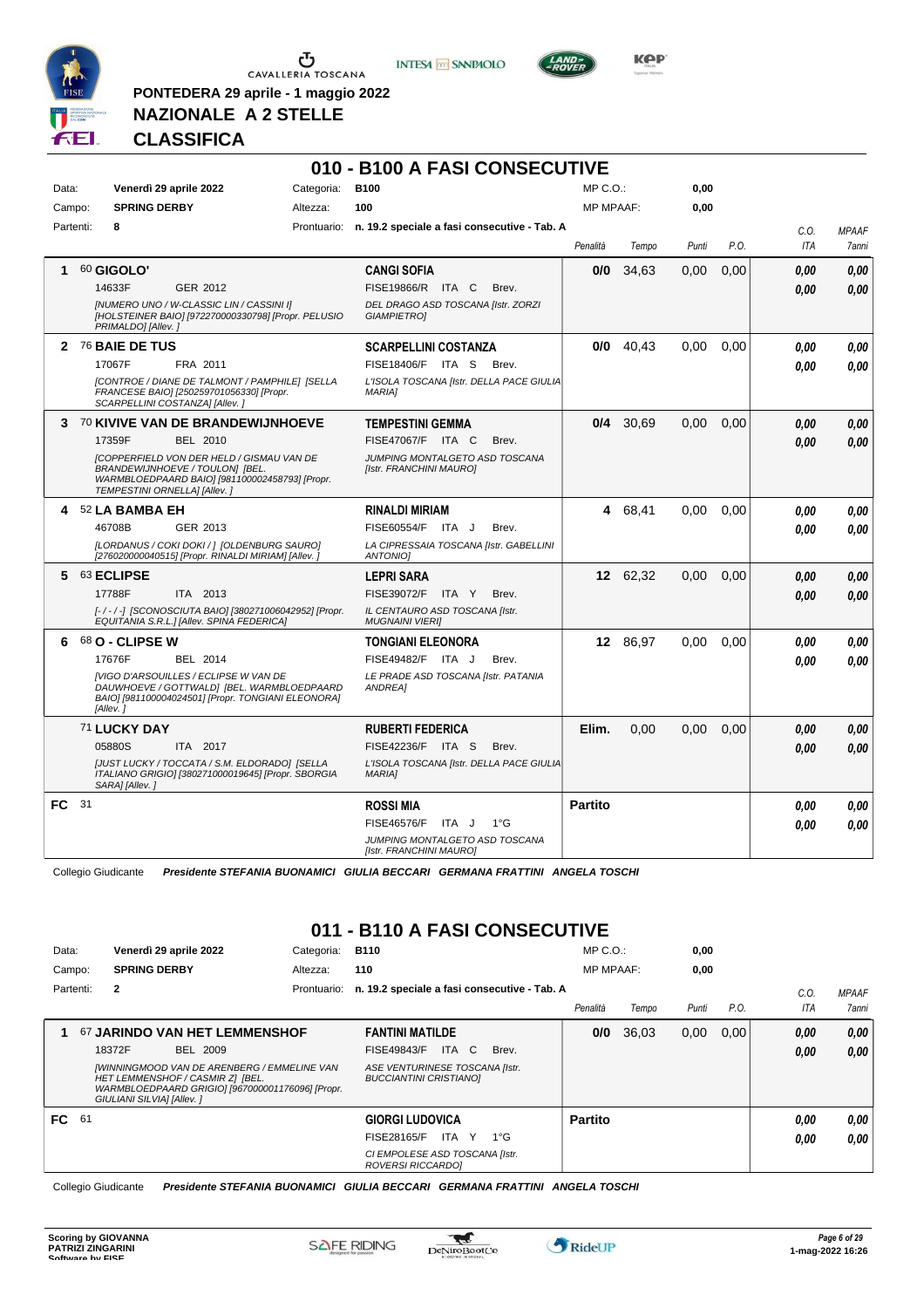

**PONTEDERA 29 aprile - 1 maggio 2022**

**NAZIONALE A 2 STELLE**

**INTESA** M SANPAOLO



**Kep** 

**CLASSIFICA**

### **015 - L60 DI PRECISIONE**

| Data: |           |                     | Venerdì 29 aprile 2022                       | Categoria:                                               | <b>L60</b>                                                      | $MP C. O.$ :     |       | 0,00  |      |      |              |
|-------|-----------|---------------------|----------------------------------------------|----------------------------------------------------------|-----------------------------------------------------------------|------------------|-------|-------|------|------|--------------|
|       | Campo:    | <b>SPRING DERBY</b> |                                              | Altezza:                                                 | 60                                                              | <b>MP MPAAF:</b> |       | 0,00  |      |      |              |
|       | Partenti: | $\mathbf{2}$        |                                              | Prontuario:                                              | n. 1 di Precisione - Tab. A                                     |                  |       |       |      | C.0  | <b>MPAAF</b> |
|       |           |                     |                                              |                                                          |                                                                 | Penalità         | Tempo | Punti | P.O. | ITA  | 7anni        |
|       |           |                     | <b>84 CARMILLA DROSERA</b>                   |                                                          | <b>NELLI GIULIA</b>                                             | 0                | 0,00  | 0,00  | 0.00 | 0,00 | 0,00         |
|       |           | 04628F              | 1997<br>ITA                                  |                                                          | <b>ITA</b><br><b>FISE74763/F</b><br>C.<br>A LUDI                |                  |       |       |      | 0,00 | 0,00         |
|       |           |                     | [VENUS DE LA HAYE / CREMA / BAZOUKA] [SELLA  | ITALIANO BAIO] [] [Propr. PERARI MARIA GRAZIA] [Allev. ] | ASE VENTURINESE TOSCANA [Istr.<br><b>BUCCIANTINI CRISTIANOI</b> |                  |       |       |      |      |              |
|       |           | 95 PRIAMO           |                                              |                                                          | <b>GORI RYAN</b>                                                | 0                | 0.00  | 0,00  | 0.00 | 0,00 | 0,00         |
|       |           | 17279F              | ITA.<br>2008                                 |                                                          | FISE58958/F<br>ITA<br>C.<br>A LUDI                              |                  |       |       |      | 0,00 | 0,00         |
|       |           |                     | AGOSTINELLI TANIA] [Allev. NANCINI GIUSEPPE] | [-/-/] [SCONOSCIUTA BAIO] [941000011775315] [Propr.      | CI EMPOLESE ASD TOSCANA [Istr. BIANCHI]<br><b>ALESSIOI</b>      |                  |       |       |      |      |              |

Collegio Giudicante *Presidente STEFANIA BUONAMICI GIULIA BECCARI GERMANA FRATTINI ANGELA TOSCHI*

## **017 - LB80 DI PRECISIONE**

| Data: |           |                                                       | Venerdì 29 aprile 2022                                                                                                                                | Categoria:  | <b>LB80</b>                                                                                                                           | $MP C. O.$ :     |       | 0,00  |      |                    |                              |
|-------|-----------|-------------------------------------------------------|-------------------------------------------------------------------------------------------------------------------------------------------------------|-------------|---------------------------------------------------------------------------------------------------------------------------------------|------------------|-------|-------|------|--------------------|------------------------------|
|       | Campo:    | <b>SPRING DERBY</b>                                   |                                                                                                                                                       | Altezza:    | 80                                                                                                                                    | <b>MP MPAAF:</b> |       | 0,00  |      |                    |                              |
|       | Partenti: | 4                                                     |                                                                                                                                                       | Prontuario: | n. 1 di Precisione - Tab. A                                                                                                           | Penalità         | Tempo | Punti | P.O. | C.O.<br><b>ITA</b> | <b>MPAAF</b><br><b>7anni</b> |
|       |           | 50 PIGRECO<br>03898R                                  | ITA 2015<br>[XXXX / XXXX / ] [SCONOSCIUTA BAIO]<br>[380271006015247] [Propr. APRILE PAOLO] [Allev. ]                                                  |             | <b>BENFATTO AURORA</b><br>FISE62108/F<br>ITA J<br>Brev.<br>CAMPALTO S.S.D. TOSCANA [Istr. BEDINI<br><b>GUALTIEROI</b>                 | $\mathbf{0}$     | 0,00  | 0,00  | 0,00 | 0,00<br>0.00       | 0,00<br>0,00                 |
| 2     |           | 78 AXWELL<br>04797C                                   | ITA 2018<br>[ARKO III / DOLLY DEL POGGIOSECCO / ] [SELLA<br>ITALIANO BAIO] [380271000036356] [Propr. MELCHIONI<br>GINEVRA] [Allev. MELCHIONI GINEVRA] |             | <b>RUSSO IVAN EVANGELISTA</b><br><b>FISE8488/L</b><br>-S<br>ITA<br>Brev.<br>DEL DRAGO ASD TOSCANA [Istr. ZORZI<br><b>GIAMPIETROI</b>  | 4                | 0,00  | 0,00  | 0,00 | 0.00<br>0,00       | 0,00<br>0,00                 |
|       |           | 3 101 NOUCHKA<br>14048F<br>ANGELA RAFFAELLA] [Allev.] | <b>BEL 2001 Pony</b><br>[-/-/] [PONY SAURO] [981100002314431] [Propr. LASALA                                                                          |             | <b>CITI TOMMASO</b><br><b>FISE73168/F</b><br>ITA<br>C.<br>A LUDI<br>ASE VENTURINESE TOSCANA [Istr.<br><b>BUCCIANTINI CRISTIANO1</b>   | 8                | 0,00  | 0,00  | 0,00 | 0,00<br>0.00       | 0,00<br>0.00                 |
| FC.   | 2         |                                                       |                                                                                                                                                       |             | <b>FILIPPI AMANDA</b><br>FISE13055/F<br>ITA S<br>$1^{\circ}G$<br>CENTRO IPPICO LO SCOIATTOLO ASD<br>TOSCANA [Istr. BENEDETTI CLAUDIA] | <b>Partito</b>   |       |       |      | 0.00<br>0.00       | 0,00<br>0.00                 |

Collegio Giudicante *Presidente STEFANIA BUONAMICI GIULIA BECCARI GERMANA FRATTINI ANGELA TOSCHI*

### **018 - B90 DI PRECISIONE**

| Data:     | Venerdì 29 aprile 2022                                                                                                                         | Categoria:  | <b>B90</b>                                                 | $MP C. O.$ :     |       | 0,00  |      |      |                     |
|-----------|------------------------------------------------------------------------------------------------------------------------------------------------|-------------|------------------------------------------------------------|------------------|-------|-------|------|------|---------------------|
| Campo:    | <b>SPRING DERBY</b>                                                                                                                            | Altezza:    | 90                                                         | <b>MP MPAAF:</b> |       | 0,00  |      |      |                     |
| Partenti: | 10                                                                                                                                             | Prontuario: | n. 1 di Precisione - Tab. A                                |                  |       |       |      | C.0. | <b>MPAAF</b>        |
|           |                                                                                                                                                |             |                                                            | Penalità         | Tempo | Punti | P.O. | ITA  | <i><b>7anni</b></i> |
|           | 47 BELLE AMOURE                                                                                                                                |             | <b>LEPRI SARA</b>                                          | 0                | 0,00  | 0,00  | 0,00 | 0.00 | 0,00                |
|           | 2016<br>17786F<br>ITA I                                                                                                                        |             | FISE39072/F<br>ITA.<br>Y<br>Brev.                          |                  |       |       |      | 0,00 | 0.00                |
|           | [-/-/-] [SCONOSCIUTA BAIO] [380271006085439] [Propr.<br>EQUITANIA S.R.L.] [Allev. NAPPINI SELENE]                                              |             | IL CENTAURO ASD TOSCANA [Istr.<br><b>MUGNAINI VIERII</b>   |                  |       |       |      |      |                     |
|           | <b>48 ANTHINO</b>                                                                                                                              |             | <b>PRIAMI ELENA</b>                                        | 0                | 0,00  | 0,00  | 0,00 | 0.00 | 0.00                |
|           | ITA 2014<br>27057G                                                                                                                             |             | FISE66913/F<br>ITA J<br>Brev.                              |                  |       |       |      | 0.00 | 0.00                |
|           | [ATHIOS / MAGNETIK DESIR / BOUT D'OZAN II] [SELLA<br>ITALIANO BAIO] [982000192322571] [Propr. SALINETTI<br>ALFREDO] [Allev. SALINETTI ALFREDO] |             | L'ISOLA TOSCANA [Istr. DELLA PACE GIULIA<br><b>MARIAI</b>  |                  |       |       |      |      |                     |
| 1         | 71 LUCKY DAY                                                                                                                                   |             | <b>RUBERTI FEDERICA</b>                                    | 0                | 0,00  | 0,00  | 0,00 | 0,00 | 0.00                |
|           | ITA 2017<br>05880S                                                                                                                             |             | <b>FISE42236/F</b><br>ITA S<br>Brev.                       |                  |       |       |      | 0,00 | 0.00                |
|           | [JUST LUCKY / TOCCATA / S.M. ELDORADO] [SELLA<br>ITALIANO GRIGIOI [380271000019645] [Propr. SBORGIA<br>SARA] [Allev.]                          |             | L'ISOLA TOSCANA [Istr. DELLA PACE GIULIA]<br><b>MARIAI</b> |                  |       |       |      |      |                     |

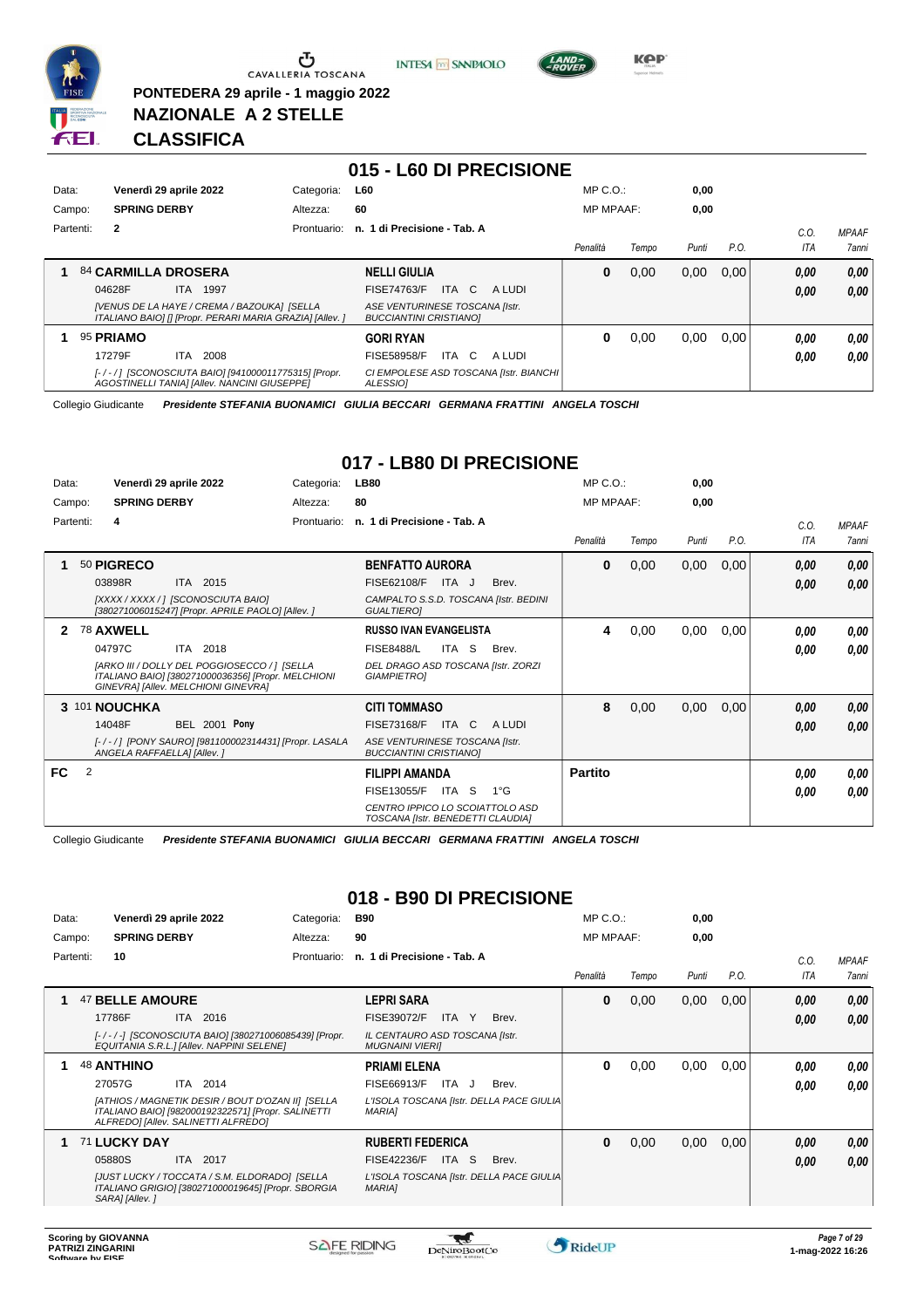



**018 - B90 DI PRECISIONE**



**Kep** 

**PONTEDERA 29 aprile - 1 maggio 2022 NAZIONALE A 2 STELLE**

### **CLASSIFICA**

| Data:     | Venerdì 29 aprile 2022                                                                                                                                                               | Categoria: | <b>B90</b>                                                                                  |              |                                                   | MP C.O.:         |       | 0,00  |      |                    |                              |
|-----------|--------------------------------------------------------------------------------------------------------------------------------------------------------------------------------------|------------|---------------------------------------------------------------------------------------------|--------------|---------------------------------------------------|------------------|-------|-------|------|--------------------|------------------------------|
| Campo:    | <b>SPRING DERBY</b>                                                                                                                                                                  | Altezza:   | 90                                                                                          |              |                                                   | <b>MP MPAAF:</b> |       | 0.00  |      |                    |                              |
| Partenti: | 10                                                                                                                                                                                   |            | Prontuario: n. 1 di Precisione - Tab. A                                                     |              |                                                   | Penalità         | Tempo | Punti | P.O. | C.O.<br><b>ITA</b> | <b>MPAAF</b><br><b>7anni</b> |
| 4         | <b>49 CAMOMILLE</b><br>15568F<br><b>SWE 2006</b><br>[CAMPBELL / CORTINA / CORTUS] [SWEDISH                                                                                           |            | <b>LOMI SARA</b><br>FISE66762/F                                                             | ITA J        | Brev.<br>L'ISOLA TOSCANA [Istr. DELLA PACE GIULIA | 4                | 0,00  | 0,00  | 0,00 | 0,00<br>0.00       | 0.00<br>0.00                 |
| 4         | WARMBLOOD A. BAIO] [752098100293751] [Propr.<br>CARRARA FLAVIA] [Allev. ]<br>55 OVERLAND                                                                                             |            | <b>MARIA1</b><br><b>ANTONELLO ELISA</b>                                                     |              |                                                   | 4                | 0,00  | 0.00  | 0.00 | 0,00               | 0,00                         |
|           | 19937G<br>ITA 2007<br>[KSAR-SITTE / PHALANA / DESTAIN] [SELLA ITALIANO<br>SAURO] [972000000581215] [Propr. CENTRO IPPICO<br>ALLEVAMENTO MUSTIAIO] [Allev. LEDDA LUIGI]               |            | <b>FISE58410/F ITA Y</b><br>ASE VENTURINESE TOSCANA [Istr.<br><b>BUCCIANTINI CRISTIANOI</b> |              | Brev.                                             |                  |       |       |      | 0.00               | 0.00                         |
|           | 4 65 ALLURE DES CONTESSES<br>17446F<br>FRA 2010 Pony<br>[CAID FILS D'AZZIZ / GADJETTE / -1 [PONY BAIO]<br>[250259805946644] [Propr. FERRINI JURICA] [Allev. ]                        |            | <b>FIASCHI FRANCESCA</b><br>FISE52358/F ITA J<br><b>MARIA1</b>                              |              | Brev.<br>L'ISOLA TOSCANA [Istr. DELLA PACE GIULIA | 4                | 0,00  | 0,00  | 0.00 | 0.00<br>0.00       | 0.00<br>0.00                 |
|           | 4 77 SPECIAL FLASH<br>13910F<br>GER 2006<br>[STAND UP / WENGA / WANDERER] [HANNOVER SAURO]<br>[] [Propr. FEDI FABIO] [Allev.]                                                        |            | <b>FEDI FABIO</b><br>010199/F<br>LA CIPRESSAIA TOSCANA [Istr. GABELLINI<br><b>ANTONIOI</b>  | ITA SA Brev. |                                                   | 4                | 0,00  | 0.00  | 0.00 | 0.00<br>0.00       | 0,00<br>0,00                 |
|           | 8 51 ZEFIRO ZETA<br>17710F<br>ITA 2012<br><b>IROBLE Z / MIMOSA MIA / CAMPIONE VII ISELLA</b><br>ITALIANO BAIO] [941000012743226] [Propr. RAMAGLI<br>DILETTA] [Allev. MEDITEC S.R.L.] |            | <b>RAMAGLI DILETTA</b><br>FISE61994/F ITA S<br><b>MARIA1</b>                                |              | Brev.<br>L'ISOLA TOSCANA [Istr. DELLA PACE GIULIA | 8                | 87,84 | 0.00  | 0.00 | 0,00<br>0.00       | 0,00<br>0.00                 |
| 8         | 53 GILDA<br>17685F<br>ITA 2015 Pony<br>[-/-/-] [PONY BAIO] [380271006113965] [Propr.<br>CAPORASO ROBERTO] [Allev. PANDOLFO IVAN]                                                     |            | <b>CAPORASO STEFANIA</b><br>FISE60538/F ITA J<br>ALESSIO1                                   |              | Brev.<br>CI EMPOLESE ASD TOSCANA [Istr. BIANCHI   | 8                | 0,00  | 0,00  | 0.00 | 0,00<br>0.00       | 0,00<br>0.00                 |
|           | 10 64 ALLURE DES CONTESSES<br>17446F<br>FRA 2010 Pony<br>[CAID FILS D'AZZIZ / GADJETTE / -1 [PONY BAIO]<br>[250259805946644] [Propr. FERRINI JURICA] [Allev. ]                       |            | <b>FIASCHI ANITA</b><br>FISE52359/F<br><b>MARIAI</b>                                        | ITA J        | Brev.<br>L'ISOLA TOSCANA [Istr. DELLA PACE GIULIA | 9                | 91,00 | 0,00  | 0,00 | 0,00<br>0.00       | 0,00<br>0.00                 |

Collegio Giudicante *Presidente STEFANIA BUONAMICI GIULIA BECCARI GERMANA FRATTINI ANGELA TOSCHI*

#### **019 - 4 ANNI DI PRECISIONE**

| Data:          | Sabato 30 aprile 2022 | Categoria: | 4 Anni                                                                                                                                 | $MP C. O.$ :     |       | 0,00  |      |              |                       |
|----------------|-----------------------|------------|----------------------------------------------------------------------------------------------------------------------------------------|------------------|-------|-------|------|--------------|-----------------------|
| Campo:         | <b>OPPES</b>          | Altezza:   | 110                                                                                                                                    | <b>MP MPAAF:</b> |       | 0,00  |      |              |                       |
| Partenti:      | 5                     |            | Prontuario: n. 1 di Precisione - Tab. A                                                                                                | Penalità         | Tempo | Punti | P.O. | C.O.<br>ITA  | <b>MPAAF</b><br>7anni |
| <b>FC</b><br>3 |                       |            | <b>BARZAGHI LORENZO</b>                                                                                                                | <b>Partito</b>   |       |       |      | 0,00         | 0,00                  |
|                |                       |            | 008473/F<br>ITA S<br>$2^{\circ}$ G<br>CENTRO IPPICO LO SCOIATTOLO ASD<br>TOSCANA [Istr. BENEDETTI CLAUDIA]                             |                  |       |       |      | 0,00         | 0,00                  |
| FC<br>8        |                       |            | <b>INCOLLU TEA</b><br><b>FISE61459/F</b><br>ITA C<br>Brev.<br>AED CORTE DEGLI ANGELI TOSCANA [Istr.<br><b>DAMI CATERINA]</b>           | <b>Partito</b>   |       |       |      | 0,00<br>0,00 | 0,00<br>0,00          |
| FC 92          |                       |            | <b>LA ROSA FRANCESCO</b><br><b>FISE8204/F</b><br>ITA S<br>1°G<br>CENTRO IPPICO LO SCOIATTOLO ASD<br>TOSCANA [Istr. BENEDETTI CLAUDIA]  | <b>Partito</b>   |       |       |      | 0,00<br>0,00 | 0,00<br>0,00          |
| FC 75          |                       |            | <b>DREUCCI MATILDE</b><br><b>FISE22583/F</b><br>ITA Y<br>Brev.<br>CENTRO IPPICO LO SCOIATTOLO ASD<br>TOSCANA [Istr. BENEDETTI CLAUDIA] | <b>Partito</b>   |       |       |      | 0.00<br>0,00 | 0,00<br>0.00          |

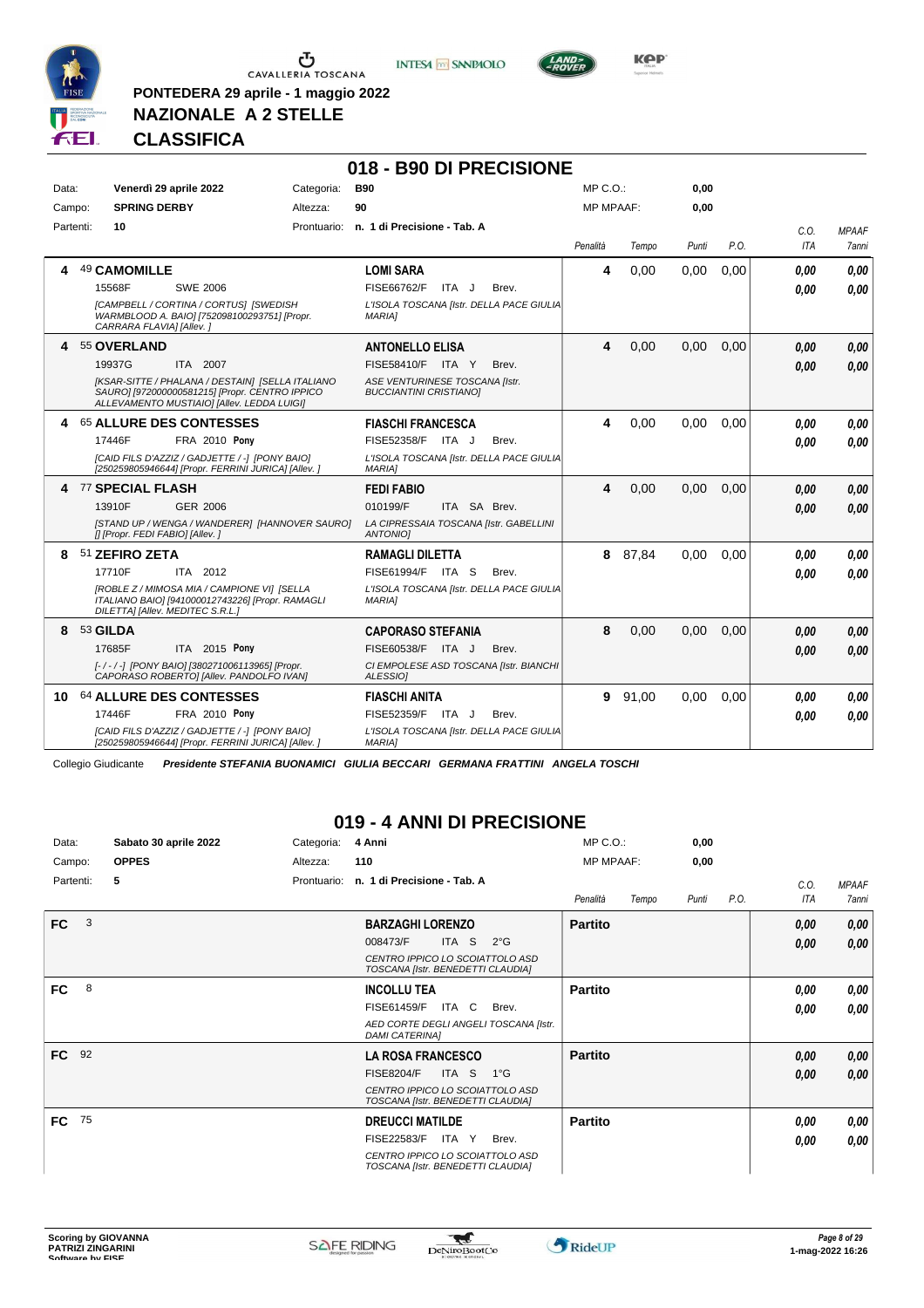

**PONTEDERA 29 aprile - 1 maggio 2022**

**NAZIONALE A 2 STELLE**

**INTESA** M SANPAOLO



**Kep** 

**CLASSIFICA**

|           |                                                                                                                                                                                        |             | 019 - 4 ANNI DI PRECISIONE                                           |                  |       |       |      |      |              |
|-----------|----------------------------------------------------------------------------------------------------------------------------------------------------------------------------------------|-------------|----------------------------------------------------------------------|------------------|-------|-------|------|------|--------------|
| Data:     | Sabato 30 aprile 2022                                                                                                                                                                  | Categoria:  | 4 Anni                                                               | $MP C. O.$ :     |       | 0,00  |      |      |              |
| Campo:    | <b>OPPES</b>                                                                                                                                                                           | Altezza:    | 110                                                                  | <b>MP MPAAF:</b> |       | 0,00  |      |      |              |
| Partenti: | 5                                                                                                                                                                                      | Prontuario: | n. 1 di Precisione - Tab. A                                          |                  |       |       |      | C.O. | <b>MPAAF</b> |
|           |                                                                                                                                                                                        |             |                                                                      | Penalità         | Tempo | Punti | P.O. | ITA  | <b>7anni</b> |
| <b>NP</b> | 2 GINGER M&M                                                                                                                                                                           |             | <b>FILIPPI AMANDA</b>                                                | <b>N.P.</b>      | 0.00  | 0.00  | 0.00 | 0,00 | 0,00         |
|           | 2018<br>18601F<br><b>ITA</b>                                                                                                                                                           |             | ITA S<br>FISE13055/F<br>$1^{\circ}G$                                 |                  |       |       |      | 0,00 | 0,00         |
|           | <b>[GOYA DELLA FLORIDA / ETOILE DEL BARONCIO /</b><br>SILVANO] [SELLA ITALIANO SAURO] [380271000026559]<br>[Propr. MARBLE&MORE SRL] [Allev. BARZAGHI STUD<br>SOCIETA' AGRICOLA A.R.L.1 |             | CENTRO IPPICO LO SCOIATTOLO ASD<br>TOSCANA [Istr. BENEDETTI CLAUDIA] |                  |       |       |      |      |              |

Collegio Giudicante *Presidente STEFANIA BUONAMICI GIULIA BECCARI GERMANA FRATTINI ANGELA TOSCHI*

### **020 - 5 ANNI DI PRECISIONE**

| Data:  |           | Sabato 30 aprile 2022                                                                                                                                    | Categoria: | 5 Anni                                                               | MP C.O.:         |       | 0,00  |      |      |                     |
|--------|-----------|----------------------------------------------------------------------------------------------------------------------------------------------------------|------------|----------------------------------------------------------------------|------------------|-------|-------|------|------|---------------------|
| Campo: |           | <b>OPPES</b>                                                                                                                                             | Altezza:   | 115                                                                  | <b>MP MPAAF:</b> |       | 0,00  |      |      |                     |
|        | Partenti: | 19                                                                                                                                                       |            | Prontuario: n. 1 di Precisione - Tab. A                              |                  |       |       |      | C.O. | <b>MPAAF</b>        |
|        |           |                                                                                                                                                          |            |                                                                      | Penalità         | Tempo | Punti | P.O. | ITA  | <i><b>7anni</b></i> |
| 1      |           | 14 ROXANNE-K VAN 'T KATTENHEYE                                                                                                                           |            | <b>GRANUCCI OLIS</b>                                                 | $\bf{0}$         | 0,00  | 0,00  | 0,00 | 0.00 | 0,00                |
|        |           | 17773F<br><b>BEL 2017</b>                                                                                                                                |            | 1165/F<br>ITA SA 2°G                                                 |                  |       |       |      | 0.00 | 0.00                |
|        |           | <b>INUBICK VAN HET METTENHOF / ELEGANCE V/D</b><br>DONKHOEVE / CALVARO] [BEL. WARMBLOEDPAARD<br>BAIO] [981100004497488] [Propr. ORAZZINI MERI] [Allev. ] |            | CENTRO IPPICO LO SCOIATTOLO ASD<br>TOSCANA [Istr. GRANUCCI OLIS]     |                  |       |       |      |      |                     |
| FC     | 5         |                                                                                                                                                          |            | <b>BARZAGHI LORENZO</b>                                              | <b>Partito</b>   |       |       |      | 0,00 | 0,00                |
|        |           |                                                                                                                                                          |            | 008473/F<br>ITA S<br>$2^{\circ}$ G                                   |                  |       |       |      | 0.00 | 0.00                |
|        |           |                                                                                                                                                          |            | CENTRO IPPICO LO SCOIATTOLO ASD<br>TOSCANA [Istr. BENEDETTI CLAUDIA] |                  |       |       |      |      |                     |
| FC     | 9         |                                                                                                                                                          |            | <b>LA ROSA FRANCESCO</b>                                             | <b>Partito</b>   |       |       |      | 0.00 | 0,00                |
|        |           |                                                                                                                                                          |            | <b>FISE8204/F</b><br>ITA S 1°G                                       |                  |       |       |      | 0.00 | 0.00                |
|        |           |                                                                                                                                                          |            | CENTRO IPPICO LO SCOIATTOLO ASD<br>TOSCANA [Istr. BENEDETTI CLAUDIA] |                  |       |       |      |      |                     |
| FC 11  |           |                                                                                                                                                          |            | <b>LA ROSA FRANCESCO</b>                                             | <b>Partito</b>   |       |       |      | 0,00 | 0,00                |
|        |           |                                                                                                                                                          |            | <b>FISE8204/F</b><br>ITA S<br>$1^{\circ}G$                           |                  |       |       |      | 0.00 | 0.00                |
|        |           |                                                                                                                                                          |            | CENTRO IPPICO LO SCOIATTOLO ASD<br>TOSCANA [Istr. BENEDETTI CLAUDIA] |                  |       |       |      |      |                     |
| FC     | -15       |                                                                                                                                                          |            | <b>SALERNI OSCAR</b>                                                 | <b>Partito</b>   |       |       |      | 0.00 | 0.00                |
|        |           |                                                                                                                                                          |            | 2309/H<br>ITA S<br>$2^{\circ}G$                                      |                  |       |       |      | 0.00 | 0.00                |
|        |           |                                                                                                                                                          |            | ASD CENTRO IPPICO LA BRIGLIA TOSCANA<br>[Istr. CORTESE UMBERTO]      |                  |       |       |      |      |                     |
| FC 20  |           |                                                                                                                                                          |            | <b>GRANUCCI OLIS</b>                                                 | <b>Partito</b>   |       |       |      | 0,00 | 0,00                |
|        |           |                                                                                                                                                          |            | 1165/F<br>ITA SA 2°G                                                 |                  |       |       |      | 0.00 | 0.00                |
|        |           |                                                                                                                                                          |            | CENTRO IPPICO LO SCOIATTOLO ASD<br>TOSCANA [Istr. GRANUCCI OLIS]     |                  |       |       |      |      |                     |
| FC     | 36        |                                                                                                                                                          |            | <b>LAWLEY SVEVA</b>                                                  | <b>Partito</b>   |       |       |      | 0,00 | 0,00                |
|        |           |                                                                                                                                                          |            | FISE19730/F ITA Y 1°G                                                |                  |       |       |      | 0.00 | 0,00                |
|        |           |                                                                                                                                                          |            | EQUESTRIAN CLUB FIRENZE SSD A RL<br>TOSCANA [Istr. BARONI KATIA]     |                  |       |       |      |      |                     |
| FC.    | 42        |                                                                                                                                                          |            | <b>PASTACALDI SERENA</b>                                             | <b>Partito</b>   |       |       |      | 0,00 | 0.00                |
|        |           |                                                                                                                                                          |            | 007958/F<br>ITA S<br>$1^{\circ}G$                                    |                  |       |       |      | 0.00 | 0.00                |
|        |           |                                                                                                                                                          |            | ASE VENTURINESE TOSCANA [Istr.<br><b>BUCCIANTINI CRISTIANO]</b>      |                  |       |       |      |      |                     |
| FC     | 46        |                                                                                                                                                          |            | <b>PACCHINI GABRIELE</b>                                             | <b>Partito</b>   |       |       |      | 0.00 | 0,00                |
|        |           |                                                                                                                                                          |            | FISE40924/F ITA J<br>Brev.                                           |                  |       |       |      | 0.00 | 0,00                |
|        |           |                                                                                                                                                          |            | CENTRO IPPICO LO SCOIATTOLO ASD<br>TOSCANA [Istr. BENEDETTI CLAUDIA] |                  |       |       |      |      |                     |
| FC.    | 3         |                                                                                                                                                          |            | <b>SCIALLI LUISA</b>                                                 | <b>Partito</b>   |       |       |      | 0,00 | 0,00                |
|        |           |                                                                                                                                                          |            | 011397/F<br>ITA S 1°G                                                |                  |       |       |      | 0.00 | 0,00                |
|        |           |                                                                                                                                                          |            | CENTRO IPPICO LO SCOIATTOLO ASD<br>TOSCANA [Istr. BENEDETTI CLAUDIA] |                  |       |       |      |      |                     |

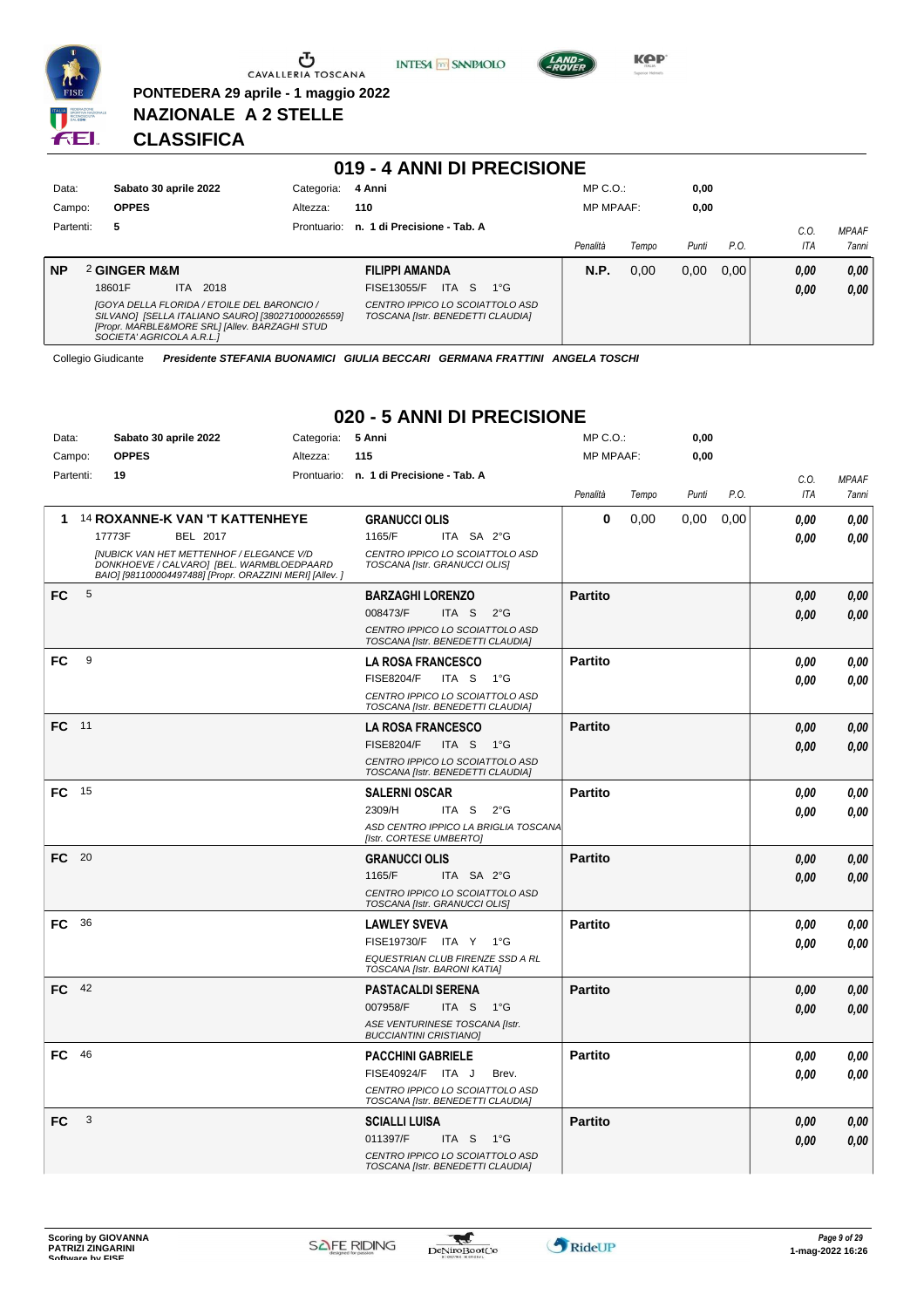





**PONTEDERA 29 aprile - 1 maggio 2022 NAZIONALE A 2 STELLE**

**CLASSIFICA**

#### **020 - 5 ANNI DI PRECISIONE**

| Data:     |                | Sabato 30 aprile 2022<br><b>OPPES</b> | Categoria: 5 Anni | 115                                                                    | $MP C. O.$ :     |       | 0,00  |      |      |              |
|-----------|----------------|---------------------------------------|-------------------|------------------------------------------------------------------------|------------------|-------|-------|------|------|--------------|
| Campo:    |                |                                       | Altezza:          |                                                                        | <b>MP MPAAF:</b> |       | 0,00  |      |      |              |
| Partenti: |                | 19                                    |                   | Prontuario: n. 1 di Precisione - Tab. A                                |                  |       |       |      | C.O. | <b>MPAAF</b> |
|           |                |                                       |                   |                                                                        | Penalità         | Tempo | Punti | P.O. | ITA  | 7anni        |
| FC.       | 8              |                                       |                   | <b>INCOLLU TEA</b>                                                     | <b>Partito</b>   |       |       |      | 0,00 | 0,00         |
|           |                |                                       |                   | FISE61459/F ITA C<br>Brev.                                             |                  |       |       |      | 0.00 | 0.00         |
|           |                |                                       |                   | AED CORTE DEGLI ANGELI TOSCANA [Istr.<br><b>DAMI CATERINAI</b>         |                  |       |       |      |      |              |
| FC 27     |                |                                       |                   | <b>TARABUSI EMMA</b>                                                   | <b>Partito</b>   |       |       |      | 0,00 | 0,00         |
|           |                |                                       |                   | FISE57730/F ITA J<br>$1^{\circ}G$                                      |                  |       |       |      | 0,00 | 0,00         |
|           |                |                                       |                   | AED CORTE DEGLI ANGELI TOSCANA [Istr.<br><b>DAMI CATERINAI</b>         |                  |       |       |      |      |              |
| FC .      | -35            |                                       |                   | <b>CATTANEO GIUBILATO SOFIA</b>                                        | <b>Partito</b>   |       |       |      | 0,00 | 0,00         |
|           |                |                                       |                   | FISE46938/D ITA J 1°G                                                  |                  |       |       |      | 0.00 | 0,00         |
|           |                |                                       |                   | RANGO STABLES SSD A RL VENETO [Istr.<br>RANGO NICOLAI                  |                  |       |       |      |      |              |
| FC        | $\overline{1}$ |                                       |                   | <b>BENDINELLI REBECCA</b>                                              | <b>Partito</b>   |       |       |      | 0,00 | 0,00         |
|           |                |                                       |                   | FISE19278/F ITA S 2°G                                                  |                  |       |       |      | 0.00 | 0,00         |
|           |                |                                       |                   | CENTRO IPPICO LO SCOIATTOLO ASD<br>TOSCANA [Istr. BENEDETTI CLAUDIA]   |                  |       |       |      |      |              |
| FC 62     |                |                                       |                   | <b>PACCHINI GABRIELE</b>                                               | <b>Partito</b>   |       |       |      | 0.00 | 0.00         |
|           |                |                                       |                   | FISE40924/F ITA J<br>Brev.                                             |                  |       |       |      | 0.00 | 0.00         |
|           |                |                                       |                   | CENTRO IPPICO LO SCOIATTOLO ASD<br>TOSCANA [Istr. BENEDETTI CLAUDIA]   |                  |       |       |      |      |              |
| FC.       | $\overline{7}$ |                                       |                   | <b>AMBROSIONE MATILDE</b>                                              | <b>Partito</b>   |       |       |      | 0,00 | 0,00         |
|           |                |                                       |                   | FISE10155/F ITA S 1°G                                                  |                  |       |       |      | 0,00 | 0,00         |
|           |                |                                       |                   | CENTRO IPPICO LO SCOIATTOLO ASD<br>TOSCANA [Istr. PAPPALETTERA SABINO] |                  |       |       |      |      |              |
| FC        | 10             |                                       |                   | <b>FILIPPI AMANDA</b>                                                  | <b>Partito</b>   |       |       |      | 0,00 | 0,00         |
|           |                |                                       |                   | FISE13055/F ITA S 1°G                                                  |                  |       |       |      | 0,00 | 0,00         |
|           |                |                                       |                   | CENTRO IPPICO LO SCOIATTOLO ASD<br>TOSCANA [Istr. BENEDETTI CLAUDIA]   |                  |       |       |      |      |              |
| FC 13     |                |                                       |                   | <b>CONTE NICCOLO'</b>                                                  | <b>Partito</b>   |       |       |      | 0,00 | 0,00         |
|           |                |                                       |                   | FISE10243/F ITA S 1°G                                                  |                  |       |       |      | 0,00 | 0,00         |
|           |                |                                       |                   | CI EMPOLESE ASD TOSCANA [Istr. BIANCHI<br>ALESSIOI                     |                  |       |       |      |      |              |
| FC 102    |                |                                       |                   | TARABUSI EMMA                                                          | <b>Partito</b>   |       |       |      | 0,00 | 0,00         |
|           |                |                                       |                   | FISE57730/F ITA J<br>1°G                                               |                  |       |       |      | 0.00 | 0.00         |
|           |                |                                       |                   | AED CORTE DEGLI ANGELI TOSCANA [Istr.<br><b>DAMI CATERINA]</b>         |                  |       |       |      |      |              |

Collegio Giudicante *Presidente STEFANIA BUONAMICI GIULIA BECCARI GERMANA FRATTINI ANGELA TOSCHI*

### **021 - 6 ANNI MISTA**

| Data:     |    |                    | Sabato 30 aprile 2022                                                                                                                                     | Categoria:  | 6 Anni                                                               |        |                                          | $MP C. O.$ :     |       | 0,00  |      |      |              |
|-----------|----|--------------------|-----------------------------------------------------------------------------------------------------------------------------------------------------------|-------------|----------------------------------------------------------------------|--------|------------------------------------------|------------------|-------|-------|------|------|--------------|
| Campo:    |    | <b>OPPES</b>       |                                                                                                                                                           | Altezza:    | 120                                                                  |        |                                          | <b>MP MPAAF:</b> |       | 0,00  |      |      |              |
| Partenti: |    | 6                  |                                                                                                                                                           | Prontuario: | n. 7 mista - Tab. A                                                  |        |                                          |                  |       |       |      | C.O. | <b>MPAAF</b> |
|           |    |                    |                                                                                                                                                           |             |                                                                      |        |                                          | Penalità         | Tempo | Punti | P.O. | ITA  | 7anni        |
|           |    | <b>17 TRUSILLA</b> |                                                                                                                                                           |             | <b>BARZAGHI LORENZO</b>                                              |        |                                          | 0                | 0,00  | 0,00  | 0,00 | 0,00 | 0,00         |
|           |    | 17185F             | 2016<br>ITA.                                                                                                                                              |             | 008473/F                                                             | ITA S  | $2^{\circ}G$                             |                  |       |       |      | 0,00 | 0,00         |
|           |    |                    | [TANGELO VAN DE ZUUTHOEVE / AREBA LEDIMAR Z /<br>ARCO POLO Z (EX ALEKO Z)] [SELLA ITALIANO GRIGIO]<br>[380271000016324] [Propr. BACCANI FRANCO] [Allev. ] |             | CENTRO IPPICO LO SCOIATTOLO ASD<br>TOSCANA [Istr. BENEDETTI CLAUDIA] |        |                                          |                  |       |       |      |      |              |
|           |    | 19 MIDNIGHT AIR    |                                                                                                                                                           |             | <b>CAVINA ELENA</b>                                                  |        |                                          | Elim.            | 0,00  | 0,00  | 0,00 | 0.00 | 0.00         |
|           |    | 29434G             | ITA 2016                                                                                                                                                  |             | <b>FISE12738/F</b>                                                   | ITA S  | $1^{\circ}G$                             |                  |       |       |      | 0,00 | 0.00         |
|           |    |                    | [JUST LUCKY / PARNASSIA / 1 [SELLA ITALIANO BAIO]<br>[380271005005426] [Propr. LEONI SCETI ANNA] [Allev. ]                                                |             | <b>MARIAI</b>                                                        |        | L'ISOLA TOSCANA [Istr. DELLA PACE GIULIA |                  |       |       |      |      |              |
| FC.       | 16 |                    |                                                                                                                                                           |             | <b>BARZAGHI LORENZO</b>                                              |        |                                          | <b>Partito</b>   |       |       |      | 0,00 | 0.00         |
|           |    |                    |                                                                                                                                                           |             | 008473/F                                                             | ITA S  | $2^{\circ}$ G                            |                  |       |       |      | 0,00 | 0,00         |
|           |    |                    |                                                                                                                                                           |             | CENTRO IPPICO LO SCOIATTOLO ASD<br>TOSCANA [Istr. BENEDETTI CLAUDIA] |        |                                          |                  |       |       |      |      |              |
|           |    |                    |                                                                                                                                                           |             |                                                                      | $\sim$ |                                          |                  |       |       |      |      |              |

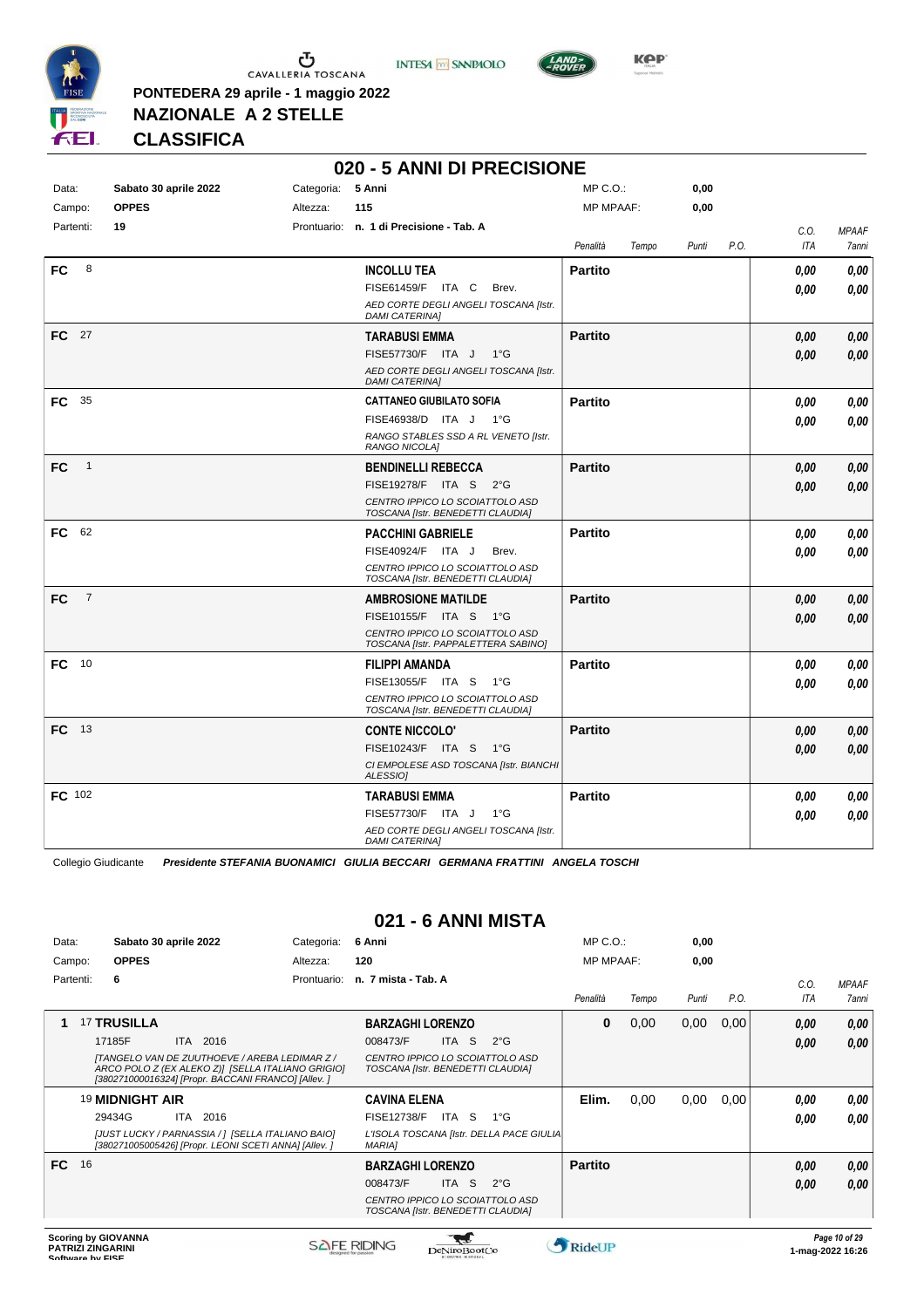

**PONTEDERA 29 aprile - 1 maggio 2022**





**KOP** 

**0,00 0,00**

*C.O.*

*MPAAF*

**NAZIONALE A 2 STELLE CLASSIFICA**

#### **021 - 6 ANNI MISTA**<br>Categoria: 6 Anni Data: Sabato 30 aprile 2022 **6 Categoria: 6 Anni** Prontuario: **n. 7 mista - Tab. A** Campo: **OPPES** Partenti: **6** Altezza: **120** MP C.O.: MP MPAAF:

|       |    |                                                                      | Punti<br>Penalità<br>Tempo<br>P.O. | ITA  | 7anni |
|-------|----|----------------------------------------------------------------------|------------------------------------|------|-------|
| FC.   | 18 | <b>BARZAGHI LORENZO</b>                                              | <b>Partito</b>                     | 0,00 | 0,00  |
|       |    | ITA S $2^{\circ}$ G<br>008473/F                                      |                                    | 0.00 | 0,00  |
|       |    | CENTRO IPPICO LO SCOIATTOLO ASD<br>TOSCANA [Istr. BENEDETTI CLAUDIA] |                                    |      |       |
| FC 21 |    | <b>DE AMICIS LAMBERTO</b>                                            | <b>Partito</b>                     | 0,00 | 0,00  |
|       |    | 3879/G<br>ITA S $2^{\circ}G$                                         |                                    | 0,00 | 0,00  |
|       |    | CI VILLA IL MANDORLO ASD TOSCANA [Istr.<br><b>BRUNI MARCOI</b>       |                                    |      |       |
| FC 23 |    | <b>DE AMICIS LAMBERTO</b>                                            | <b>Partito</b>                     | 0,00 | 0,00  |
|       |    | ITA S $2^{\circ}$ G<br>3879/G                                        |                                    | 0,00 | 0,00  |
|       |    | CI VILLA IL MANDORLO ASD TOSCANA [Istr.<br><b>BRUNI MARCOI</b>       |                                    |      |       |

Collegio Giudicante *Presidente STEFANIA BUONAMICI GIULIA BECCARI GERMANA FRATTINI ANGELA TOSCHI*

## **022 - C135 MISTA QUALIFICANTE**

| Data:          |           | Sabato 30 aprile 2022   |                                                                                                                                                            | Categoria:  | C <sub>135</sub>                |                                       | $MP C. O.$ :     |       | 900,00 |      |        |              |
|----------------|-----------|-------------------------|------------------------------------------------------------------------------------------------------------------------------------------------------------|-------------|---------------------------------|---------------------------------------|------------------|-------|--------|------|--------|--------------|
|                | Campo:    | <b>OPPES</b>            |                                                                                                                                                            | Altezza:    | 135                             |                                       | <b>MP MPAAF:</b> |       | 0,00   |      |        |              |
|                | Partenti: | 5                       |                                                                                                                                                            | Prontuario: | n. 7 mista - Tab. A             |                                       |                  |       |        |      | C.O.   | <b>MPAAF</b> |
|                |           |                         |                                                                                                                                                            |             |                                 |                                       | Penalità         | Tempo | Punti  | P.O. | ITA    | 7anni        |
|                |           | 24 ADAMO                |                                                                                                                                                            |             | <b>LORUSSO DANIELE</b>          |                                       | 0/0              | 44,56 | 0,00   | 0,00 | 225,00 | 0,00         |
|                |           | 15091F                  | GER 2010                                                                                                                                                   |             | 1014/F                          | ITA S<br>$2^{\circ}$ G                |                  |       |        |      | 0.00   | 0,00         |
|                |           | DANIELE] [Allev. ]      | [CHIN QUIN / DORADA T KLOMP Z / DARCO]<br>[WESTFALEN BAIO] [276020000097023] [Propr. LORUSSO                                                               |             | TOSCANA [Istr. LORUSSO DANIELE] | SCUOLE ITALIANA DI EQUITAZONE ASD     |                  |       |        |      |        |              |
| $\overline{2}$ |           | 35 QUALTINO             |                                                                                                                                                            |             | <b>CATTANEO GIUBILATO SOFIA</b> |                                       | 0/4              | 54.97 | 0,00   | 0,00 | 162,00 | 0.00         |
|                |           | 16621F                  | GER 2012                                                                                                                                                   |             | FISE46938/D ITA J               | 1°G                                   |                  |       |        |      | 0,00   | 0.00         |
|                |           | [Allev.]                | [QUALITY TIME / UTESSA I / CARETINO] [HOLSTEINER<br>GRIGIO] [276020000247082] [Propr. MADONNA GAETANO]                                                     |             | RANGO NICOLAI                   | RANGO STABLES SSD A RL VENETO [Istr.  |                  |       |        |      |        |              |
| 3              |           | <b>33 BACIAMIANCORA</b> |                                                                                                                                                            |             | <b>MASSA DARIO</b>              |                                       | 0/8              | 52.94 | 0.00   | 0,00 | 135.00 | 0,00         |
|                |           | 16742F                  | ITA 2012                                                                                                                                                   |             | <b>FISE40787/F</b>              | ITA J<br>$1^{\circ}G$                 |                  |       |        |      | 0,00   | 0,00         |
|                |           | MASSA CARLO]            | [BAEDEKER / TANGHEIRA / TREASURE] [SELLA ITALIANO<br>BAIO] [982000192510363] [Propr. MASSA CARLO] [Allev.                                                  |             | TOSCANA [Istr. MIGLI RICCARDO]  | <b>LIVORNO EQUESTRIAN CENTER ASD</b>  |                  |       |        |      |        |              |
|                |           |                         | 26 KURTIS VD BISSCHOP                                                                                                                                      |             | <b>LAWLEY SVEVA</b>             |                                       | 4                | 68,01 | 0,00   | 0,00 | 0.00   | 0,00         |
|                |           | 14321E                  | BEL 2010                                                                                                                                                   |             | <b>FISE19730/F</b>              | ITA Y<br>$1^{\circ}G$                 |                  |       |        |      | 0.00   | 0.00         |
|                |           | ROBERTA] [Allev.]       | [DARCO / ELCHINNI VAN DE FLANDRIA / CHIN CHIN]<br>[BWP GRIGIO] [967000009108173] [Propr. MONTESI                                                           |             | TOSCANA [Istr. BARONI KATIA]    | EQUESTRIAN CLUB FIRENZE SSD A RL      |                  |       |        |      |        |              |
|                |           |                         | 37 BECKS DI VILLAGANA                                                                                                                                      |             | <b>LAMI VITTORIO</b>            |                                       | Rit.             | 0,00  | 0,00   | 0,00 | 0,00   | 0,00         |
|                |           | 09166D                  | ITA 2009                                                                                                                                                   |             | FISE30704/F                     | ITA Y<br>1°G                          |                  |       |        |      | 0.00   | 0,00         |
|                |           | DI ANNA BRUNA ZORZAN]   | [ACODETTO / CELINE / CARTHAGO] [SELLA ITALIANO<br>GRIGIO] [982009106551736] [Propr. VILLAGANA AGRICOLA<br>DI ANNA BRUNA ZORZANI [Allev. VILLAGANA AGRICOLA |             | <b>BRACALONI ANDREA]</b>        | OASI DEL CAVALIERE ASD TOSCANA [Istr. |                  |       |        |      |        |              |

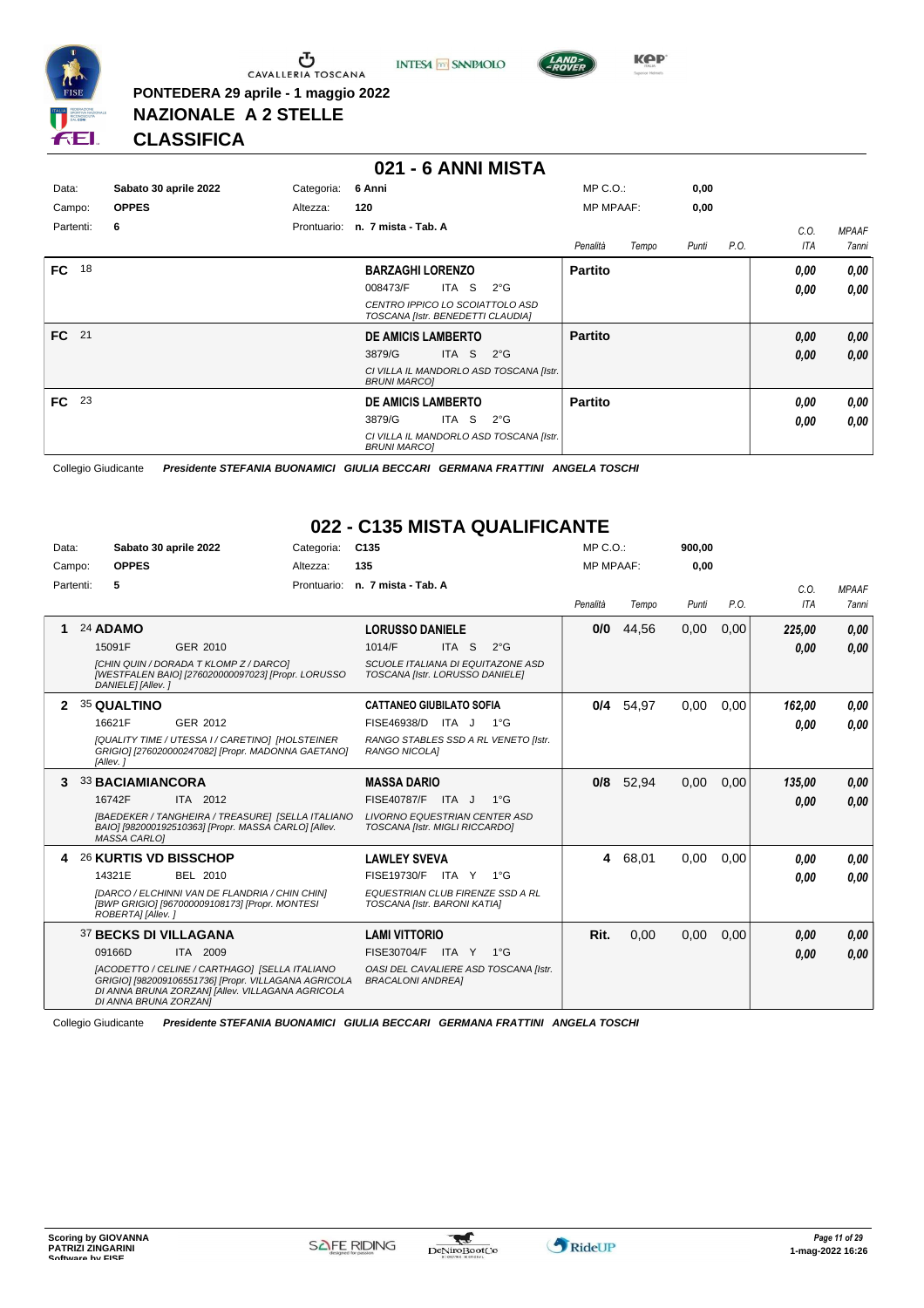

**PONTEDERA 29 aprile - 1 maggio 2022**

**NAZIONALE A 2 STELLE**

**INTESA** M SANPAOLO



**Kep** 

**CLASSIFICA**

|              |                       |                                                                                                                                                    |             | 024 - C130 A FASI CONSECUTIVE                                        |                  |       |        |      |                |                      |
|--------------|-----------------------|----------------------------------------------------------------------------------------------------------------------------------------------------|-------------|----------------------------------------------------------------------|------------------|-------|--------|------|----------------|----------------------|
| Data:        |                       | Sabato 30 aprile 2022                                                                                                                              | Categoria:  | C <sub>130</sub>                                                     | MP C. O.         |       | 800,00 |      |                |                      |
| Campo:       | <b>OPPES</b>          |                                                                                                                                                    | Altezza:    | 130                                                                  | <b>MP MPAAF:</b> |       | 0,00   |      |                |                      |
| Partenti:    | 9                     |                                                                                                                                                    | Prontuario: | n. 19.2 speciale a fasi consecutive - Tab. A                         | Penalità         | Tempo | Punti  | P.O. | C.O.<br>ITA    | <b>MPAAF</b><br>7ann |
| 1            | 18299F                | <b>28 VALAVIE MARION</b><br>FRA 2009                                                                                                               |             | <b>VOLPI MARGHERITA</b><br>FISE55676/F ITA J<br>$1^{\circ}$ G        | 0/0              | 24,79 | 0,00   | 0,00 | 200,00<br>0.00 | 0.00<br>0.00         |
|              |                       | [VALAVIE MARION / GRILLOTTE DU BERNOU / PRINCE<br>IG'OR] [SELLA FRANCESE BAIO] [250259803534681]<br>[Propr. VENTUROTTI GAYA] [Allev.]              |             | CAMPALTO S.S.D. TOSCANA [Istr.<br>ALTEMURA ANTONIO]                  |                  |       |        |      |                |                      |
| $\mathbf{2}$ | 30 FUNNY BOY          |                                                                                                                                                    |             | <b>AMBROSINI ELEONORA</b>                                            | 0/0              | 25,94 | 0,00   | 0,00 | 144,00         | 0.00                 |
|              | 33284BXX              | <b>NED 2010</b>                                                                                                                                    |             | FISE16346/C ITA J 1°G                                                |                  |       |        |      | 0.00           | 0.00                 |
|              |                       | [VLEUT / CARTINA Z / CARTHAGO] [KWPN MORELLO]<br>[528210002541610] [Propr. FT EQUESTRIAN S.R.L.] [Allev.]                                          |             | CI EMPOLESE ASD TOSCANA [Istr. BIANCHI<br>ALESSIO]                   |                  |       |        |      |                |                      |
|              |                       | 3 29 CURLIDA JK HORSETRUCHS Z                                                                                                                      |             | <b>TREZZANI TOMMASO</b>                                              | 0/4              | 26,00 | 0.00   | 0,00 | 120,00         | 0.00                 |
|              | 04781C                | <b>NED 2010</b>                                                                                                                                    |             | FISE17446/C ITA J<br>$1^{\circ}$ G                                   |                  |       |        |      | 0.00           | 0.00                 |
|              |                       | [CASCON JK HORSETRUCKS Z / ALLETTA V / BENTLEY<br>LH] [ZANGERSHEIDE BAIO] [528210002504810] [Propr.<br>TREZZANI LUCA] [Allev.]                     |             | CI EMPOLESE ASD TOSCANA [Istr. BIANCHI<br>ALESSIOI                   |                  |       |        |      |                |                      |
|              |                       | 4 32 PASCHA VAN HET BAKKERSHOF D'16                                                                                                                |             | <b>ROMEO VERONICA</b>                                                | 0/8              | 28,67 | 0,00   | 0,00 | 0.00           | 0.00                 |
|              | 18126F                | BEL 2015                                                                                                                                           |             | FISE15089/C ITA J<br>$1^{\circ}G$                                    |                  |       |        |      | 0.00           | 0.00                 |
|              |                       | [CORYDON VAN T&L / GERONE / SPARTACUS] [BEL.<br>WARMBLOEDPAARD BAIO] [981100002968907] [Propr.<br>MARCIASINI PATRIZIA] [Allev.]                    |             | DEL DRAGO ASD TOSCANA [Istr. ZORZI<br><b>GIAMPIETROI</b>             |                  |       |        |      |                |                      |
|              |                       | 5 27 JAMESON VH DAALHOF                                                                                                                            |             | TARABUSI EMMA                                                        | 4                | 53,62 | 0,00   | 0,00 | 0,00           | 0.00                 |
|              | 17907F                | BEL 2015                                                                                                                                           |             | FISE57730/F ITA J<br>$1^{\circ}G$                                    |                  |       |        |      | 0.00           | 0.00                 |
|              |                       | <b>[EDJAZ VAN'T MERELSNEST / ZHADE / HOLD UP</b><br>PREMIER] [CHEVAL DE SANG BELGE BAIO]<br>[967000009752656] [Propr. PASQUATO LEONARDO] [Allev. ] |             | AED CORTE DEGLI ANGELI TOSCANA [Istr.<br><b>DAMI CATERINAI</b>       |                  |       |        |      |                |                      |
|              | 6 22 ACTION LADY      |                                                                                                                                                    |             | <b>LORUSSO TOBIA</b>                                                 | 4                | 57,17 | 0,00   | 0,00 | 0.00           | 0.00                 |
|              | 18174F                | <b>NED 2015</b>                                                                                                                                    |             | FISE85200/KF ITA J<br>$2^{\circ}$ G                                  |                  |       |        |      | 0.00           | 0.00                 |
|              |                       | [ACTION BREAKER / LIDOLE DU VERRON / LE TOT DE<br>SEMILLY] [WESTFALEN SAURO] [276020000462453]<br>[Propr. LORUSSO DUCCIO] [Allev.]                 |             | SCUOLE ITALIANA DI EQUITAZONE ASD<br>TOSCANA [Istr. LORUSSO DANIELE] |                  |       |        |      |                |                      |
|              | 7 38 CHANEL DE TUS    |                                                                                                                                                    |             | <b>VIOLA ELISA</b>                                                   | 13               | 67,49 | 0,00   | 0,00 | 0.00           | 0.00                 |
|              | 16278F                | FRA 2012                                                                                                                                           |             | FISE30560/F<br>ITA J<br>$1^{\circ}G$                                 |                  |       |        |      | 0.00           | 0.00                 |
|              | ELENA] [Allev.]       | [CONTROE / DIANE DE TALMONT / PAMPHILE] [SELLA<br>FRANCESE BAIO] [250259806038383] [Propr. FERNANDEZ                                               |             | DEL DRAGO ASD TOSCANA [Istr. ZORZI<br><b>GIAMPIETRO]</b>             |                  |       |        |      |                |                      |
|              | NP 24 ADAMO           |                                                                                                                                                    |             | <b>LORUSSO DANIELE</b>                                               | N.P.             | 0,00  | 0,00   | 0,00 | 0,00           | 0.00                 |
|              | 15091F                | <b>GER 2010</b>                                                                                                                                    |             | 1014/F<br>ITA S 2°G                                                  |                  |       |        |      | 0.00           | 0.00                 |
|              | DANIELE] [Allev.]     | [CHIN QUIN / DORADA T KLOMP Z / DARCO]<br>[WESTFALEN BAIO] [276020000097023] [Propr. LORUSSO                                                       |             | SCUOLE ITALIANA DI EQUITAZONE ASD<br>TOSCANA [Istr. LORUSSO DANIELE] |                  |       |        |      |                |                      |
| NP.          | <b>25 ACQUA PERLA</b> |                                                                                                                                                    |             | <b>CATTANEO GIUBILATO SOFIA</b>                                      | <b>N.P.</b>      | 0,00  | 0,00   | 0,00 | 0,00           | 0.00                 |
|              | 19487A                | ITA 2013                                                                                                                                           |             | FISE46938/D ITA J<br>1°G                                             |                  |       |        |      | 0.00           | 0.00                 |
|              |                       | [CARPACCIO / TAYLOR MADE / ZEUS] [SELLA ITALIANO<br>BAIO] [982000196494265] [Propr. REBOLDI UMBERTO]<br>[Allev. AZ.AGR.RANDONE CHIARA LUISA]       |             | RANGO STABLES SSD A RL VENETO [Istr.<br>RANGO NICOLA]                |                  |       |        |      |                |                      |

Collegio Giudicante *Presidente STEFANIA BUONAMICI GIULIA BECCARI GERMANA FRATTINI ANGELA TOSCHI*

## **025 - C120 A TEMPO**

| Data:     | Sabato 30 aprile 2022                                                                                                                                                            | Categoria:  | C120                                                                 | $MP C. O.$ :     |       | 0,00  |      |             |                              |
|-----------|----------------------------------------------------------------------------------------------------------------------------------------------------------------------------------|-------------|----------------------------------------------------------------------|------------------|-------|-------|------|-------------|------------------------------|
| Campo:    | <b>OPPES</b>                                                                                                                                                                     | Altezza:    | 120                                                                  | <b>MP MPAAF:</b> |       | 0,00  |      |             |                              |
| Partenti: | $\overline{2}$                                                                                                                                                                   | Prontuario: | n. 3 a tempo - Tab. A                                                | Penalità         | Tempo | Punti | P.O. | C.O.<br>ITA | <b>MPAAF</b><br><b>7anni</b> |
|           |                                                                                                                                                                                  |             |                                                                      |                  |       |       |      |             |                              |
|           | 40 NONOSTANTE DEL TERRICCIO                                                                                                                                                      |             | <b>POLI VIRGINIA</b>                                                 | 0                | 75.07 | 0,00  | 0.00 | 0.00        | 0,00                         |
|           | 11308F<br>2007<br>ITA.                                                                                                                                                           |             | ITA S<br><b>FISE17247/F</b><br>$1^{\circ}G$                          |                  |       |       |      | 0,00        | 0,00                         |
|           | [CAN CAN DEL TERRICCIO / GUERRIERA DEL<br>TERRICCIO / RISKETOU] [SELLA ITALIANO BAIO]<br>[985000380504204] [Propr. DOLL NADIA SANDRA] [Allev.<br>ROSSI DI MEDELANA GIANANNIBALE] |             | CENTRO IPPICO LO SCOIATTOLO ASD<br>TOSCANA [Istr. BENEDETTI CLAUDIA] |                  |       |       |      |             |                              |



*0,00*

*0,00*

*0,00*

*0,00*

*0,00*

*0,00*

*0,00*

*0,00*

*0,00*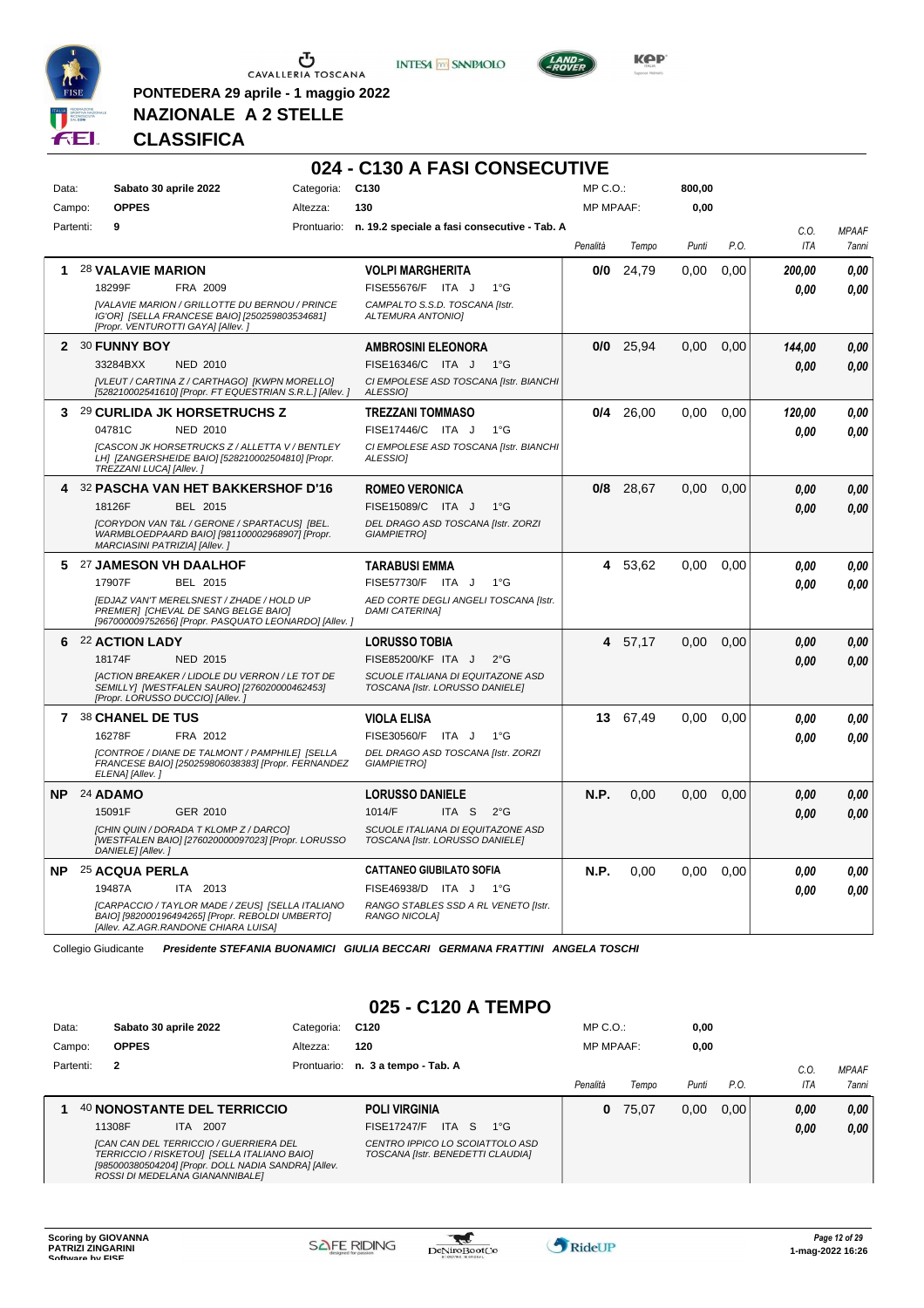

**PONTEDERA 29 aprile - 1 maggio 2022**





**Kep** 

**NAZIONALE A 2 STELLE CLASSIFICA**

|           |                                                                                                                          |             | 025 - C120 A TEMPO                                       |                  |       |       |      |      |              |
|-----------|--------------------------------------------------------------------------------------------------------------------------|-------------|----------------------------------------------------------|------------------|-------|-------|------|------|--------------|
| Data:     | Sabato 30 aprile 2022                                                                                                    | Categoria:  | C120                                                     | $MP C. O.$ :     |       | 0,00  |      |      |              |
| Campo:    | <b>OPPES</b>                                                                                                             | Altezza:    | 120                                                      | <b>MP MPAAF:</b> |       | 0,00  |      |      |              |
| Partenti: | $\overline{2}$                                                                                                           | Prontuario: | n. 3 a tempo - Tab. A                                    |                  |       |       |      | C.0  | <b>MPAAF</b> |
|           |                                                                                                                          |             |                                                          | Penalità         | Tempo | Punti | P.O. | ITA  | <b>7anni</b> |
|           | 34 MISS SPECIAL R&R Z                                                                                                    |             | <b>SALVATORI PENELOPE</b>                                | 12               | 63,63 | 0.00  | 0.00 | 0.00 | 0,00         |
|           | BEL 2015<br>18619F                                                                                                       |             | <b>ITA</b><br>FISE33777/F<br>$1^{\circ}G$<br>ل -         |                  |       |       |      | 0.00 | 0,00         |
|           | [MR. BLUE / INCHALA Z / INDOCTRO] [ZANGERSHEIDE<br>BAIO SCURO] [981100002947893] [Propr. SALVATORI<br>PENELOPE] [Allev.] |             | DEL DRAGO ASD TOSCANA [Istr. ZORZI<br><b>GIAMPIETROI</b> |                  |       |       |      |      |              |

Collegio Giudicante *Presidente STEFANIA BUONAMICI GIULIA BECCARI GERMANA FRATTINI ANGELA TOSCHI*

### **026 - C125 A FASI CONSECUTIVE**

| Data:  |           |              | Sabato 30 aprile 2022                                                                                                                                                                       | Categoria:  | C125                                                           |       |              | $MP C. O.$ :     |       | 0,00  |      |            |              |
|--------|-----------|--------------|---------------------------------------------------------------------------------------------------------------------------------------------------------------------------------------------|-------------|----------------------------------------------------------------|-------|--------------|------------------|-------|-------|------|------------|--------------|
| Campo: |           | <b>OPPES</b> |                                                                                                                                                                                             | Altezza:    | 125                                                            |       |              | <b>MP MPAAF:</b> |       | 0,00  |      |            |              |
|        | Partenti: | $\mathbf{2}$ |                                                                                                                                                                                             | Prontuario: | n. 19.2 speciale a fasi consecutive - Tab. A                   |       |              |                  |       |       |      | C.O.       | <b>MPAAF</b> |
|        |           |              |                                                                                                                                                                                             |             |                                                                |       |              | Penalità         | Tempo | Punti | P.O. | <b>ITA</b> | <b>7anni</b> |
|        |           | 43 CHARLES Z |                                                                                                                                                                                             |             | <b>DE AMICIS GINEVRA</b>                                       |       |              | 4                | 53.40 | 0.00  | 0.00 | 0.00       | 0.00         |
|        |           | 10641F       | <b>BEL 2005</b>                                                                                                                                                                             |             | 4992/G                                                         | ITA S | $1^{\circ}G$ |                  |       |       |      | 0.00       | 0.00         |
|        |           |              | [CIRO Z / ORONA V/D RHILLE / GOLDSPRING DE<br>LAUZELLE] [ZANGERSHEIDE GRIGIO] [981100000376247]<br>[Propr. DE AMICIS VINCENZO] [Allev.]                                                     |             | CI VILLA IL MANDORLO ASD TOSCANA [Istr.<br><b>BRUNI MARCOI</b> |       |              |                  |       |       |      |            |              |
| 2      |           |              | <b>39 BEBETO DI LUCIGNANO</b>                                                                                                                                                               |             | <b>PALAZZO MARIA CELESTE</b>                                   |       |              | 4                | 54.57 | 0.00  | 0.00 | 0.00       | 0.00         |
|        |           | 04407C       | ITA 2015                                                                                                                                                                                    |             | FISE25934/F                                                    | ITA S | 1°G          |                  |       |       |      | 0.00       | 0.00         |
|        |           |              | [CALEIDOS D.C / LEGGENDA AUREA / ECLYPSO D.C.]<br>[SELLA ITALIANO BAIO] [380271000016358] [Propr. AZ.<br>AGR. LUCIGNANO DI SEGHI CRISTINA] [Allev. AZ. AGR.<br>LUCIGNANO DI SEGHI CRISTINA] |             | L'ISOLA TOSCANA [Istr. DELLA PACE GIULIA]<br><b>MARIA1</b>     |       |              |                  |       |       |      |            |              |

Collegio Giudicante *Presidente STEFANIA BUONAMICI GIULIA BECCARI GERMANA FRATTINI ANGELA TOSCHI*

### **027 - C115 MISTA**

| Data: |                                       | Sabato 30 aprile 2022         |                                                                                                                                                   | Categoria:  | C <sub>115</sub>                                                |              | MP C. O.         |         | 0,00  |      |            |                                   |
|-------|---------------------------------------|-------------------------------|---------------------------------------------------------------------------------------------------------------------------------------------------|-------------|-----------------------------------------------------------------|--------------|------------------|---------|-------|------|------------|-----------------------------------|
|       | Campo:                                | <b>SPRING DERBY</b>           |                                                                                                                                                   | Altezza:    | 115                                                             |              | <b>MP MPAAF:</b> |         | 0,00  |      |            |                                   |
|       | Partenti:                             | 8                             |                                                                                                                                                   | Prontuario: | n. 7 mista - Tab. A                                             |              |                  |         |       |      | C.O.       | <b>MPAAF</b>                      |
|       |                                       |                               |                                                                                                                                                   |             |                                                                 |              | Penalità         | Tempo   | Punti | P.O. | <b>ITA</b> | <b>7anni</b>                      |
| 1     |                                       |                               | 67 JARINDO VAN HET LEMMENSHOF                                                                                                                     |             | <b>FANTINI MATILDE</b>                                          |              | 0/4              | 40,56   | 0,00  | 0,00 | 0,00       | 0.00                              |
|       |                                       | 18372F                        | BEL 2009                                                                                                                                          |             | FISE49843/F ITA C                                               | Brev.        |                  |         |       |      | 0.00       | 0,00                              |
|       |                                       | GIULIANI SILVIA] [Allev.]     | <b>IWINNINGMOOD VAN DE ARENBERG / EMMELINE VAN</b><br>HET LEMMENSHOF / CASMIR ZI [BEL.<br>WARMBLOEDPAARD GRIGIO] [967000001176096] [Propr.        |             | ASE VENTURINESE TOSCANA [Istr.<br><b>BUCCIANTINI CRISTIANOI</b> |              |                  |         |       |      |            |                                   |
| 2     |                                       | 41 VICKY DH Z                 |                                                                                                                                                   |             | <b>BOMBARDA ALICE</b>                                           |              | 0/8              | 41.44   | 0,00  | 0.00 | 0.00       | 0.00                              |
|       |                                       | 04344C                        | <b>NED 2007</b>                                                                                                                                   |             | FISE10439/F ITA S                                               | $1^{\circ}G$ |                  |         |       |      | 0.00       | 0.00                              |
|       |                                       |                               | [VA-VITE / PASSE PARTOUT / BROWNBOY]<br>[ZANGERSHEIDE BAIO SCURO] [981100000595080] [Propr.<br>CASTELLANO CESARE] [Allev. ]                       |             | CI EMPOLESE ASD TOSCANA [Istr. BIANCHI<br>ALESSIOI              |              |                  |         |       |      |            |                                   |
| 3     |                                       | 58 KAILEY                     |                                                                                                                                                   |             | <b>ROSSI CATERINA</b>                                           |              | 0/Elim.          | 0.00    | 0,00  | 0,00 | 0.00       | 0,00                              |
|       |                                       | 17988F                        | GER 2012                                                                                                                                          |             | FISE55233/F ITA C                                               | Brev.        |                  |         |       |      | 0.00       | 0.00                              |
|       |                                       | TARANTINO CHIARA] [Allev.]    | [KAISERWIND / LUCIANA / LEVISTO] [DEUTSCHES<br>REITPFERD GRIGIO] [276020000239213] [Propr.                                                        |             | DEL DRAGO ASD TOSCANA [Istr. ZORZI<br><b>GIAMPIETROI</b>        |              |                  |         |       |      |            |                                   |
|       |                                       |                               | <b>45 ZINGARO DELLE SEMENTARECCE</b>                                                                                                              |             | <b>TAMPUCCI CRISTINA</b>                                        |              |                  | 4 65,82 | 0,00  | 0,00 | 0.00       | 0.00                              |
|       |                                       | 13099F                        | ITA 2010                                                                                                                                          |             | ITA SA 1°G<br>3650/F                                            |              |                  |         |       |      | 0.00       | 0.00                              |
|       |                                       | <b>AGR. SEMENTARECCE SRLI</b> | [ARKO III / GATTAGARISTA DELLE SEMENTARECCE /<br>QUIDAM DE REVELI [SELLA ITALIANO BAIO]<br>[982000123234115] [Propr. MENCARELLI LUCA] [Allev. AZ. |             | C.I.POGGETTINI TOSCANA [Istr. BECCARI<br><b>GIOVANNII</b>       |              |                  |         |       |      |            |                                   |
| 5     |                                       | <b>72 CETRO</b>               |                                                                                                                                                   |             | <b>GRECHI EMMA</b>                                              |              |                  | 4 66,24 | 0,00  | 0,00 | 0.00       | 0,00                              |
|       |                                       | 13302D                        | POL 2014                                                                                                                                          |             | FISE41576/F ITA J                                               | Brev.        |                  |         |       |      | 0.00       | 0.00                              |
|       |                                       | [Allev.]                      | [FARMER / CENTINA / ORLY T] [SELLA POLONIA BAIO<br>SCURO] [616098100061113] [Propr. SPINELLI CARLOTTA]                                            |             | JUMPING MONTALGETO ASD TOSCANA<br>[Istr. FRANCHINI MAURO]       |              |                  |         |       |      |            |                                   |
|       | PATRIZI ZINGARINI<br>Coffware by EICE | <b>Scoring by GIOVANNA</b>    |                                                                                                                                                   |             | <b>SAFE RIDING</b><br>DeNiroBoot('o                             |              | <b>RideUP</b>    |         |       |      |            | Page 13 of 29<br>1-mag-2022 16:26 |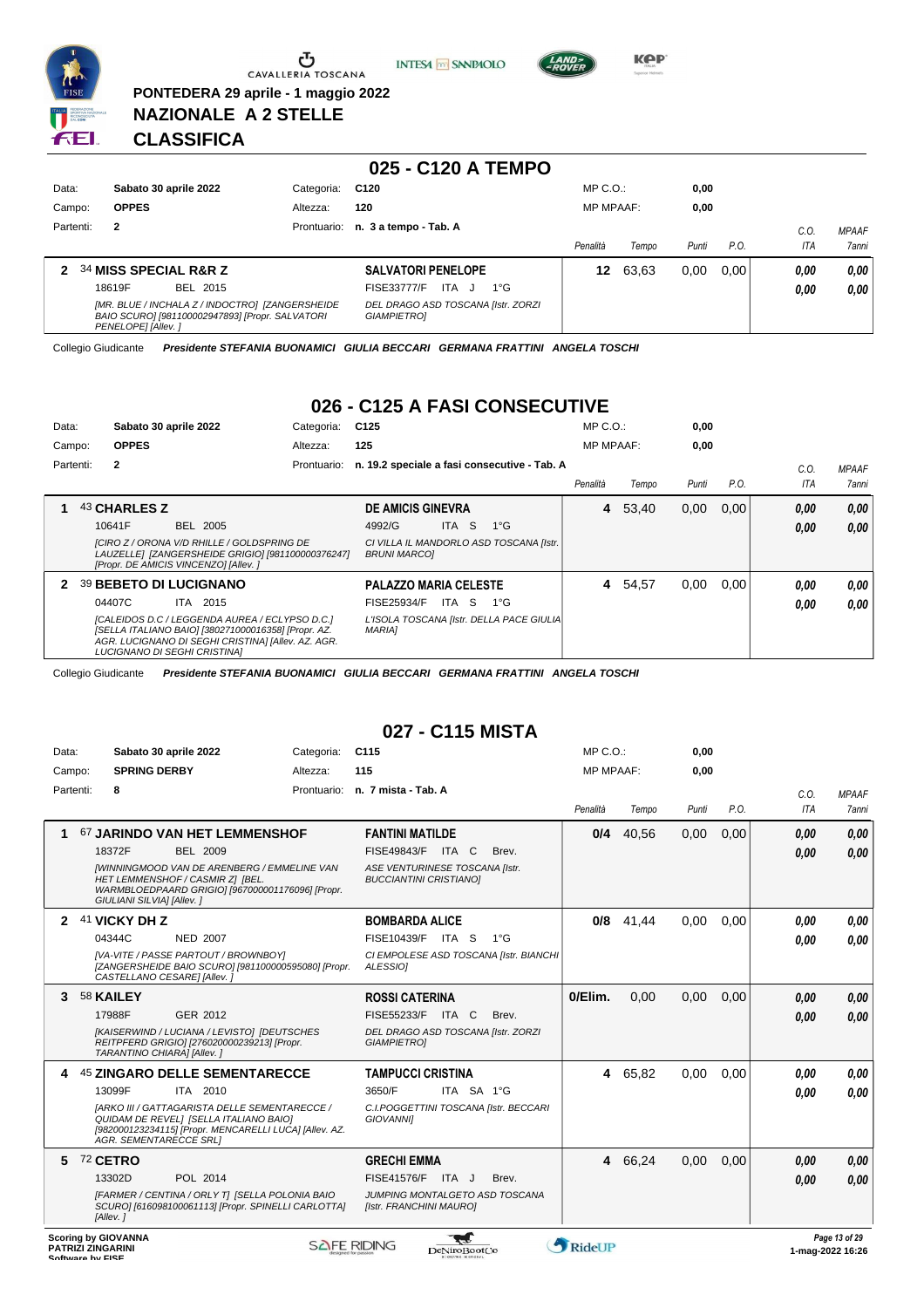

**PONTEDERA 29 aprile - 1 maggio 2022**

**NAZIONALE A 2 STELLE**





**Kep** 

## **CLASSIFICA**

|             |                                                                                                                           |             | 027 - C115 MISTA                                                   |                  |       |       |      |            |              |
|-------------|---------------------------------------------------------------------------------------------------------------------------|-------------|--------------------------------------------------------------------|------------------|-------|-------|------|------------|--------------|
| Data:       | Sabato 30 aprile 2022                                                                                                     | Categoria:  | C <sub>115</sub>                                                   | $MP C. O.$ :     |       | 0,00  |      |            |              |
| Campo:      | <b>SPRING DERBY</b>                                                                                                       | Altezza:    | 115                                                                | <b>MP MPAAF:</b> |       | 0,00  |      |            |              |
| Partenti:   | 8                                                                                                                         | Prontuario: | n. 7 mista - Tab. A                                                |                  |       |       |      | C.O.       | <b>MPAAF</b> |
|             |                                                                                                                           |             |                                                                    | Penalità         | Tempo | Punti | P.O. | <b>ITA</b> | <b>7anni</b> |
| 6           | 66 OBI J&J Z                                                                                                              |             | <b>MANCINI DARIO</b>                                               | 8                | 55,97 | 0,00  | 0,00 | 0.00       | 0,00         |
|             | 17894F<br>BEL 2012                                                                                                        |             | ITA J<br>Brev.<br><b>FISE50994/F</b>                               |                  |       |       |      | 0.00       | 0.00         |
|             | [ORLANDO / BABELUT VH LANGWATER / WIENSENDER]<br>[ZANGERSHEIDE BAIO] [981100002171515] [Propr.<br>MANCINI DARIO] [Allev.] |             | JUMPING MONTALGETO ASD TOSCANA<br>[Istr. FRANCHINI MAURO]          |                  |       |       |      |            |              |
| FC.<br>- 44 |                                                                                                                           |             | <b>PASQUATO ROBERTO</b>                                            | <b>Partito</b>   |       |       |      | 0.00       | 0,00         |
|             |                                                                                                                           |             | 2466/F<br>ITA S<br>$2^{\circ}$ G                                   |                  |       |       |      | 0.00       | 0.00         |
|             |                                                                                                                           |             | SAN GORO ASD TOSCANA [Istr.<br>FIORAVANTI ROBERTAI                 |                  |       |       |      |            |              |
| FC 104      |                                                                                                                           |             | <b>BACCI ELIA</b>                                                  | <b>Partito</b>   |       |       |      | 0.00       | 0,00         |
|             |                                                                                                                           |             | S<br>ITA<br>$2^{\circ}$ G<br>009633/F                              |                  |       |       |      | 0.00       | 0.00         |
|             |                                                                                                                           |             | CENTRO IPPICO PISANO SSD A RL<br>TOSCANA [Istr. DILONARDO MANUELA] |                  |       |       |      |            |              |

Collegio Giudicante *Presidente STEFANIA BUONAMICI GIULIA BECCARI GERMANA FRATTINI ANGELA TOSCHI*

#### **028 - B100 A TEMPO**

| Data:     |                                 | Sabato 30 aprile 2022                                                                                                                               | Categoria: | <b>B100</b>                                                     | $MP C. O.$ :     |           | 0,00  |      |            |              |
|-----------|---------------------------------|-----------------------------------------------------------------------------------------------------------------------------------------------------|------------|-----------------------------------------------------------------|------------------|-----------|-------|------|------------|--------------|
| Campo:    | <b>SPRING DERBY</b>             |                                                                                                                                                     | Altezza:   | 100                                                             | <b>MP MPAAF:</b> |           | 0,00  |      |            |              |
| Partenti: | 9                               |                                                                                                                                                     |            | Prontuario: n. 3 a tempo - Tab. A                               |                  |           |       |      | C.O.       | <b>MPAAF</b> |
|           |                                 |                                                                                                                                                     |            |                                                                 | Penalità         | Tempo     | Punti | P.O. | <b>ITA</b> | 7anni        |
|           | 60 GIGOLO'                      |                                                                                                                                                     |            | <b>CANGI SOFIA</b>                                              | $\bf{0}$         | 59,57     | 0,00  | 0,00 | 0,00       | 0,00         |
|           | 14633F                          | GER 2012                                                                                                                                            |            | <b>FISE19866/R ITA C</b><br>Brev.                               |                  |           |       |      | 0.00       | 0.00         |
|           | PRIMALDO] [Allev.]              | [NUMERO UNO / W-CLASSIC LIN / CASSINI I]<br>[HOLSTEINER BAIO] [972270000330798] [Propr. PELUSIO                                                     |            | DEL DRAGO ASD TOSCANA [Istr. ZORZI<br><b>GIAMPIETRO]</b>        |                  |           |       |      |            |              |
|           |                                 | 56 FIONA VAN BOVEN DE WEVELS                                                                                                                        |            | <b>SANTUCCI GIADA</b>                                           |                  | 0, 59, 89 | 0,00  | 0,00 | 0.00       | 0,00         |
|           | 17472F                          | BEL 2011                                                                                                                                            |            | FISE58377/F ITA J<br>Brev.                                      |                  |           |       |      | 0.00       | 0.00         |
|           |                                 | [ERCO VAN'T ROOSAKKER / OREGA VAN HET EIKEHOF /<br>ROMEO] [CHEVAL DE SPORT BELG BAIO]<br>[981100002709523] [Propr. SANTUCCI GIADA] [Allev. ]        |            | LA CIPRESSAIA TOSCANA [Istr. GABELLINI<br><b>ANTONIOI</b>       |                  |           |       |      |            |              |
| 3         | 52 LA BAMBA EH                  |                                                                                                                                                     |            | <b>RINALDI MIRIAM</b>                                           |                  | 4 56,33   | 0,00  | 0,00 | 0.00       | 0.00         |
|           | 46708B                          | GER 2013                                                                                                                                            |            | FISE60554/F<br>ITA J<br>Brev.                                   |                  |           |       |      | 0.00       | 0.00         |
|           |                                 | [LORDANUS / COKI DOKI / ] [OLDENBURG SAURO]<br>[276020000040515] [Propr. RINALDI MIRIAM] [Allev.]                                                   |            | LA CIPRESSAIA TOSCANA [Istr. GABELLINI<br><b>ANTONIOI</b>       |                  |           |       |      |            |              |
|           | <b>77 SPECIAL FLASH</b>         |                                                                                                                                                     |            | <b>FEDI FABIO</b>                                               |                  | 4 61.89   | 0.00  | 0.00 | 0.00       | 0.00         |
|           | 13910F                          | GER 2006                                                                                                                                            |            | 010199/F<br>ITA SA Brev.                                        |                  |           |       |      | 0.00       | 0.00         |
|           | [] [Propr. FEDI FABIO] [Allev.] | [STAND UP / WENGA / WANDERER] [HANNOVER SAURO]                                                                                                      |            | LA CIPRESSAIA TOSCANA [Istr. GABELLINI<br><b>ANTONIOI</b>       |                  |           |       |      |            |              |
| 5.        | <b>71 LUCKY DAY</b>             |                                                                                                                                                     |            | <b>RUBERTI FEDERICA</b>                                         |                  | 4 71,81   | 0.00  | 0.00 | 0.00       | 0.00         |
|           | 05880S                          | ITA 2017                                                                                                                                            |            | FISE42236/F ITA S<br>Brev.                                      |                  |           |       |      | 0.00       | 0,00         |
|           | SARA] [Allev.]                  | [JUST LUCKY / TOCCATA / S.M. ELDORADO] [SELLA<br>ITALIANO GRIGIO] [380271000019645] [Propr. SBORGIA                                                 |            | L'ISOLA TOSCANA [Istr. DELLA PACE GIULIA<br><b>MARIA1</b>       |                  |           |       |      |            |              |
| 6         | <b>47 BELLE AMOURE</b>          |                                                                                                                                                     |            | <b>LEPRI SARA</b>                                               |                  | 4 71,96   | 0.00  | 0.00 | 0.00       | 0.00         |
|           | 17786F                          | ITA 2016                                                                                                                                            |            | FISE39072/F ITA Y<br>Brev.                                      |                  |           |       |      | 0.00       | 0.00         |
|           |                                 | [-/-/-] [SCONOSCIUTA BAIO] [380271006085439] [Propr.<br>EQUITANIA S.R.L.] [Allev. NAPPINI SELENE]                                                   |            | IL CENTAURO ASD TOSCANA [Istr.<br><b>MUGNAINI VIERI]</b>        |                  |           |       |      |            |              |
|           | 7 57 CLASSICA FZ                |                                                                                                                                                     |            | <b>BICCHIELLI CATERINA</b>                                      |                  | 4 76,26   | 0.00  | 0.00 | 0.00       | 0.00         |
|           | 14563F                          | ITA 2009                                                                                                                                            |            | <b>FISE58176/F ITA Y</b><br>Brev.                               |                  |           |       |      | 0.00       | 0,00         |
|           | <b>FRANCA1</b>                  | [CASSINI / ODIARA / QUIDAM DE REVEL] [SELLA<br>ITALIANO GRIGIO] [982009106574904] [Propr. AZ. AGR.<br>PAPPALETTERA SABINO] [Allev. AZ. AGR. ZANETTI |            | A.S.NUOVA BURLAMACCO TOSCANA [Istr.<br><b>DE CESARE MARICA]</b> |                  |           |       |      |            |              |
| 8         | 63 ECLIPSE                      |                                                                                                                                                     |            | <b>LEPRI SARA</b>                                               | 8                | 73,10     | 0,00  | 0,00 | 0.00       | 0,00         |
|           | 17788F                          | ITA 2013                                                                                                                                            |            | FISE39072/F ITA Y<br>Brev.                                      |                  |           |       |      | 0.00       | 0.00         |
|           |                                 | [-/-/-] [SCONOSCIUTA BAIO] [380271006042952] [Propr.<br>EQUITANIA S.R.L.] [Allev. SPINA FEDERICA]                                                   |            | IL CENTAURO ASD TOSCANA [Istr.<br><b>MUGNAINI VIERI]</b>        |                  |           |       |      |            |              |

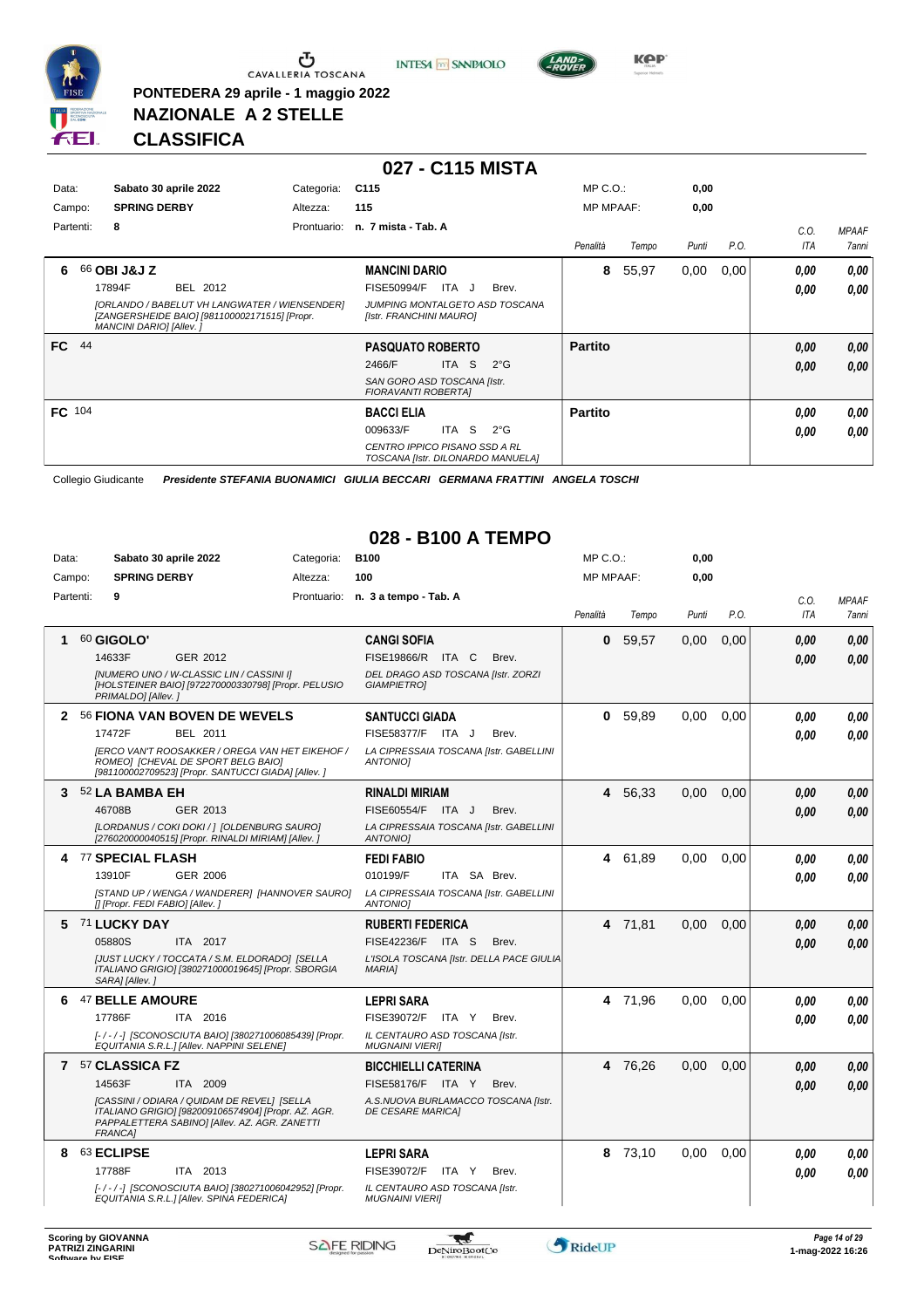

**PONTEDERA 29 aprile - 1 maggio 2022**

**INTESA** M SANPAOLO



**NAZIONALE A 2 STELLE CLASSIFICA**

|           |                                                                                                                               |             | 028 - B100 A TEMPO                                         |                  |       |       |      |      |              |
|-----------|-------------------------------------------------------------------------------------------------------------------------------|-------------|------------------------------------------------------------|------------------|-------|-------|------|------|--------------|
| Data:     | Sabato 30 aprile 2022                                                                                                         | Categoria:  | <b>B100</b>                                                | $MP C. O.$ :     |       | 0,00  |      |      |              |
| Campo:    | <b>SPRING DERBY</b>                                                                                                           | Altezza:    | 100                                                        | <b>MP MPAAF:</b> |       | 0,00  |      |      |              |
| Partenti: | 9                                                                                                                             | Prontuario: | n. 3 a tempo - Tab. A                                      |                  |       |       |      | C.O. | <b>MPAAF</b> |
|           |                                                                                                                               |             |                                                            | Penalità         | Tempo | Punti | P.O. | ITA  | <b>7anni</b> |
|           | 76 BAIE DE TUS                                                                                                                |             | <b>SCARPELLINI COSTANZA</b>                                | Elim.            | 0,00  | 0,00  | 0.00 | 0,00 | 0,00         |
|           | 17067F<br>FRA 2011                                                                                                            |             | FISE18406/F<br>ITA S<br>Brev.                              |                  |       |       |      | 0,00 | 0,00         |
|           | [CONTROE / DIANE DE TALMONT / PAMPHILE] [SELLA<br>FRANCESE BAIO] [250259701056330] [Propr.<br>SCARPELLINI COSTANZA] [Allev. ] |             | L'ISOLA TOSCANA [Istr. DELLA PACE GIULIA]<br><b>MARIAI</b> |                  |       |       |      |      |              |

Collegio Giudicante *Presidente STEFANIA BUONAMICI GIULIA BECCARI GERMANA FRATTINI ANGELA TOSCHI*

### **029 - B110 A TEMPO**

| Data:        |    | Sabato 30 aprile 2022                                                                                                                                                 | Categoria:                                                                                                 | <b>B110</b>                                                     | $MP C. O.$ :     |          | 0,00  |      |      |              |
|--------------|----|-----------------------------------------------------------------------------------------------------------------------------------------------------------------------|------------------------------------------------------------------------------------------------------------|-----------------------------------------------------------------|------------------|----------|-------|------|------|--------------|
| Campo:       |    | <b>SPRING DERBY</b>                                                                                                                                                   | Altezza:                                                                                                   | 110                                                             | <b>MP MPAAF:</b> |          | 0,00  |      |      |              |
| Partenti:    |    | 7                                                                                                                                                                     |                                                                                                            | Prontuario: n. 3 a tempo - Tab. A                               |                  |          |       |      | C.O. | <b>MPAAF</b> |
|              |    |                                                                                                                                                                       |                                                                                                            |                                                                 | Penalità         | Tempo    | Punti | P.O. | ITA  | 7anni        |
| 1            |    | 69 ORLANDO DEL SOLE                                                                                                                                                   |                                                                                                            | <b>ANDREI LARA</b>                                              | 0                | 56,58    | 0,00  | 0,00 | 0.00 | 0.00         |
|              |    | 31385BXX<br>ITA 2011                                                                                                                                                  |                                                                                                            | <b>FISE47452/F ITA C</b><br>Brev.                               |                  |          |       |      | 0.00 | 0,00         |
|              |    | [LORD Z / GYNERIA DEL SOLE / SILVIO I] [SELLA<br>ALLEVAMENTO CASCINA IL SOLEI                                                                                         | ITALIANO SAURO] [941000012742632] [Propr. LE BETULLE<br>DI MORETTI MASSIMILIANO] [Allev. SOCIETA' AGRICOLA | JUMPING MONTALGETO ASD TOSCANA<br>[Istr. FRANCHINI MAURO]       |                  |          |       |      |      |              |
| $\mathbf{2}$ |    | 60 GIGOLO'                                                                                                                                                            |                                                                                                            | <b>CANGI SOFIA</b>                                              |                  | 4 63,48  | 0,00  | 0,00 | 0.00 | 0,00         |
|              |    | GER 2012<br>14633F                                                                                                                                                    |                                                                                                            | FISE19866/R ITA C<br>Brev.                                      |                  |          |       |      | 0.00 | 0.00         |
|              |    | [NUMERO UNO / W-CLASSIC LIN / CASSINI I]<br>PRIMALDO] [Allev.]                                                                                                        | [HOLSTEINER BAIO] [972270000330798] [Propr. PELUSIO                                                        | DEL DRAGO ASD TOSCANA [Istr. ZORZI<br><b>GIAMPIETROI</b>        |                  |          |       |      |      |              |
| З.           |    | 70 KIVIVE VAN DE BRANDEWIJNHOEVE                                                                                                                                      |                                                                                                            | <b>TEMPESTINI GEMMA</b>                                         |                  | 12 71,74 | 0,00  | 0,00 | 0.00 | 0.00         |
|              |    | 17359F<br><b>BEL 2010</b>                                                                                                                                             |                                                                                                            | <b>FISE47067/F ITA C</b><br>Brev.                               |                  |          |       |      | 0.00 | 0.00         |
|              |    | <b>[COPPERFIELD VON DER HELD / GISMAU VAN DE</b><br>BRANDEWIJNHOEVE / TOULON] [BEL.<br>WARMBLOEDPAARD BAIO] [981100002458793] [Propr.<br>TEMPESTINI ORNELLA] [Allev.] |                                                                                                            | JUMPING MONTALGETO ASD TOSCANA<br>[Istr. FRANCHINI MAURO]       |                  |          |       |      |      |              |
|              |    | 57 CLASSICA FZ                                                                                                                                                        |                                                                                                            | <b>BICCHIELLI CATERINA</b>                                      | Elim.            | 0,00     | 0,00  | 0,00 | 0.00 | 0,00         |
|              |    | 14563F<br>ITA 2009                                                                                                                                                    |                                                                                                            | FISE58176/F ITA Y<br>Brev.                                      |                  |          |       |      | 0.00 | 0.00         |
|              |    | [CASSINI / ODIARA / QUIDAM DE REVEL] [SELLA<br>ITALIANO GRIGIO] [982009106574904] [Propr. AZ. AGR.<br>PAPPALETTERA SABINO] [Allev. AZ. AGR. ZANETTI<br><b>FRANCA1</b> |                                                                                                            | A.S.NUOVA BURLAMACCO TOSCANA [Istr.<br><b>DE CESARE MARICA]</b> |                  |          |       |      |      |              |
| <b>FC</b>    | 61 |                                                                                                                                                                       |                                                                                                            | <b>GIORGI LUDOVICA</b>                                          | <b>Partito</b>   |          |       |      | 0.00 | 0.00         |
|              |    |                                                                                                                                                                       |                                                                                                            | FISE28165/F ITA Y<br>$1^{\circ}$ G                              |                  |          |       |      | 0.00 | 0.00         |
|              |    |                                                                                                                                                                       |                                                                                                            | CI EMPOLESE ASD TOSCANA [Istr.<br><b>ROVERSI RICCARDOI</b>      |                  |          |       |      |      |              |
| FC.          | 31 |                                                                                                                                                                       |                                                                                                            | <b>ROSSI MIA</b>                                                | <b>Partito</b>   |          |       |      | 0.00 | 0.00         |
|              |    |                                                                                                                                                                       |                                                                                                            | FISE46576/F<br>ITA J<br>$1^{\circ}$ G                           |                  |          |       |      | 0.00 | 0,00         |
|              |    |                                                                                                                                                                       |                                                                                                            | JUMPING MONTALGETO ASD TOSCANA<br>[Istr. FRANCHINI MAURO]       |                  |          |       |      |      |              |
| FC.          | 13 |                                                                                                                                                                       |                                                                                                            | <b>CONTE NICCOLO'</b>                                           | <b>Partito</b>   |          |       |      | 0,00 | 0.00         |
|              |    |                                                                                                                                                                       |                                                                                                            | FISE10243/F ITA S<br>$1^{\circ}G$                               |                  |          |       |      | 0.00 | 0.00         |
|              |    |                                                                                                                                                                       |                                                                                                            | CI EMPOLESE ASD TOSCANA [Istr. BIANCHI<br>ALESSIOI              |                  |          |       |      |      |              |

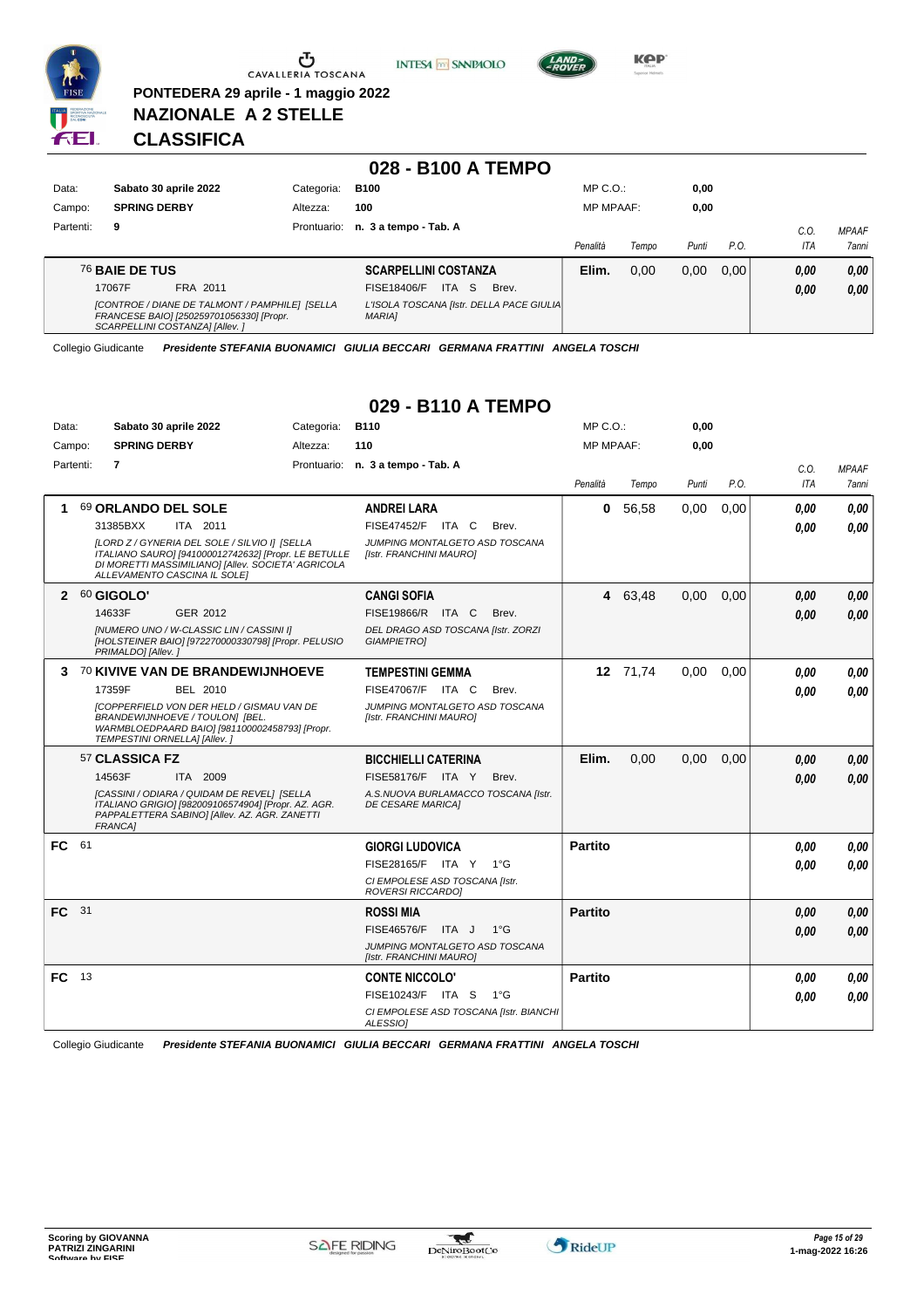

**PONTEDERA 29 aprile - 1 maggio 2022**

**NAZIONALE A 2 STELLE**





**KOP** 

### **CLASSIFICA**

|           |                                                                                                                              |             | 030 - L20 DI PRECISIONE                              |                  |       |       |      |            |              |
|-----------|------------------------------------------------------------------------------------------------------------------------------|-------------|------------------------------------------------------|------------------|-------|-------|------|------------|--------------|
| Data:     | Sabato 30 aprile 2022                                                                                                        | Categoria:  | L <sub>20</sub>                                      | $MP C. O.$ :     |       | 0,00  |      |            |              |
| Campo:    | <b>SPRING DERBY</b>                                                                                                          | Altezza:    | 20                                                   | <b>MP MPAAF:</b> |       | 0,00  |      |            |              |
| Partenti: | 1                                                                                                                            | Prontuario: | n. 1 di Precisione - Tab. A                          |                  |       |       |      | C.O.       | <b>MPAAF</b> |
|           |                                                                                                                              |             |                                                      | Penalità         | Tempo | Punti | P.O. | <b>ITA</b> | <b>7anni</b> |
|           | <b>96 SCANDALOSA GILDA</b>                                                                                                   |             | <b>DEL CARLO SAMUELE</b>                             | 0                | 0.00  | 0.00  | 0.00 | 0.00       | 0,00         |
|           | 2005<br>11695F<br>IRL                                                                                                        |             | ITA S<br>FISE51886/F<br>A LUDI                       |                  |       |       |      | 0.00       | 0,00         |
|           | [SHINKO FOREST / LOUNGUEVILLE LEGEND / 1 [SELLA<br>IRLANDESE BAIO] [985101045000014] [Propr. DEVERIO<br>ALESSANDRA] [Allev.] |             | CE LA LUNA ASD TOSCANA [Istr. DEVERIO<br>ALESSANDRA] |                  |       |       |      |            |              |

Collegio Giudicante *Presidente STEFANIA BUONAMICI GIULIA BECCARI GERMANA FRATTINI ANGELA TOSCHI*

#### **031 - L40 DI PRECISIONE**

| Data:     | Sabato 30 aprile 2022 |     |                                                                                                      | Categoria:  | L40                                                  |        | $MP C. O.$ :     |       | 0,00  |       |      |              |
|-----------|-----------------------|-----|------------------------------------------------------------------------------------------------------|-------------|------------------------------------------------------|--------|------------------|-------|-------|-------|------|--------------|
| Campo:    | <b>SPRING DERBY</b>   |     |                                                                                                      | Altezza:    | 40                                                   |        | <b>MP MPAAF:</b> |       | 0,00  |       |      |              |
| Partenti: |                       |     |                                                                                                      | Prontuario: | n. 1 di Precisione - Tab. A                          |        |                  |       |       |       | C.O  | <b>MPAAF</b> |
|           |                       |     |                                                                                                      |             |                                                      |        | Penalità         | Tempo | Punti | P.O.  | ITA  | <b>7anni</b> |
|           | 79 SCANDALOSA GILDA   |     |                                                                                                      |             | <b>BIANCHI MARGHERITA</b>                            |        | 0                | 0.00  | 0.00  | 0.001 | 0.00 | 0.00         |
|           | 11695F                | IRL | 2005                                                                                                 |             | ITA.<br>FISE76903/F<br>C.                            | A LUDI |                  |       |       |       | 0.00 | 0.00         |
|           | ALESSANDRA] [Allev.]  |     | [SHINKO FOREST / LOUNGUEVILLE LEGEND / 1 [SELLA<br>IRLANDESE BAIO] [985101045000014] [Propr. DEVERIO |             | CE LA LUNA ASD TOSCANA [Istr. DEVERIO<br>ALESSANDRA] |        |                  |       |       |       |      |              |

Collegio Giudicante *Presidente STEFANIA BUONAMICI GIULIA BECCARI GERMANA FRATTINI ANGELA TOSCHI*

### **032 - L50 DI PRECISIONE**

| Data:     | Sabato 30 aprile 2022                                                                                                                                      | Categoria:  | L50                                                         | $MP C. O.$ :     |       | 0,00  |      |            |              |
|-----------|------------------------------------------------------------------------------------------------------------------------------------------------------------|-------------|-------------------------------------------------------------|------------------|-------|-------|------|------------|--------------|
| Campo:    | <b>SPRING DERBY</b>                                                                                                                                        | Altezza:    | 50                                                          | <b>MP MPAAF:</b> |       | 0,00  |      |            |              |
| Partenti: | 3                                                                                                                                                          | Prontuario: | n. 1 di Precisione - Tab. A                                 |                  |       |       |      | C.O.       | <b>MPAAF</b> |
|           |                                                                                                                                                            |             |                                                             | Penalità         | Tempo | Punti | P.O. | <b>ITA</b> | 7anni        |
|           | 82 STELLA                                                                                                                                                  |             | <b>CASCINI OTTAVIA</b>                                      | $\bf{0}$         | 0,00  | 0,00  | 0,00 | 0.00       | 0,00         |
|           | ITA 2008 Pony<br>17923F                                                                                                                                    |             | ITA C<br><b>FISE75470/F</b><br>A LUDI                       |                  |       |       |      | 0.00       | 0.00         |
|           | [-/-/-] [CAVALLINO DI MONTERUFOLI MORELLO]<br>[941000011289602] [Propr. AZIENDA AGRICOLA LA LUNA<br>DI DEVERIO ALESSANDRA] [Allev. PROVINCIALI<br>ADRIANO] |             | CE LA LUNA ASD TOSCANA [Istr. DEVERIO<br><b>ALESSANDRAI</b> |                  |       |       |      |            |              |
|           | 91 STELLA                                                                                                                                                  |             | <b>CONSORTI CATERINA</b>                                    | 0                | 0,00  | 0,00  | 0.00 | 0.00       | 0,00         |
|           | 2008 Pony<br>17923F<br>ITA I                                                                                                                               |             | FISE70697/F<br>ITA G<br>A LUDI                              |                  |       |       |      | 0.00       | 0.00         |
|           | [-/-/-] [CAVALLINO DI MONTERUFOLI MORELLO]<br>[941000011289602] [Propr. AZIENDA AGRICOLA LA LUNA<br>DI DEVERIO ALESSANDRA] [Allev. PROVINCIALI<br>ADRIANO] |             | CE LA LUNA ASD TOSCANA [Istr. DEVERIO<br><b>ALESSANDRAI</b> |                  |       |       |      |            |              |
| 1         | <b>105 RAMBO</b>                                                                                                                                           |             | <b>PESCATORI VANNI</b>                                      | $\bf{0}$         | 0,00  | 0,00  | 0,00 | 0,00       | 0,00         |
|           | 2008 Pony<br>17977F<br>ITA I                                                                                                                               |             | ITA G<br>A LUDI<br><b>FISE68445/F</b>                       |                  |       |       |      | 0.00       | 0.00         |
|           | [-/-/-] [PONY GRIGIO] [941000011112291] [Propr. DE<br>AMICIS VINCENZOI [Allev. FERRARA EDI]                                                                |             | EPONA RIDING CLUB ASD TOSCANA [Istr.<br>TAZZI GRAZIANO]     |                  |       |       |      |            |              |

Collegio Giudicante *Presidente STEFANIA BUONAMICI GIULIA BECCARI GERMANA FRATTINI ANGELA TOSCHI*

#### **033 - L60 DI PRECISIONE**

| Data:     | Sabato 30 aprile 2022                                                                       | Categoria:  | L60                                                   | $MP C. O.$ :     |       | 0,00  |      |      |              |
|-----------|---------------------------------------------------------------------------------------------|-------------|-------------------------------------------------------|------------------|-------|-------|------|------|--------------|
| Campo:    | <b>SPRING DERBY</b>                                                                         | Altezza:    | 60                                                    | <b>MP MPAAF:</b> |       | 0,00  |      |      |              |
| Partenti: | 5                                                                                           | Prontuario: | n. 1 di Precisione - Tab. A                           |                  |       |       |      | C.C  | <b>MPAAF</b> |
|           |                                                                                             |             |                                                       | Penalità         | Tempo | Punti | P.O. | ITA  | 7anni        |
| 81 ZAIRA  |                                                                                             |             | <b>MORICONI SABRINA</b>                               | 0                | 0.00  | 0.00  | 0.00 | 0.00 | 0.00         |
|           | 2003 Pony<br>16049F<br><b>ITA</b>                                                           |             | <b>ITA</b><br>FISE75959/F<br>G<br>A LUDI              |                  |       |       |      | 0.00 | 0.00         |
|           | [-/-/] [PONY SAURO] [941000012121280] [Propr.<br>LATTANZI MILENA] [Allev. CHIAVARO DESIREE] |             | A.S.NUOVA BURLAMACCO TOSCANA [Istr.<br>ROMANO ROMINA] |                  |       |       |      |      |              |

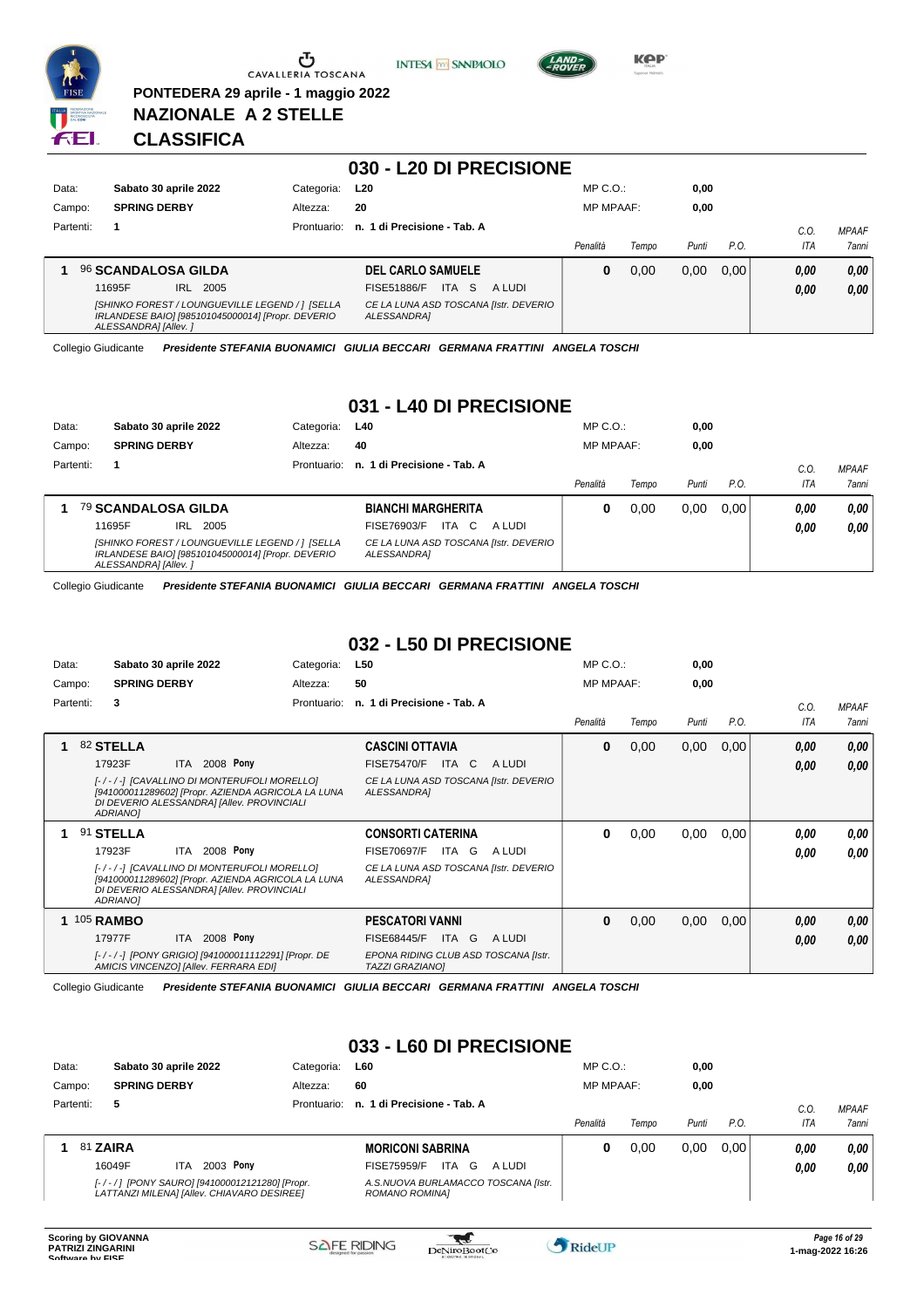

**PONTEDERA 29 aprile - 1 maggio 2022**





**KOP** 

**NAZIONALE A 2 STELLE CLASSIFICA**

#### **033 - L60 DI PRECISIONE**

| Data:     | Sabato 30 aprile 2022                                                                                                            | Categoria:  | <b>L60</b>                                                      | $MP C. Q$ .:     |       | 0,00  |      |      |              |
|-----------|----------------------------------------------------------------------------------------------------------------------------------|-------------|-----------------------------------------------------------------|------------------|-------|-------|------|------|--------------|
| Campo:    | <b>SPRING DERBY</b>                                                                                                              | Altezza:    | 60                                                              | <b>MP MPAAF:</b> |       | 0.00  |      |      |              |
| Partenti: | 5                                                                                                                                | Prontuario: | n. 1 di Precisione - Tab. A                                     |                  |       |       |      | C.O. | <b>MPAAF</b> |
|           |                                                                                                                                  |             |                                                                 | Penalità         | Tempo | Punti | P.O. | ITA  | 7anni        |
|           | 84 CARMILLA DROSERA                                                                                                              |             | <b>NELLI GIULIA</b>                                             | $\bf{0}$         | 0,00  | 0,00  | 0,00 | 0,00 | 0,00         |
|           | 04628F<br><b>ITA</b><br>1997                                                                                                     |             | <b>ITA</b><br><b>FISE74763/F</b><br>C<br>A LUDI                 |                  |       |       |      | 0,00 | 0,00         |
|           | <b>IVENUS DE LA HAYE / CREMA / BAZOUKAI ISELLA</b><br>ITALIANO BAIO] [] [Propr. PERARI MARIA GRAZIA] [Allev. ]                   |             | ASE VENTURINESE TOSCANA Ilstr.<br><b>BUCCIANTINI CRISTIANOI</b> |                  |       |       |      |      |              |
|           | 93 RACKAM DAINEGER                                                                                                               |             | <b>GRAVA PENELOPE</b>                                           | $\bf{0}$         | 0,00  | 0.00  | 0,00 | 0.00 | 0,00         |
|           | FRA 2005 Pony<br>19840A                                                                                                          |             | FISE65621/F<br>ITA<br>A LUDI<br>G                               |                  |       |       |      | 0.00 | 0.00         |
|           | <b>IUKASE DU LOGIS / TINA DU MANOIR / OBELISQUEI</b><br>[PONY GRIGIO] [250259600180968] [Propr. EQUIPASSIONE<br>S.R.L.JIAllev. J |             | LE PRADE ASD TOSCANA [Istr. PATANIA<br><b>ANDREA1</b>           |                  |       |       |      |      |              |
|           | 95 PRIAMO                                                                                                                        |             | <b>GORI RYAN</b>                                                | $\bf{0}$         | 0,00  | 0,00  | 0,00 | 0,00 | 0,00         |
|           | 17279F<br>2008<br><b>ITA</b>                                                                                                     |             | C<br><b>FISE58958/F</b><br><b>ITA</b><br>A LUDI                 |                  |       |       |      | 0,00 | 0,00         |
|           | [-/-/] [SCONOSCIUTA BAIO] [941000011775315] [Propr.<br>AGOSTINELLI TANIA] [Allev. NANCINI GIUSEPPE]                              |             | CI EMPOLESE ASD TOSCANA [Istr. BIANCHI<br><b>ALESSIOI</b>       |                  |       |       |      |      |              |
|           | 1 105 RAMBO                                                                                                                      |             | <b>PESCATORI VANNI</b>                                          | $\bf{0}$         | 0,00  | 0,00  | 0,00 | 0.00 | 0,00         |
|           | 2008 Pony<br>17977F<br>ITA                                                                                                       |             | FISE68445/F<br>ITA<br>G<br>A LUDI                               |                  |       |       |      | 0.00 | 0.00         |
|           | [-/-/-] [PONY GRIGIO] [941000011112291] [Propr. DE<br>AMICIS VINCENZOI [Allev. FERRARA EDI]                                      |             | EPONA RIDING CLUB ASD TOSCANA [Istr.<br>TAZZI GRAZIANO]         |                  |       |       |      |      |              |

Collegio Giudicante *Presidente STEFANIA BUONAMICI GIULIA BECCARI GERMANA FRATTINI ANGELA TOSCHI*

#### **034 - L70 DI PRECISIONE**

| Data:  |           |                          | Sabato 30 aprile 2022                                                                                 | Categoria:  | <b>L70</b>                                                      | $MP C. O.$ :     |       | 0,00  |      |      |              |
|--------|-----------|--------------------------|-------------------------------------------------------------------------------------------------------|-------------|-----------------------------------------------------------------|------------------|-------|-------|------|------|--------------|
| Campo: |           | <b>SPRING DERBY</b>      |                                                                                                       | Altezza:    | 70                                                              | <b>MP MPAAF:</b> |       | 0,00  |      |      |              |
|        | Partenti: | $\mathbf{2}$             |                                                                                                       | Prontuario: | n. 1 di Precisione - Tab. A                                     |                  |       |       |      | C.0  | <b>MPAAF</b> |
|        |           |                          |                                                                                                       |             |                                                                 | Penalità         | Tempo | Punti | P.O. | ITA  | 7anni        |
|        |           | 94 SUSETTE               |                                                                                                       |             | <b>DENTE SARA</b>                                               | 0                | 0,00  | 0,00  | 0.00 | 0,00 | 0.00         |
|        |           | 05396N                   | ITA 2011                                                                                              |             | FISE63567/F<br>ITA G<br>A LUDI                                  |                  |       |       |      | 0,00 | 0,00         |
|        |           | [Allev. GASPA SALVATORE] | [O'PIF D'IVRAIE / QUANA / QUILIMANE] [ANGLO ARABO<br>BAIO] [941000012740916] [Propr. GASPA SALVATORE] |             | A.S.NUOVA BURLAMACCO TOSCANA [Istr.<br><b>DE CESARE MARICAI</b> |                  |       |       |      |      |              |
|        |           | 97 OBELLE M              |                                                                                                       |             | <b>TOFANELLI ALICE</b>                                          | 0                | 0,00  | 0,00  | 0.00 | 0,00 | 0.00         |
|        |           | 18162F                   | BEL 2014                                                                                              |             | ITA C<br>FISE50832/F<br>A LUDI                                  |                  |       |       |      | 0,00 | 0.00         |
|        |           | PAGLI COSTANZA] [Allev.] | [CUMTHAGO C / WHISPER / PIK SOLO] [BEL.<br>WARMBLOEDPAARD BAIO] [981100004084911] [Propr.             |             | A.S.NUOVA BURLAMACCO TOSCANA [Istr.<br><b>DEL CISTIA MARCOI</b> |                  |       |       |      |      |              |

Collegio Giudicante *Presidente STEFANIA BUONAMICI GIULIA BECCARI GERMANA FRATTINI ANGELA TOSCHI*

#### **035 - LB80 DI PRECISIONE**

| Data:  |           |                     | Sabato 30 aprile 2022                                                                                   | Categoria:  | <b>LB80</b>                                           |       | $MP C. O.$ :     |       | 0,00  |      |      |              |
|--------|-----------|---------------------|---------------------------------------------------------------------------------------------------------|-------------|-------------------------------------------------------|-------|------------------|-------|-------|------|------|--------------|
| Campo: |           | <b>SPRING DERBY</b> |                                                                                                         | Altezza:    | 80                                                    |       | <b>MP MPAAF:</b> |       | 0,00  |      |      |              |
|        | Partenti: | 9                   |                                                                                                         | Prontuario: | n. 1 di Precisione - Tab. A                           |       |                  |       |       |      | C.0  | <b>MPAAF</b> |
|        |           |                     |                                                                                                         |             |                                                       |       | Penalità         | Tempo | Punti | P.O. | ITA  | 7anni        |
|        |           |                     | <b>54 SEPHORA DU CAUSSE</b>                                                                             |             | <b>FRUZZETTI TOMMASO</b>                              |       | 0                | 0,00  | 0,00  | 0.00 | 0,00 | 0,00         |
|        |           | 35105BXX            | <b>FRA 2006 Pony</b>                                                                                    |             | FISE59397/F<br>ITA G                                  | Brev. |                  |       |       |      | 0,00 | 0,00         |
|        |           |                     | [BADELOUM / PETITE HERBE / ] [PONY BAIO]<br>[250259803704885] [Propr. EQUIPASSIONE S.R.L.] [Alley, 1    |             | LE PRADE ASD TOSCANA [Istr. PATANIA<br><b>ANDREA1</b> |       |                  |       |       |      |      |              |
|        |           | 73 BRAMBLE          |                                                                                                         |             | <b>CHIARUGI ALESSIA</b>                               |       | 0                | 0,00  | 0,00  | 0.00 | 0,00 | 0,00         |
|        |           | 16705F              | 2015<br>ITA                                                                                             |             | FISE37513/F<br>ITA J                                  | Brev. |                  |       |       |      | 0,00 | 0,00         |
|        |           | <b>DEGHE' LISAI</b> | [DEKALOG / MAIME' / MAILAENDER] [SELLA ITALIANO<br>BAIO] [982000196516901] [Propr. DEGHE' LISA] [Allev. |             | ASD LA VALLE TOSCANA [Istr. TAIUTI<br><b>BARBARA1</b> |       |                  |       |       |      |      |              |

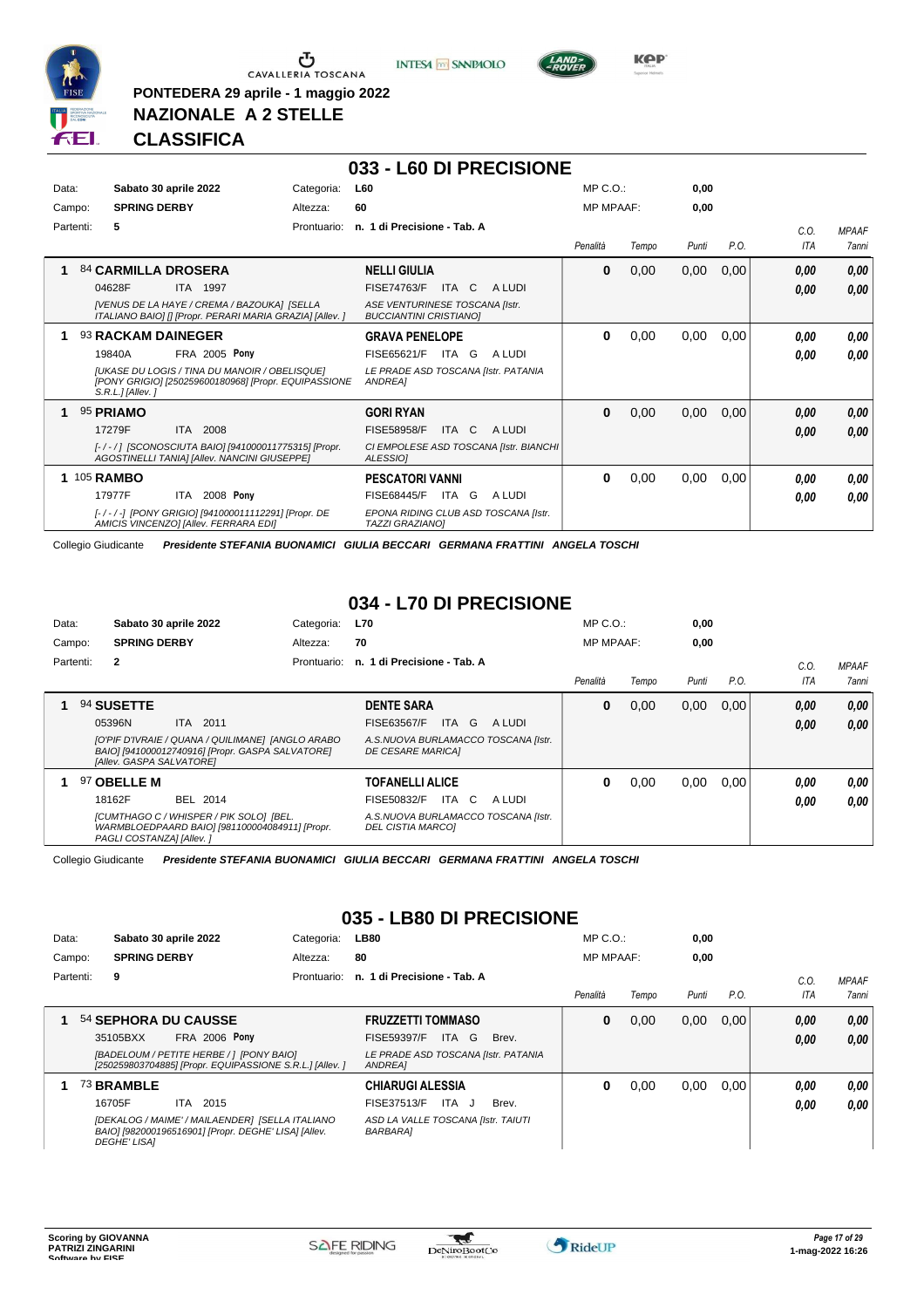

**PONTEDERA 29 aprile - 1 maggio 2022**

**NAZIONALE A 2 STELLE**





**KPP** 

**CLASSIFICA**

#### **035 - LB80 DI PRECISIONE**

| Data:<br>Campo: |   | <b>SPRING DERBY</b>        | Sabato 30 aprile 2022                                                                                                                                          | Categoria:<br>Altezza: | <b>LB80</b><br>80                                                    | $MP C. O.$ :<br><b>MP MPAAF:</b> |       | 0,00<br>0,00 |      |            |                     |
|-----------------|---|----------------------------|----------------------------------------------------------------------------------------------------------------------------------------------------------------|------------------------|----------------------------------------------------------------------|----------------------------------|-------|--------------|------|------------|---------------------|
| Partenti:       |   | 9                          |                                                                                                                                                                |                        | Prontuario: n. 1 di Precisione - Tab. A                              |                                  |       |              |      | C.O.       | <b>MPAAF</b>        |
|                 |   |                            |                                                                                                                                                                |                        |                                                                      | Penalità                         | Tempo | Punti        | P.O. | <b>ITA</b> | <i><b>7anni</b></i> |
| 1               |   |                            | 74 SUNNY BOY VON LIBERMÉ                                                                                                                                       |                        | <b>MARZORATI MARTA</b>                                               | $\bf{0}$                         | 0,00  | 0,00         | 0,00 | 0.00       | 0.00                |
|                 |   | 17483F                     | LUX 2010                                                                                                                                                       |                        | FISE33529/F ITA Y<br>Brev.                                           |                                  |       |              |      | 0.00       | 0.00                |
|                 |   | [Allev.]                   | <b>IQUARCO VAN HET GRAETHEMHOF / OKLAOMA FIRE /</b><br>VAZAL VAN'T WOUTLANDI [SELLE LUXEMBURGEOIS<br>BAIO] [981100002425362] [Propr. CASTELLACCI DUCCIO]       |                        | A.S.NUOVA BURLAMACCO TOSCANA [Istr.<br><b>DE CESARE MARICAI</b>      |                                  |       |              |      |            |                     |
| 1               |   | 78 AXWELL                  |                                                                                                                                                                |                        | <b>RUSSO IVAN EVANGELISTA</b>                                        | $\bf{0}$                         | 0,00  | 0,00         | 0.00 | 0.00       | 0.00                |
|                 |   | 04797C                     | ITA 2018                                                                                                                                                       |                        | <b>FISE8488/L</b><br>ITA S<br>Brev.                                  |                                  |       |              |      | 0.00       | 0.00                |
|                 |   |                            | [ARKO III / DOLLY DEL POGGIOSECCO / ] [SELLA<br>ITALIANO BAIO] [380271000036356] [Propr. MELCHIONI<br>GINEVRA] [Allev. MELCHIONI GINEVRA]                      |                        | DEL DRAGO ASD TOSCANA [Istr. ZORZI<br><b>GIAMPIETRO1</b>             |                                  |       |              |      |            |                     |
| 1               |   | 94 SUSETTE                 |                                                                                                                                                                |                        | <b>DENTE SARA</b>                                                    | $\mathbf{0}$                     | 0,00  | 0.00         | 0.00 | 0.00       | 0,00                |
|                 |   | 05396N                     | ITA 2011                                                                                                                                                       |                        | FISE63567/F ITA G<br>A LUDI                                          |                                  |       |              |      | 0.00       | 0.00                |
|                 |   | [Allev. GASPA SALVATORE]   | [O'PIF D'IVRAIE / QUANA / QUILIMANE] [ANGLO ARABO<br>BAIO] [941000012740916] [Propr. GASPA SALVATORE]                                                          |                        | A.S.NUOVA BURLAMACCO TOSCANA [Istr.<br><b>DE CESARE MARICAI</b>      |                                  |       |              |      |            |                     |
|                 |   | 1 101 NOUCHKA              |                                                                                                                                                                |                        | <b>CITI TOMMASO</b>                                                  | $\bf{0}$                         | 0,00  | 0,00         | 0.00 | 0.00       | 0.00                |
|                 |   | 14048F                     | <b>BEL 2001 Pony</b>                                                                                                                                           |                        | FISE73168/F ITA C<br>A LUDI                                          |                                  |       |              |      | 0.00       | 0.00                |
|                 |   | ANGELA RAFFAELLA] [Allev.] | [-/-/] [PONY SAURO] [981100002314431] [Propr. LASALA                                                                                                           |                        | ASE VENTURINESE TOSCANA [Istr.<br><b>BUCCIANTINI CRISTIANOI</b>      |                                  |       |              |      |            |                     |
| 7               |   |                            | 99 GHINO DI MONTEFIRIDOLFI                                                                                                                                     |                        | <b>CHERUBINI MARTINA</b>                                             | 4                                | 0,00  | 0,00         | 0.00 | 0,00       | 0,00                |
|                 |   | 16156F                     | ITA 2014                                                                                                                                                       |                        | FISE65646/F ITA J<br>A LUDI                                          |                                  |       |              |      | 0.00       | 0.00                |
|                 |   | STEFANOI                   | IGOYA DELLA FLORIDA / INES DELLA FLORIDA /<br>VOLTAIRE] [SELLA ITALIANO SAURO] [982000196509071]<br>[Propr. VITALE CRISTINA] [Allev. ROSSELLI DEL TURCO        |                        | ASD LA VALLE TOSCANA [Istr. TAIUTI<br><b>BARBARA1</b>                |                                  |       |              |      |            |                     |
|                 |   |                            | 7 100 GHINO DI MONTEFIRIDOLFI                                                                                                                                  |                        | <b>GIANNO DELFINA</b>                                                | 4                                | 0,00  | 0.00         | 0.00 | 0.00       | 0.00                |
|                 |   | 16156F                     | ITA 2014                                                                                                                                                       |                        | <b>FISE29348/F ITA S</b><br>A LUDI                                   |                                  |       |              |      | 0.00       | 0.00                |
|                 |   | STEFANOI                   | <b>[GOYA DELLA FLORIDA / INES DELLA FLORIDA /</b><br>VOLTAIRE] [SELLA ITALIANO SAURO] [982000196509071]<br>[Propr. VITALE CRISTINA] [Allev. ROSSELLI DEL TURCO |                        | ASD LA VALLE TOSCANA [Istr. TAIUTI<br><b>BARBARA1</b>                |                                  |       |              |      |            |                     |
| <b>FC</b>       | 2 |                            |                                                                                                                                                                |                        | <b>FILIPPI AMANDA</b>                                                | <b>Partito</b>                   |       |              |      | 0.00       | 0,00                |
|                 |   |                            |                                                                                                                                                                |                        | FISE13055/F ITA S<br>$1^{\circ}G$                                    |                                  |       |              |      | 0.00       | 0.00                |
|                 |   |                            |                                                                                                                                                                |                        | CENTRO IPPICO LO SCOIATTOLO ASD<br>TOSCANA [Istr. BENEDETTI CLAUDIA] |                                  |       |              |      |            |                     |

Collegio Giudicante *Presidente STEFANIA BUONAMICI GIULIA BECCARI GERMANA FRATTINI ANGELA TOSCHI*

### **036 - B90 DI PRECISIONE**

| Data: |           | Sabato 30 aprile 2022 |                                                                                                                                                  | Categoria:  | <b>B90</b>                                                      |       | $MP C. O.$ :     |       | 0,00  |      |      |              |
|-------|-----------|-----------------------|--------------------------------------------------------------------------------------------------------------------------------------------------|-------------|-----------------------------------------------------------------|-------|------------------|-------|-------|------|------|--------------|
|       | Campo:    | <b>SPRING DERBY</b>   |                                                                                                                                                  | Altezza:    | 90                                                              |       | <b>MP MPAAF:</b> |       | 0,00  |      |      |              |
|       | Partenti: | 8                     |                                                                                                                                                  | Prontuario: | n. 1 di Precisione - Tab. A                                     |       |                  |       |       |      | C.O. | <b>MPAAF</b> |
|       |           |                       |                                                                                                                                                  |             |                                                                 |       | Penalità         | Tempo | Punti | P.O. | ITA  | <b>7anni</b> |
|       |           | <b>48 ANTHINO</b>     |                                                                                                                                                  |             | <b>PRIAMI ELENA</b>                                             |       | 0                | 0,00  | 0,00  | 0.00 | 0.00 | 0,00         |
|       |           | 27057G                | ITA 2014                                                                                                                                         |             | FISE66913/F<br>ITA J                                            | Brev. |                  |       |       |      | 0.00 | 0.00         |
|       |           |                       | [ATHIOS / MAGNETIK DESIR / BOUT D'OZAN II] [SELLA<br>ITALIANO BAIO] [982000192322571] [Propr. SALINETTI<br>ALFREDO] [Allev. SALINETTI ALFREDO]   |             | L'ISOLA TOSCANA [Istr. DELLA PACE GIULIA<br><b>MARIAI</b>       |       |                  |       |       |      |      |              |
|       |           | 50 PIGRECO            |                                                                                                                                                  |             | <b>BENFATTO AURORA</b>                                          |       | $\bf{0}$         | 0,00  | 0,00  | 0,00 | 0.00 | 0,00         |
|       |           | 03898R                | 2015<br>ITA I                                                                                                                                    |             | FISE62108/F<br>ITA J                                            | Brev. |                  |       |       |      | 0,00 | 0,00         |
|       |           |                       | [XXXX / XXXX / ] [SCONOSCIUTA BAIO]<br>[380271006015247] [Propr. APRILE PAOLO] [Allev. ]                                                         |             | CAMPALTO S.S.D. TOSCANA [Istr. BEDINI<br><b>GUALTIEROI</b>      |       |                  |       |       |      |      |              |
|       |           | 55 OVERLAND           |                                                                                                                                                  |             | <b>ANTONELLO ELISA</b>                                          |       | 0                | 0,00  | 0,00  | 0,00 | 0,00 | 0,00         |
|       |           | 19937G                | 2007<br>ITA                                                                                                                                      |             | <b>FISE58410/F</b><br>ITA Y                                     | Brev. |                  |       |       |      | 0.00 | 0.00         |
|       |           |                       | [KSAR-SITTE / PHALANA / DESTAIN] [SELLA ITALIANO<br>SAURO] [972000000581215] [Propr. CENTRO IPPICO<br>ALLEVAMENTO MUSTIAIO] [Allev. LEDDA LUIGI] |             | ASE VENTURINESE TOSCANA [Istr.<br><b>BUCCIANTINI CRISTIANOI</b> |       |                  |       |       |      |      |              |

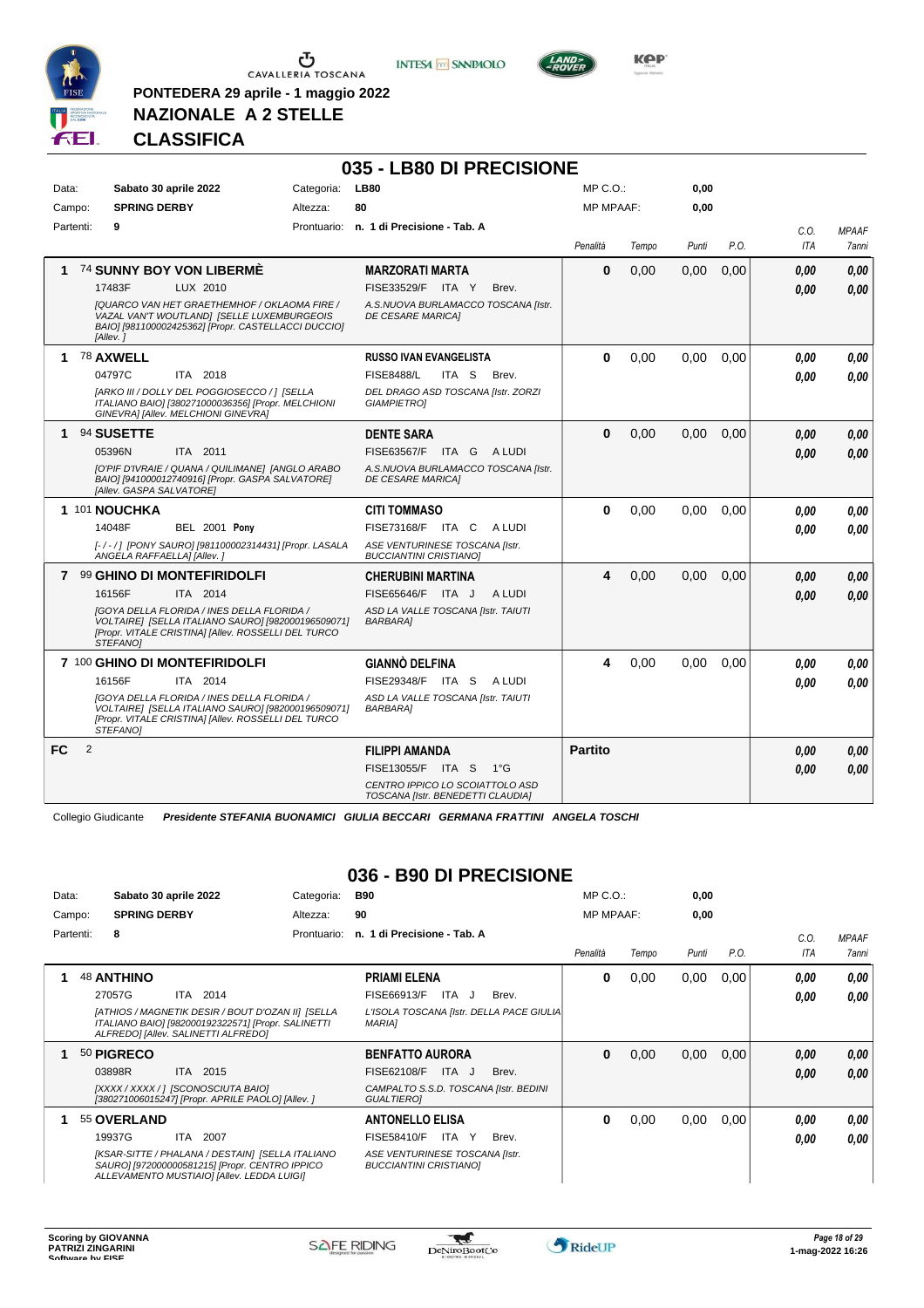



**036 - B90 DI PRECISIONE**



KOP

**PONTEDERA 29 aprile - 1 maggio 2022 NAZIONALE A 2 STELLE**

### **CLASSIFICA**

#### Data: Sabato 30 aprile 2022 **Base Categoria:** B90 Prontuario: **n. 1 di Precisione - Tab. A** Campo: **SPRING DERBY** Partenti: **8** Altezza: **90** MP C.O.: MP MPAAF: **0,00 0,00** *Penalità Tempo Punti P.O. C.O. ITA MPAAF 7anni* **4** 53 **GILDA** ITA 2015 Pony **CAPORASO STEFANIA** *[- / - / -] [PONY BAIO] [380271006113965] [Propr. CAPORASO ROBERTO] [Allev. PANDOLFO IVAN] CI EMPOLESE ASD TOSCANA [Istr. BIANCHI ALESSIO]* ITA J Brev. 17685F FISE60538/F *0,00* **Pony 4** 0,00 0,00 0,00 *0,00 0,00 0,00* **5** 64 **ALLURE DES CONTESSES FRA 2010 Pony FIASCHI ANITA** *[CAID FILS D'AZZIZ / GADJETTE / -] [PONY BAIO] [250259805946644] [Propr. FERRINI JURICA] [Allev. ] L'ISOLA TOSCANA [Istr. DELLA PACE GIULIA MARIA]* ITA J Brev. 17446F FISE52359/F *0,00* **Pony 8** 0,00 0,00 0,00 *0,00 0,00 0,00* **5** 73 **BRAMBLE** ITA 2015 **CHIARUGI ALESSIA** *[DEKALOG / MAIME' / MAILAENDER] [SELLA ITALIANO BAIO] [982000196516901] [Propr. DEGHE' LISA] [Allev. DEGHE' LISA] ASD LA VALLE TOSCANA [Istr. TAIUTI BARBARA]* 16705F ITA 2015 FISE37513/F ITA J Brev. **0,00 0,00 8** 0,00 0,00 0,00 *0,00 0,00 0,00* **7** 49 **CAMOMILLE** SWE 2006 **LOMI SARA** *[CAMPBELL / CORTINA / CORTUS] [SWEDISH WARMBLOOD A. BAIO] [752098100293751] [Propr. CARRARA FLAVIA] [Allev. ] L'ISOLA TOSCANA [Istr. DELLA PACE GIULIA MARIA]* 15568F SWE 2006 FISE66762/F ITA J Brev. **0,00 0,00 11** 87,28 0,00 0,00 *0,00 0,00 0,00* 51 **ZEFIRO ZETA** ITA 2012 **RAMAGLI DILETTA** *[ROBLE Z / MIMOSA MIA / CAMPIONE VI] [SELLA ITALIANO BAIO] [941000012743226] [Propr. RAMAGLI DILETTA] [Allev. MEDITEC S.R.L.] L'ISOLA TOSCANA [Istr. DELLA PACE GIULIA MARIA]* 17710F ITA 2012 FISE61994/F ITA S Brev. <mark>0,00 0,00</mark> **Elim.** 0,00 0,00 0,00 *0,00 0,00 0,00*

Collegio Giudicante *Presidente STEFANIA BUONAMICI GIULIA BECCARI GERMANA FRATTINI ANGELA TOSCHI*

### **037 - 4 ANNI DI PRECISIONE**

| Data:     |    | Domenica 1 maggio 2022                                                                                                                                                          | Categoria:  | 4 Anni                                                               | $MP C. O.$ :     |       | 0,00  |      |      |                     |
|-----------|----|---------------------------------------------------------------------------------------------------------------------------------------------------------------------------------|-------------|----------------------------------------------------------------------|------------------|-------|-------|------|------|---------------------|
| Campo:    |    | <b>OPPES</b>                                                                                                                                                                    | Altezza:    | 110                                                                  | <b>MP MPAAF:</b> |       | 0,00  |      |      |                     |
| Partenti: |    | 3                                                                                                                                                                               | Prontuario: | n. 1 di Precisione - Tab. A                                          |                  |       |       |      | C.O. | <b>MPAAF</b>        |
|           |    |                                                                                                                                                                                 |             |                                                                      | Penalità         | Tempo | Punti | P.O. | ITA  | <i><b>7anni</b></i> |
| FC.       | 75 |                                                                                                                                                                                 |             | <b>DREUCCI MATILDE</b>                                               | Partito          |       |       |      | 0.00 | 0,00                |
|           |    |                                                                                                                                                                                 |             | <b>FISE22583/F</b><br>ITA Y<br>Brev.                                 |                  |       |       |      | 0,00 | 0.00                |
|           |    |                                                                                                                                                                                 |             | CENTRO IPPICO LO SCOIATTOLO ASD<br>TOSCANA [Istr. BENEDETTI CLAUDIA] |                  |       |       |      |      |                     |
| FC.       |    |                                                                                                                                                                                 |             | <b>BARZAGHI LORENZO</b>                                              | <b>Partito</b>   |       |       |      | 0,00 | 0,00                |
|           |    |                                                                                                                                                                                 |             | 008473/F<br>ITA S<br>$2^{\circ}G$                                    |                  |       |       |      | 0,00 | 0,00                |
|           |    |                                                                                                                                                                                 |             | CENTRO IPPICO LO SCOIATTOLO ASD<br>TOSCANA [Istr. BENEDETTI CLAUDIA] |                  |       |       |      |      |                     |
| <b>NP</b> |    | 2 GINGER M&M                                                                                                                                                                    |             | <b>FILIPPI AMANDA</b>                                                | <b>N.P.</b>      | 0,00  | 0.00  | 0,00 | 0.00 | 0,00                |
|           |    | 18601F<br>ITA 2018                                                                                                                                                              |             | FISE13055/F<br>ITA S<br>$1^{\circ}G$                                 |                  |       |       |      | 0.00 | 0.00                |
|           |    | IGOYA DELLA FLORIDA / ETOILE DEL BARONCIO /<br>SILVANO] [SELLA ITALIANO SAURO] [380271000026559]<br>[Propr. MARBLE&MORE SRL] [Allev. BARZAGHI STUD<br>SOCIETA' AGRICOLA A.R.L.] |             | CENTRO IPPICO LO SCOIATTOLO ASD<br>TOSCANA [Istr. BENEDETTI CLAUDIA] |                  |       |       |      |      |                     |

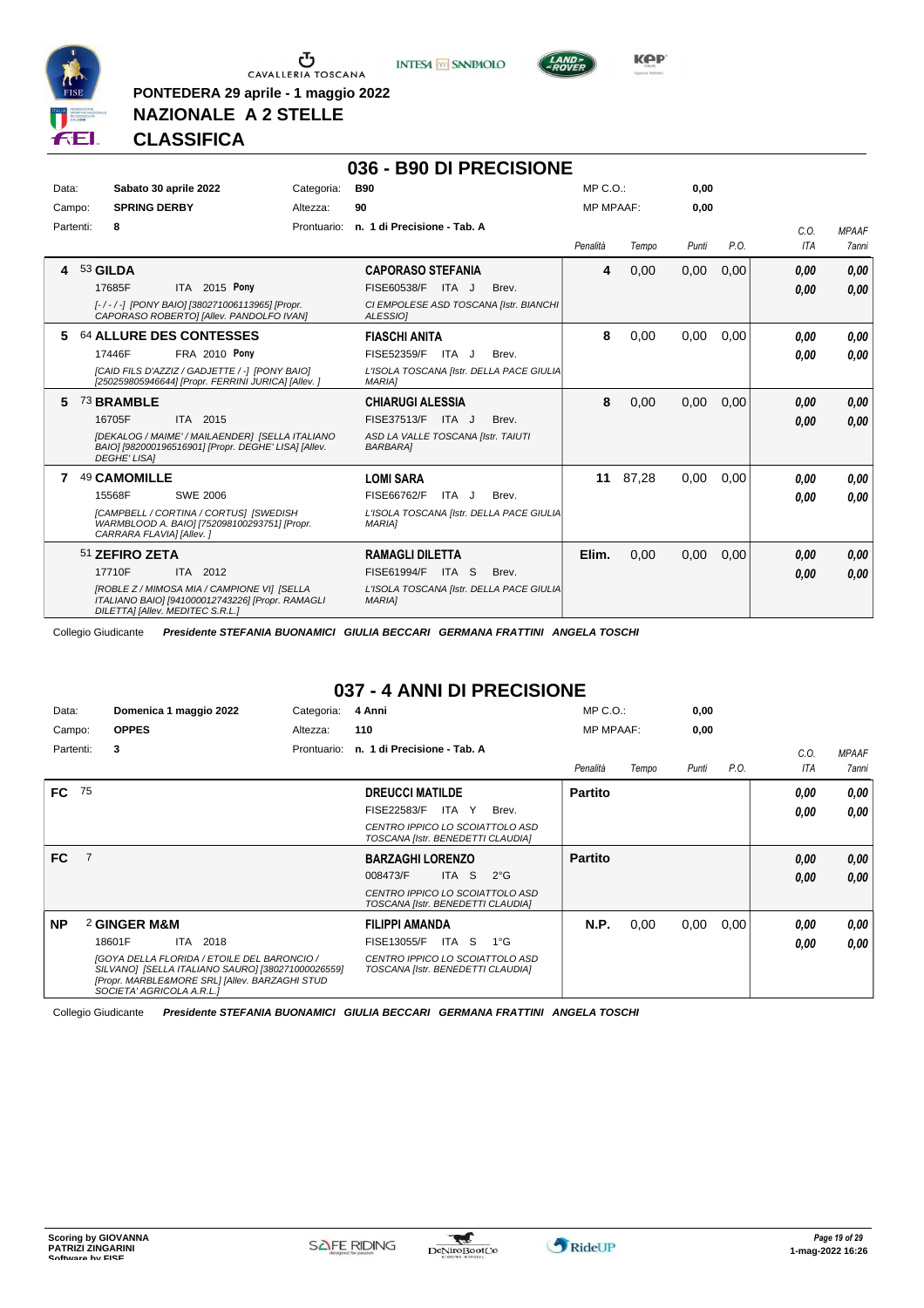

**PONTEDERA 29 aprile - 1 maggio 2022**

**INTESA** M SANPAOLO

**038 - 5 ANNI DI PRECISIONE**



**Kep** 

**NAZIONALE A 2 STELLE**

### **CLASSIFICA**

| Data:        | Domenica 1 maggio 2022                                                                                                                  |          | Categoria: | 5 Anni                                                                                                                                | $MP C. O.$ :     |       | 0,00  |      |              |                       |
|--------------|-----------------------------------------------------------------------------------------------------------------------------------------|----------|------------|---------------------------------------------------------------------------------------------------------------------------------------|------------------|-------|-------|------|--------------|-----------------------|
| Campo:       | <b>OPPES</b>                                                                                                                            |          | Altezza:   | 115                                                                                                                                   | <b>MP MPAAF:</b> |       | 0,00  |      |              |                       |
| Partenti:    | 16                                                                                                                                      |          |            | Prontuario: n. 1 di Precisione - Tab. A                                                                                               | Penalità         | Tempo | Punti | P.O. | C.O.<br>ITA  | <b>MPAAF</b><br>7anni |
| 1            | 9 TAREBA<br>17801F<br>ITOULON / AREBA LEDIMAR Z / ARCO POLO Z (EX ALEKO<br>Z)] [SELLA ITALIANO GRIGIO] [380271000033993] [Propr.        | ITA 2017 |            | <b>LA ROSA FRANCESCO</b><br><b>FISE8204/F</b><br>ITA S 1°G<br>CENTRO IPPICO LO SCOIATTOLO ASD<br>TOSCANA [Istr. BENEDETTI CLAUDIA]    | $\bf{0}$         | 0,00  | 0,00  | 0,00 | 0,00<br>0.00 | 0,00<br>0,00          |
|              | MARBLE&MORE SRL] [Allev. BARZAGHI STUD SOCIETA'<br>AGRICOLA A.R.L.]<br>2 <sup>11</sup> ADA                                              |          |            | <b>LA ROSA FRANCESCO</b>                                                                                                              | 8                | 0,00  | 0,00  | 0,00 | 0,00         | 0,00                  |
|              | 18334F<br>[ARMITAGE / WOLKE / QUANTUM] [OLDENBURG BAIO<br>SCURO] [276020000583886] [Propr. MARBLE&MORE SRL]<br>[Allev. MARBLE&MORE SRL] | GER 2017 |            | <b>FISE8204/F</b><br>ITA S 1°G<br>CENTRO IPPICO LO SCOIATTOLO ASD<br>TOSCANA [Istr. BENEDETTI CLAUDIA]                                |                  |       |       |      | 0.00         | 0,00                  |
| FC           | 3                                                                                                                                       |          |            | <b>BARZAGHI LORENZO</b><br>008473/F<br>ITA S<br>$2^{\circ}$ G<br>CENTRO IPPICO LO SCOIATTOLO ASD<br>TOSCANA [Istr. BENEDETTI CLAUDIA] | <b>Partito</b>   |       |       |      | 0,00<br>0.00 | 0,00<br>0,00          |
| $FC$ 15      |                                                                                                                                         |          |            | <b>SALERNI OSCAR</b><br>2309/H<br>ITA S<br>$2^{\circ}G$<br>ASD CENTRO IPPICO LA BRIGLIA TOSCANA<br>[Istr. CORTESE UMBERTO]            | <b>Partito</b>   |       |       |      | 0.00<br>0.00 | 0,00<br>0,00          |
| FC 40        |                                                                                                                                         |          |            | <b>POLI VIRGINIA</b><br>FISE17247/F ITA S 1°G<br>CENTRO IPPICO LO SCOIATTOLO ASD<br>TOSCANA [Istr. BENEDETTI CLAUDIA]                 | <b>Partito</b>   |       |       |      | 0.00<br>0.00 | 0,00<br>0,00          |
| FC 42        |                                                                                                                                         |          |            | <b>PASTACALDI SERENA</b><br>007958/F<br>ITA S<br>1°G<br>ASE VENTURINESE TOSCANA [Istr.<br><b>BUCCIANTINI CRISTIANO]</b>               | <b>Partito</b>   |       |       |      | 0,00<br>0.00 | 0,00<br>0,00          |
| FC 62        |                                                                                                                                         |          |            | <b>PACCHINI GABRIELE</b><br>FISE40924/F ITA J<br>Brev.<br>CENTRO IPPICO LO SCOIATTOLO ASD<br>TOSCANA [Istr. BENEDETTI CLAUDIA]        | <b>Partito</b>   |       |       |      | 0,00<br>0.00 | 0,00<br>0,00          |
| <b>FC</b> 75 |                                                                                                                                         |          |            | <b>BARZAGHI LORENZO</b><br>008473/F<br>ITA S<br>$2^{\circ}G$<br>CENTRO IPPICO LO SCOIATTOLO ASD<br>TOSCANA [Istr. BENEDETTI CLAUDIA]  | <b>Partito</b>   |       |       |      | 0.00<br>0.00 | 0,00<br>0,00          |
| FC 104       |                                                                                                                                         |          |            | <b>BACCI ELIA</b><br>009633/F<br>ITA S $2^{\circ}G$<br>CENTRO IPPICO PISANO SSD A RL<br>TOSCANA [Istr. DILONARDO MANUELA]             | <b>Partito</b>   |       |       |      | 0,00<br>0.00 | 0,00<br>0,00          |
| FC           | $\mathbf{1}$                                                                                                                            |          |            | <b>BENDINELLI REBECCA</b><br>FISE19278/F ITA S 2°G<br>CENTRO IPPICO LO SCOIATTOLO ASD<br>TOSCANA [Istr. BENEDETTI CLAUDIA]            | <b>Partito</b>   |       |       |      | 0.00<br>0.00 | 0,00<br>0,00          |
| FC.          | $\overline{7}$                                                                                                                          |          |            | <b>BARZAGHI LORENZO</b><br>008473/F<br>ITA S $2^{\circ}G$<br>CENTRO IPPICO LO SCOIATTOLO ASD<br>TOSCANA [Istr. BENEDETTI CLAUDIA]     | <b>Partito</b>   |       |       |      | 0,00<br>0.00 | 0,00<br>0,00          |
| FC 46        |                                                                                                                                         |          |            | <b>PACCHINI GABRIELE</b><br>FISE40924/F ITA J<br>Brev.<br>CENTRO IPPICO LO SCOIATTOLO ASD<br>TOSCANA [Istr. BENEDETTI CLAUDIA]        | <b>Partito</b>   |       |       |      | 0.00<br>0.00 | 0,00<br>0,00          |
| FC 20        |                                                                                                                                         |          |            | <b>GRANUCCI OLIS</b><br>1165/F<br>ITA SA 2°G<br>CENTRO IPPICO LO SCOIATTOLO ASD<br>TOSCANA [Istr. GRANUCCI OLIS]                      | <b>Partito</b>   |       |       |      | 0,00<br>0.00 | 0,00<br>0,00          |
| FC 36        |                                                                                                                                         |          |            | <b>LAWLEY SVEVA</b><br>FISE19730/F ITA Y 1°G<br>EQUESTRIAN CLUB FIRENZE SSD A RL<br>TOSCANA [Istr. BARONI KATIA]                      | <b>Partito</b>   |       |       |      | 0.00<br>0.00 | 0,00<br>0,00          |

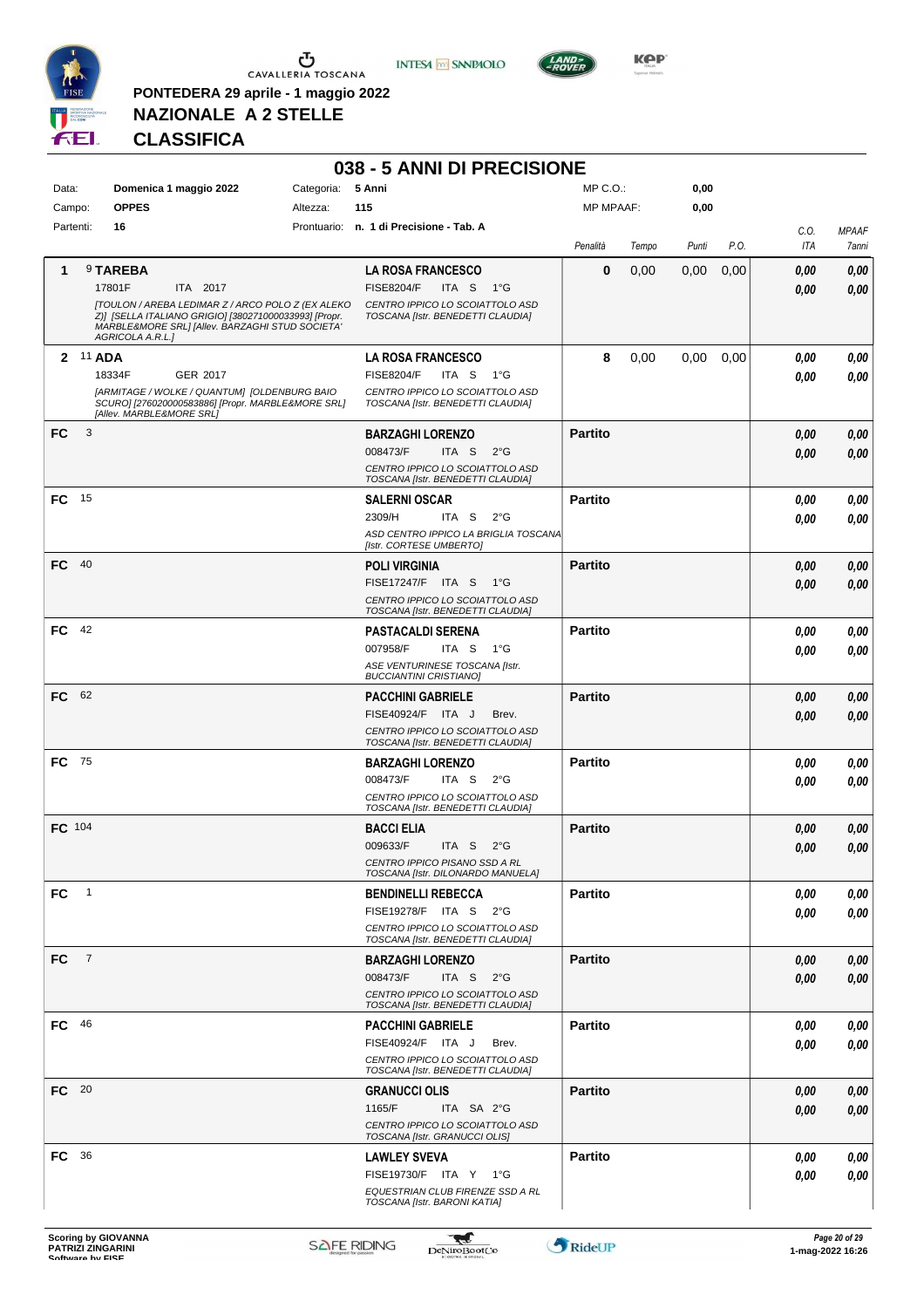

**PONTEDERA 29 aprile - 1 maggio 2022**

**NAZIONALE A 2 STELLE**





KOP

**CLASSIFICA**

#### **038 - 5 ANNI DI PRECISIONE** Data: **Domenica 1 maggio 2022** Categoria: 5 Anni Prontuario: **n. 1 di Precisione - Tab. A** Campo: **OPPES** Partenti: **16** Altezza: **115** MP C.O.: MP MPAAF: **0,00 0,00** *Penalità Tempo Punti P.O. C.O. ITA MPAAF 7anni* **FC** 10 **FILIPPI AMANDA** *CENTRO IPPICO LO SCOIATTOLO ASD TOSCANA [Istr. BENEDETTI CLAUDIA]* ITA S 1°G FISE13055/F *0,00* **Partito** *0,00 0,00 0,00* **N.P.** 0,00 0,00 0,00 *0,00 0,00*

ITA SA 2°G

**NP** 14 **ROXANNE-K VAN 'T KATTENHEYE** BEL 2017 **GRANUCCI OLIS** *[NUBICK VAN HET METTENHOF / ELEGANCE V/D DONKHOEVE / CALVARO] [BEL. WARMBLOEDPAARD BAIO] [981100004497488] [Propr. ORAZZINI MERI] [Allev. ] CENTRO IPPICO LO SCOIATTOLO ASD TOSCANA [Istr. GRANUCCI OLIS]* 17773F 1165/F *0,00*

Collegio Giudicante *Presidente STEFANIA BUONAMICI GIULIA BECCARI GERMANA FRATTINI ANGELA TOSCHI*

### **039 - 6 ANNI A FASI CONSECUTIVE**

| Data:     |    | Domenica 1 maggio 2022                                                                                                                                   | Categoria:  | 6 Anni                                                               |            |               | MP C.O.:         |       | 0,00  |      |      |              |
|-----------|----|----------------------------------------------------------------------------------------------------------------------------------------------------------|-------------|----------------------------------------------------------------------|------------|---------------|------------------|-------|-------|------|------|--------------|
| Campo:    |    | <b>OPPES</b>                                                                                                                                             | Altezza:    | 125                                                                  |            |               | <b>MP MPAAF:</b> |       | 0,00  |      |      |              |
| Partenti: |    | 4                                                                                                                                                        | Prontuario: | n. 19 speciale a fasi consecutive (tempo della II fase) - Tab. A     |            |               |                  |       |       |      | C.O. | <b>MPAAF</b> |
|           |    |                                                                                                                                                          |             |                                                                      |            |               | Penalità         | Tempo | Punti | P.O. | ITA  | 7anni        |
|           |    | 17 TRUSILLA                                                                                                                                              |             | <b>BARZAGHI LORENZO</b>                                              |            |               | 0/6              | 43,57 | 0,00  | 0,00 | 0,00 | 0,00         |
|           |    | ITA 2016<br>17185F                                                                                                                                       |             | 008473/F                                                             | ITA S      | $2^{\circ}$ G |                  |       |       |      | 0,00 | 0,00         |
|           |    | [TANGELO VAN DE ZUUTHOEVE / AREBA LEDIMAR Z /<br>ARCO POLO Z (EX ALEKO Z)] [SELLA ITALIANO GRIGIO]<br>[380271000016324] [Propr. BACCANI FRANCO] [Allev.] |             | CENTRO IPPICO LO SCOIATTOLO ASD<br>TOSCANA [Istr. BENEDETTI CLAUDIA] |            |               |                  |       |       |      |      |              |
| FC 104    |    |                                                                                                                                                          |             | <b>BACCI ELIA</b>                                                    |            |               | <b>Partito</b>   |       |       |      | 0.00 | 0,00         |
|           |    |                                                                                                                                                          |             | 009633/F                                                             | S<br>ITA I | $2^{\circ}G$  |                  |       |       |      | 0,00 | 0,00         |
|           |    |                                                                                                                                                          |             | CENTRO IPPICO PISANO SSD A RL<br>TOSCANA [Istr. DILONARDO MANUELA]   |            |               |                  |       |       |      |      |              |
| FC.       | 16 |                                                                                                                                                          |             | <b>BARZAGHI LORENZO</b>                                              |            |               | <b>Partito</b>   |       |       |      | 0,00 | 0,00         |
|           |    |                                                                                                                                                          |             | 008473/F                                                             | ITA S      | $2^{\circ}$ G |                  |       |       |      | 0,00 | 0,00         |
|           |    |                                                                                                                                                          |             | CENTRO IPPICO LO SCOIATTOLO ASD<br>TOSCANA [Istr. BENEDETTI CLAUDIA] |            |               |                  |       |       |      |      |              |
| <b>FC</b> | 18 |                                                                                                                                                          |             | <b>BARZAGHI LORENZO</b>                                              |            |               | <b>Partito</b>   |       |       |      | 0.00 | 0,00         |
|           |    |                                                                                                                                                          |             | 008473/F                                                             | ITA S      | $2^{\circ}$ G |                  |       |       |      | 0,00 | 0,00         |
|           |    |                                                                                                                                                          |             | CENTRO IPPICO LO SCOIATTOLO ASD<br>TOSCANA [Istr. BENEDETTI CLAUDIA] |            |               |                  |       |       |      |      |              |

Collegio Giudicante *Presidente STEFANIA BUONAMICI GIULIA BECCARI GERMANA FRATTINI ANGELA TOSCHI*

### **040 - C135 A FASI CONSECUTIVE QUALIFICANTE SENZA MONTEPREMI**

| Data:  |           |                       | Domenica 1 maggio 2022                                                                                                                                     | Categoria:  | C <sub>135</sub>                                                  | $MP C. O.$ :     |       | 0,00  |      |            |              |
|--------|-----------|-----------------------|------------------------------------------------------------------------------------------------------------------------------------------------------------|-------------|-------------------------------------------------------------------|------------------|-------|-------|------|------------|--------------|
| Campo: |           | <b>OPPES</b>          |                                                                                                                                                            | Altezza:    | 135                                                               | <b>MP MPAAF:</b> |       | 0,00  |      |            |              |
|        | Partenti: | $\mathbf{2}$          |                                                                                                                                                            | Prontuario: | n. 19.2 speciale a fasi consecutive - Tab. A                      |                  |       |       |      | C.0        | <b>MPAAF</b> |
|        |           |                       |                                                                                                                                                            |             |                                                                   | Penalità         | Tempo | Punti | P.O. | <b>ITA</b> | 7anni        |
|        |           | <b>35 QUALTINO</b>    |                                                                                                                                                            |             | <b>CATTANEO GIUBILATO SOFIA</b>                                   | 0/0              | 37.31 | 0,00  | 0.00 | 0.00       | 0.00         |
|        |           | 16621F                | GER 2012                                                                                                                                                   |             | FISE46938/D<br>ITA J<br>$1^{\circ}G$                              |                  |       |       |      | 0.00       | 0.00         |
|        |           | [Allev.]              | [QUALITY TIME / UTESSA I / CARETINO] [HOLSTEINER<br>GRIGIO] [276020000247082] [Propr. MADONNA GAETANO]                                                     |             | RANGO STABLES SSD A RL VENETO [Istr.<br>RANGO NICOLAI             |                  |       |       |      |            |              |
|        |           |                       | <b>37 BECKS DI VILLAGANA</b>                                                                                                                               |             | <b>LAMI VITTORIO</b>                                              | 4                | 52,38 | 0,00  | 0.00 | 0.00       | 0.00         |
|        |           | 09166D                | ITA 2009                                                                                                                                                   |             | FISE30704/F<br>ITA Y<br>$1^{\circ}G$                              |                  |       |       |      | 0.00       | 0.00         |
|        |           | DI ANNA BRUNA ZORZANI | [ACODETTO / CELINE / CARTHAGO] [SELLA ITALIANO<br>GRIGIO] [982009106551736] [Propr. VILLAGANA AGRICOLA<br>DI ANNA BRUNA ZORZAN] [Allev. VILLAGANA AGRICOLA |             | OASI DEL CAVALIERE ASD TOSCANA [Istr.<br><b>BRACALONI ANDREA1</b> |                  |       |       |      |            |              |

Collegio Giudicante *Presidente STEFANIA BUONAMICI GIULIA BECCARI GERMANA FRATTINI ANGELA TOSCHI*



*0,00*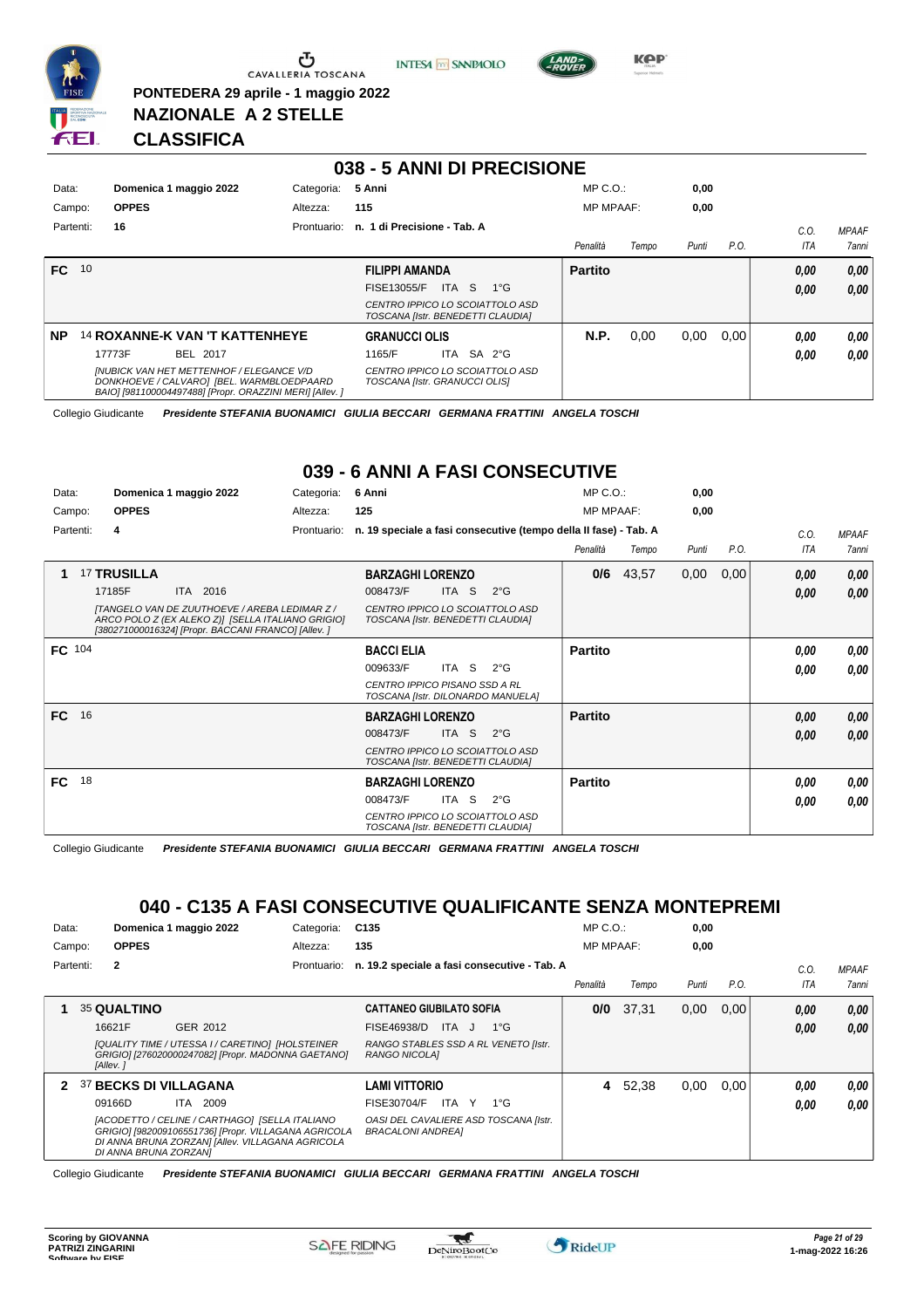

**PONTEDERA 29 aprile - 1 maggio 2022**

**NAZIONALE A 2 STELLE**

**INTESA** M SANPAOLO



**Kep** 

**CLASSIFICA**

#### **041 - C130 A TEMPO**

| Data: |           |                               | Domenica 1 maggio 2022                                                                                                                       | Categoria: | C <sub>130</sub>                                           |       |                                        | $MP C. O.$ :     |          | 900,00 |      |            |              |
|-------|-----------|-------------------------------|----------------------------------------------------------------------------------------------------------------------------------------------|------------|------------------------------------------------------------|-------|----------------------------------------|------------------|----------|--------|------|------------|--------------|
|       | Campo:    | <b>OPPES</b>                  |                                                                                                                                              | Altezza:   | 130                                                        |       |                                        | <b>MP MPAAF:</b> |          | 0,00   |      |            |              |
|       | Partenti: | $\overline{7}$                |                                                                                                                                              |            | Prontuario: n. 3 a tempo - Tab. A                          |       |                                        |                  |          |        |      | C.O.       | <b>MPAAF</b> |
|       |           |                               |                                                                                                                                              |            |                                                            |       |                                        | Penalità         | Tempo    | Punti  | P.O. | <b>ITA</b> | 7anni        |
|       |           | 24 ADAMO                      |                                                                                                                                              |            | <b>LORUSSO DANIELE</b>                                     |       |                                        | 4                | 67,63    | 0,00   | 0,00 | 225,00     | 0,00         |
|       |           | 15091F                        | GER 2010                                                                                                                                     |            | 1014/F                                                     | ITA S | $2^{\circ}$ G                          |                  |          |        |      | 0.00       | 0.00         |
|       |           | DANIELE] [Allev. ]            | <b>ICHIN QUIN / DORADA T KLOMP Z / DARCOI</b><br>[WESTFALEN BAIO] [276020000097023] [Propr. LORUSSO                                          |            | TOSCANA [Istr. LORUSSO DANIELE]                            |       | SCUOLE ITALIANA DI EQUITAZONE ASD      |                  |          |        |      |            |              |
|       |           | 2 22 ACTION LADY              |                                                                                                                                              |            | <b>LORUSSO TOBIA</b>                                       |       |                                        |                  | 10 75,76 | 0,00   | 0,00 | 162.00     | 0.00         |
|       |           | 18174F                        | NED 2015                                                                                                                                     |            | FISE85200/KF ITA J                                         |       | $2^{\circ}$ G                          |                  |          |        |      | 0.00       | 0.00         |
|       |           |                               | [ACTION BREAKER / LIDOLE DU VERRON / LE TOT DE<br>SEMILLY] [WESTFALEN SAURO] [276020000462453]<br>[Propr. LORUSSO DUCCIO] [Allev.]           |            | TOSCANA [Istr. LORUSSO DANIELE]                            |       | SCUOLE ITALIANA DI EQUITAZONE ASD      |                  |          |        |      |            |              |
| 3     |           |                               | 32 PASCHA VAN HET BAKKERSHOF D'16                                                                                                            |            | <b>ROMEO VERONICA</b>                                      |       |                                        |                  | 25 78.42 | 0.00   | 0.00 | 135.00     | 0,00         |
|       |           | 18126F                        | BEL 2015                                                                                                                                     |            | FISE15089/C ITA J                                          |       | $1^{\circ}$ G                          |                  |          |        |      | 0.00       | 0.00         |
|       |           | MARCIASINI PATRIZIA] [Allev.] | [CORYDON VAN T&L / GERONE / SPARTACUS] [BEL.<br>WARMBLOEDPAARD BAIO] [981100002968907] [Propr.                                               |            | DEL DRAGO ASD TOSCANA [Istr. ZORZI<br><b>GIAMPIETROI</b>   |       |                                        |                  |          |        |      |            |              |
| 4     |           |                               | 29 CURLIDA JK HORSETRUCHS Z                                                                                                                  |            | <b>TREZZANI TOMMASO</b>                                    |       |                                        |                  | 38 96.00 | 0.00   | 0.00 | 0.00       | 0.00         |
|       |           | 04781C                        | NED 2010                                                                                                                                     |            | FISE17446/C ITA J                                          |       | $1^{\circ}$ G                          |                  |          |        |      | 0.00       | 0.00         |
|       |           | TREZZANI LUCA] [Allev.]       | <b>ICASCON JK HORSETRUCKS Z / ALLETTA V / BENTLEY</b><br>LH] [ZANGERSHEIDE BAIO] [528210002504810] [Propr.                                   |            | <b>ALESSIO1</b>                                            |       | CI EMPOLESE ASD TOSCANA [Istr. BIANCHI |                  |          |        |      |            |              |
|       |           | <b>28 VALAVIE MARION</b>      |                                                                                                                                              |            | <b>VOLPI MARGHERITA</b>                                    |       |                                        | Elim.            | 0.00     | 0.00   | 0.00 | 0.00       | 0,00         |
|       |           | 18299F                        | FRA 2009                                                                                                                                     |            | FISE55676/F ITA J                                          |       | $1^{\circ}$ G                          |                  |          |        |      | 0.00       | 0,00         |
|       |           |                               | <b>IVALAVIE MARION / GRILLOTTE DU BERNOU / PRINCE</b><br>IG'OR] [SELLA FRANCESE BAIO] [250259803534681]<br>[Propr. VENTUROTTI GAYA] [Allev.] |            | CAMPALTO S.S.D. TOSCANA [Istr.<br><b>ALTEMURA ANTONIO1</b> |       |                                        |                  |          |        |      |            |              |
|       |           | 30 FUNNY BOY                  |                                                                                                                                              |            | <b>AMBROSINI ELEONORA</b>                                  |       |                                        | Elim.            | 0.00     | 0.00   | 0.00 | 0.00       | 0.00         |
|       |           | 33284BXX                      | <b>NED 2010</b>                                                                                                                              |            | FISE16346/C ITA J                                          |       | $1^{\circ}G$                           |                  |          |        |      | 0.00       | 0.00         |
|       |           |                               | [VLEUT / CARTINA Z / CARTHAGO] [KWPN MORELLO]<br>[528210002541610] [Propr. FT EQUESTRIAN S.R.L.] [Allev. ]                                   |            | ALESSIOI                                                   |       | CI EMPOLESE ASD TOSCANA [Istr. BIANCHI |                  |          |        |      |            |              |
|       |           | <b>38 CHANEL DE TUS</b>       |                                                                                                                                              |            | <b>VIOLA ELISA</b>                                         |       |                                        | Elim.            | 0,00     | 0,00   | 0,00 | 0.00       | 0,00         |
|       |           | 16278F                        | FRA 2012                                                                                                                                     |            | FISE30560/F                                                | ITA J | $1^{\circ}$ G                          |                  |          |        |      | 0.00       | 0.00         |
|       |           | ELENA] [Allev.]               | [CONTROE / DIANE DE TALMONT / PAMPHILE] [SELLA<br>FRANCESE BAIO] [250259806038383] [Propr. FERNANDEZ                                         |            | DEL DRAGO ASD TOSCANA [Istr. ZORZI<br><b>GIAMPIETROI</b>   |       |                                        |                  |          |        |      |            |              |

Collegio Giudicante *Presidente STEFANIA BUONAMICI GIULIA BECCARI GERMANA FRATTINI ANGELA TOSCHI*

### **043 - C120 A TEMPO**

| Data:     | Domenica 1 maggio 2022       |                                                                                                            | Categoria:  | C <sub>120</sub>      |       |                                           | $MP C. O.$ :     |       | 0,00  |      |      |              |
|-----------|------------------------------|------------------------------------------------------------------------------------------------------------|-------------|-----------------------|-------|-------------------------------------------|------------------|-------|-------|------|------|--------------|
| Campo:    | <b>OPPES</b>                 |                                                                                                            | Altezza:    | 120                   |       |                                           | <b>MP MPAAF:</b> |       | 0,00  |      |      |              |
| Partenti: | $\mathbf{2}$                 |                                                                                                            | Prontuario: | n. 3 a tempo - Tab. A |       |                                           |                  |       |       |      | C.0  | <b>MPAAF</b> |
|           |                              |                                                                                                            |             |                       |       |                                           | Penalità         | Tempo | Punti | P.O. | ITA  | 7anni        |
|           | 41 VICKY DH Z                |                                                                                                            |             | <b>BOMBARDA ALICE</b> |       |                                           | 20               | 78,34 | 0,00  | 0,00 | 0,00 | 0,00         |
|           | 04344C                       | NED 2007                                                                                                   |             | FISE10439/F           | ITA S | $1^{\circ}G$                              |                  |       |       |      | 0,00 | 0,00         |
|           | CASTELLANO CESARE] [Allev. ] | [VA-VITE / PASSE PARTOUT / BROWNBOY]<br>[ZANGERSHEIDE BAIO SCURO] [981100000595080] [Propr.                |             | <b>ALESSIOI</b>       |       | CI EMPOLESE ASD TOSCANA [Istr. BIANCHI]   |                  |       |       |      |      |              |
|           | 19 MIDNIGHT AIR              |                                                                                                            |             | <b>CAVINA ELENA</b>   |       |                                           | Rit.             | 0.00  | 0,00  | 0.00 | 0,00 | 0,00         |
|           | 29434G                       | ITA 2016                                                                                                   |             | <b>FISE12738/F</b>    | ITA S | $1^{\circ}G$                              |                  |       |       |      | 0,00 | 0.00         |
|           |                              | [JUST LUCKY / PARNASSIA / ] [SELLA ITALIANO BAIO]<br>[380271005005426] [Propr. LEONI SCETI ANNA] [Allev. ] |             | <b>MARIAI</b>         |       | L'ISOLA TOSCANA [Istr. DELLA PACE GIULIA] |                  |       |       |      |      |              |

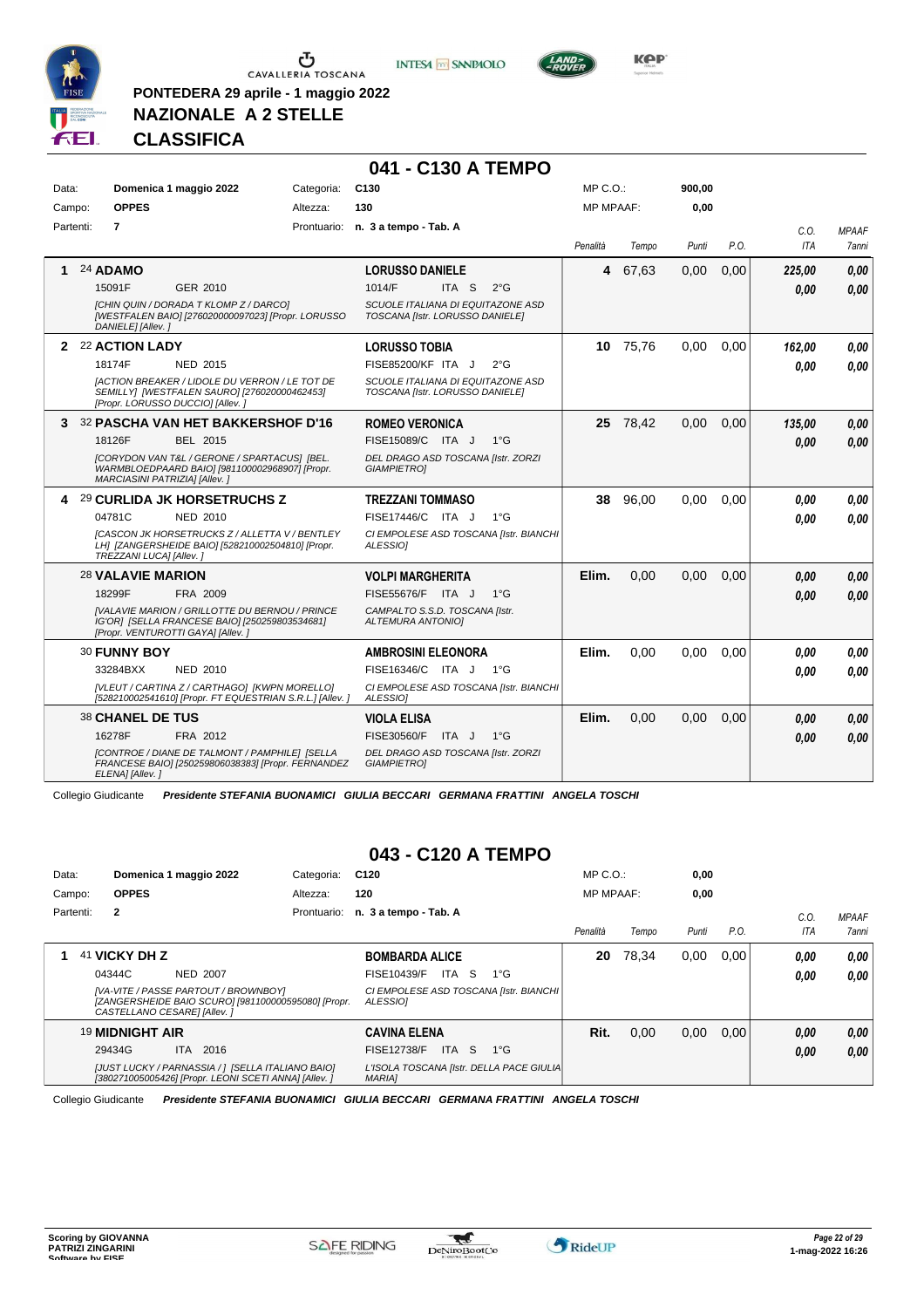

**INTESA** M SANPAOLO



**KPP** 

**PONTEDERA 29 aprile - 1 maggio 2022 NAZIONALE A 2 STELLE CLASSIFICA**

#### **044 - C125 A TEMPO** Data: **Domenica 1 maggio 2022** Categoria: C125 Prontuario: **n. 3 a tempo - Tab. A** Campo: **OPPES** Partenti: **2** Altezza: **125** MP C.O.: MP MPAAF: **0,00 0,00** *Penalità Tempo Punti P.O. C.O. ITA MPAAF 7anni* **1** 39 **BEBETO DI LUCIGNANO** ITA 2015 **PALAZZO MARIA CELESTE** *[CALEIDOS D.C / LEGGENDA AUREA / ECLYPSO D.C.] [SELLA ITALIANO BAIO] [380271000016358] [Propr. AZ. AGR. LUCIGNANO DI SEGHI CRISTINA] [Allev. AZ. AGR. LUCIGNANO DI SEGHI CRISTINA] L'ISOLA TOSCANA [Istr. DELLA PACE GIULIA MARIA]* 04407C ITA 2015 FISE25934/F ITA S 1°G **0,00 0,00 4** 71,93 0,00 0,00 *0,00 0,00 0,00* **2** 34 **MISS SPECIAL R&R Z** BEL 2015 **SALVATORI PENELOPE** *[MR. BLUE / INCHALA Z / INDOCTRO] [ZANGERSHEIDE BAIO SCURO] [981100002947893] [Propr. SALVATORI PENELOPE] [Allev. ] DEL DRAGO ASD TOSCANA [Istr. ZORZI GIAMPIETRO]* ITA J 1°G 18619F FISE33777/F *0,00* **12** 76,44 0,00 0,00 *0,00 0,00 0,00*

Collegio Giudicante *Presidente STEFANIA BUONAMICI GIULIA BECCARI GERMANA FRATTINI ANGELA TOSCHI*

### **045 - L20 DI PRECISIONE**

| Data:     | Domenica 1 maggio 2022<br>Categoria:                                                                                         |             | L20                                                         | $MP C. O.$ :     |       | 0,00  |      |      |              |
|-----------|------------------------------------------------------------------------------------------------------------------------------|-------------|-------------------------------------------------------------|------------------|-------|-------|------|------|--------------|
| Campo:    | <b>SPRING DERBY</b><br>Altezza:                                                                                              |             | 20                                                          | <b>MP MPAAF:</b> |       | 0.00  |      |      |              |
| Partenti: |                                                                                                                              | Prontuario: | n. 1 di Precisione - Tab. A                                 |                  |       |       |      | C.O. | <b>MPAAF</b> |
|           |                                                                                                                              |             |                                                             | Penalità         | Tempo | Punti | P.O. | ITA  | 7anni        |
|           | 85 SCANDALOSA GILDA                                                                                                          |             | <b>SCAGLIONE CAMILLA</b>                                    | 4                | 0.00  | 0.00  | 0.00 | 0.00 | 0,00         |
|           | 11695F<br>2005<br>IRL                                                                                                        |             | FISE73288/F<br>ITA.<br>G<br>A LUDI                          |                  |       |       |      | 0,00 | 0,00         |
|           | [SHINKO FOREST / LOUNGUEVILLE LEGEND / 1 [SELLA<br>IRLANDESE BAIO] [985101045000014] [Propr. DEVERIO<br>ALESSANDRA] [Allev.] |             | CE LA LUNA ASD TOSCANA [Istr. DEVERIO<br><b>ALESSANDRAI</b> |                  |       |       |      |      |              |

Collegio Giudicante *Presidente STEFANIA BUONAMICI GIULIA BECCARI GERMANA FRATTINI ANGELA TOSCHI*

### **046 - L40 DI PRECISIONE**

| Data:     | Domenica 1 maggio 2022                                                                                                                                            | Categoria:  | L40                                                  | $MP C. O.$ :     |       | 0.00  |      |      |              |
|-----------|-------------------------------------------------------------------------------------------------------------------------------------------------------------------|-------------|------------------------------------------------------|------------------|-------|-------|------|------|--------------|
| Campo:    | <b>SPRING DERBY</b>                                                                                                                                               | Altezza:    | 40                                                   | <b>MP MPAAF:</b> |       | 0.00  |      |      |              |
| Partenti: | 4                                                                                                                                                                 | Prontuario: | n. 1 di Precisione - Tab. A                          |                  |       |       |      | C.0. | <b>MPAAF</b> |
|           |                                                                                                                                                                   |             |                                                      | Penalità         | Tempo | Punti | P.O. | ITA  | <b>7anni</b> |
| 1         | 80 VENERE                                                                                                                                                         |             | <b>LAZZARINI RACHELE</b>                             | $\bf{0}$         | 0,00  | 0,00  | 0,00 | 0,00 | 0,00         |
|           | ITA 2006 Pony<br>11694F                                                                                                                                           |             | FISE76791/F<br>A LUDI<br>ITA G                       |                  |       |       |      | 0,00 | 0,00         |
|           | [************/ ***************/] [SCONOSCIUTA SAURO]<br>[941000012114743] [Propr. DEVERIO ALESSANDRA]<br>[Allev.]                                                 |             | CE LA LUNA ASD TOSCANA [Istr. DEVERIO<br>ALESSANDRA] |                  |       |       |      |      |              |
| 1         | 86 STELLA                                                                                                                                                         |             | PERA CAMILLA ANGELA                                  | 0                | 0,00  | 0,00  | 0,00 | 0.00 | 0,00         |
|           | ITA 2008 Pony<br>17923F                                                                                                                                           |             | <b>FISE73231/F</b><br>ITA CALUDI                     |                  |       |       |      | 0.00 | 0.00         |
|           | [-/-/-] [CAVALLINO DI MONTERUFOLI MORELLO]<br>[941000011289602] [Propr. AZIENDA AGRICOLA LA LUNA<br>DI DEVERIO ALESSANDRA] [Allev. PROVINCIALI<br>ADRIANO1        |             | CE LA LUNA ASD TOSCANA [Istr. DEVERIO<br>ALESSANDRA1 |                  |       |       |      |      |              |
| 1         | 89 STELLA                                                                                                                                                         |             | <b>BIAGI CELESTE</b>                                 | $\bf{0}$         | 0,00  | 0,00  | 0,00 | 0.00 | 0,00         |
|           | ITA 2008 Pony<br>17923F                                                                                                                                           |             | <b>FISE71600/F</b><br>ITA G<br>A LUDI                |                  |       |       |      | 0.00 | 0.00         |
|           | [-/-/-] [CAVALLINO DI MONTERUFOLI MORELLO]<br>[941000011289602] [Propr. AZIENDA AGRICOLA LA LUNA<br>DI DEVERIO ALESSANDRA] [Allev. PROVINCIALI<br><b>ADRIANOI</b> |             | CE LA LUNA ASD TOSCANA [Istr. DEVERIO<br>ALESSANDRA1 |                  |       |       |      |      |              |
| 1         | 90 VENERE                                                                                                                                                         |             | <b>STRUPENI ANNA</b>                                 | $\bf{0}$         | 0,00  | 0,00  | 0,00 | 0.00 | 0,00         |
|           | 11694F<br>ITA 2006 Pony                                                                                                                                           |             | A LUDI<br>FISE71034/F<br>ITA G                       |                  |       |       |      | 0.00 | 0.00         |
|           | [************/ **************/ ] [SCONOSCIUTA SAURO]<br>[941000012114743] [Propr. DEVERIO ALESSANDRA]<br>[Allev.]                                                 |             | CE LA LUNA ASD TOSCANA [Istr. DEVERIO<br>ALESSANDRA] |                  |       |       |      |      |              |

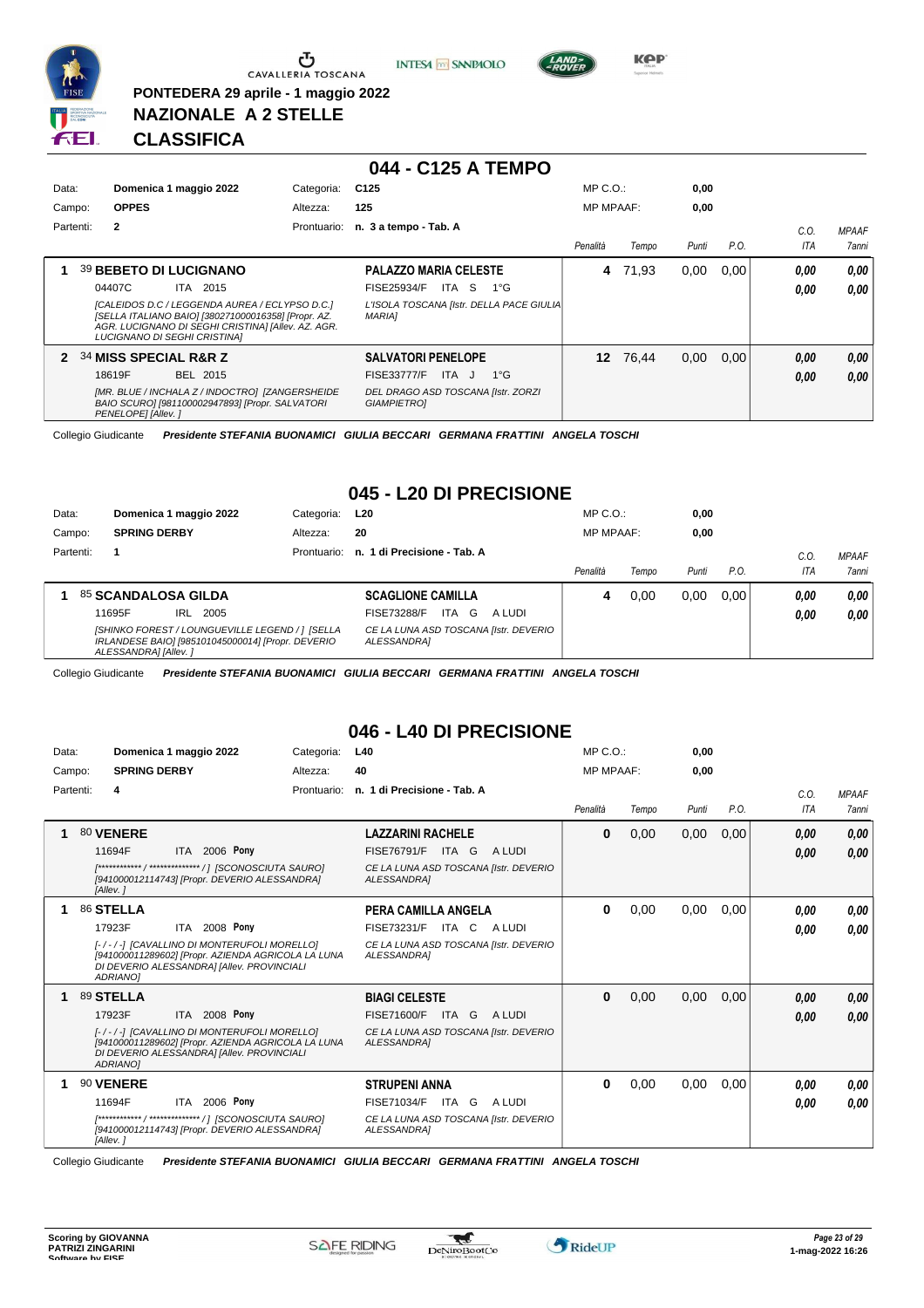

**PONTEDERA 29 aprile - 1 maggio 2022**

**NAZIONALE A 2 STELLE**

**INTESA** M SANPAOLO



**Kep** 

**CLASSIFICA**

# **047 - L50 DI PRECISIONE**

| Data:     |                     | Domenica 1 maggio 2022                                                                                                                         | Categoria:  | L50                                                  | $MP C. O.$ :     |       | 0,00  |      |            |              |
|-----------|---------------------|------------------------------------------------------------------------------------------------------------------------------------------------|-------------|------------------------------------------------------|------------------|-------|-------|------|------------|--------------|
| Campo:    | <b>SPRING DERBY</b> |                                                                                                                                                | Altezza:    | 50                                                   | <b>MP MPAAF:</b> |       | 0,00  |      |            |              |
| Partenti: | 3                   |                                                                                                                                                | Prontuario: | n. 1 di Precisione - Tab. A                          |                  |       |       |      | C.O.       | <b>MPAAF</b> |
|           |                     |                                                                                                                                                |             |                                                      | Penalità         | Tempo | Punti | P.O. | <b>ITA</b> | <b>7anni</b> |
|           | 80 VENERE           |                                                                                                                                                |             | <b>LAZZARINI RACHELE</b>                             | 0                | 0,00  | 0,00  | 0,00 | 0.00       | 0,00         |
|           | 11694F              | ITA 2006 Pony                                                                                                                                  |             | <b>FISE76791/F</b><br>ITA G<br>A LUDI                |                  |       |       |      | 0.00       | 0,00         |
|           | [Allev.]            | [941000012114743] [Propr. DEVERIO ALESSANDRA]                                                                                                  |             | CE LA LUNA ASD TOSCANA [Istr. DEVERIO<br>ALESSANDRA] |                  |       |       |      |            |              |
|           | 83 STELLA           |                                                                                                                                                |             | <b>BARSACCHI EMMA</b>                                | 0                | 0,00  | 0,00  | 0,00 | 0.00       | 0,00         |
|           | 17923F              | ITA 2008 Pony                                                                                                                                  |             | ITA G<br>FISE75313/F<br>A LUDI                       |                  |       |       |      | 0.00       | 0.00         |
|           | ADRIANO]            | [-/-/-] [CAVALLINO DI MONTERUFOLI MORELLO]<br>[941000011289602] [Propr. AZIENDA AGRICOLA LA LUNA<br>DI DEVERIO ALESSANDRA] [Allev. PROVINCIALI |             | CE LA LUNA ASD TOSCANA [Istr. DEVERIO<br>ALESSANDRA] |                  |       |       |      |            |              |
|           | 90 VENERE           |                                                                                                                                                |             | <b>STRUPENI ANNA</b>                                 | 0                | 0,00  | 0,00  | 0,00 | 0.00       | 0,00         |
|           | 11694F              | ITA 2006 Pony                                                                                                                                  |             | FISE71034/F<br>A LUDI<br>ITA I<br>G                  |                  |       |       |      | 0.00       | 0,00         |
|           | [Allev.]            | [941000012114743] [Propr. DEVERIO ALESSANDRA]                                                                                                  |             | CE LA LUNA ASD TOSCANA [Istr. DEVERIO<br>ALESSANDRA] |                  |       |       |      |            |              |

Collegio Giudicante *Presidente STEFANIA BUONAMICI GIULIA BECCARI GERMANA FRATTINI ANGELA TOSCHI*

#### **048 - L60 DI PRECISIONE**

| Data:  |           | Domenica 1 maggio 2022                                                                                                                                                              | Categoria:  | L60                                                                                                                             | MP C.O.          |       | 0,00  |      |                    |                       |
|--------|-----------|-------------------------------------------------------------------------------------------------------------------------------------------------------------------------------------|-------------|---------------------------------------------------------------------------------------------------------------------------------|------------------|-------|-------|------|--------------------|-----------------------|
| Campo: |           | <b>SPRING DERBY</b>                                                                                                                                                                 | Altezza:    | 60                                                                                                                              | <b>MP MPAAF:</b> |       | 0.00  |      |                    |                       |
|        | Partenti: | 5                                                                                                                                                                                   | Prontuario: | n. 1 di Precisione - Tab. A                                                                                                     | Penalità         | Tempo | Punti | P.O. | C.0.<br><b>ITA</b> | <b>MPAAF</b><br>7anni |
|        |           | 81 ZAIRA<br>ITA 2003 Pony<br>16049F<br>[-/-/] [PONY SAURO] [941000012121280] [Propr.<br>LATTANZI MILENA] [Allev. CHIAVARO DESIREE]                                                  |             | <b>MORICONI SABRINA</b><br><b>FISE75959/F</b><br>A LUDI<br>ITA G<br>A.S.NUOVA BURLAMACCO TOSCANA [Istr.<br>ROMANO ROMINA]       | 0                | 0.00  | 0,00  | 0,00 | 0.00<br>0.00       | 0,00<br>0.00          |
|        |           | 93 RACKAM DAINEGER<br>FRA 2005 Pony<br>19840A<br><b>JUKASE DU LOGIS / TINA DU MANOIR / OBELISQUE]</b><br>[PONY GRIGIO] [250259600180968] [Propr. EQUIPASSIONE<br>$S.R.L.JIAllev.$ ] |             | <b>GRAVA PENELOPE</b><br>FISE65621/F<br>A LUDI<br>ITA G<br>LE PRADE ASD TOSCANA [Istr. PATANIA<br><b>ANDREA1</b>                | 0                | 0.00  | 0,00  | 0,00 | 0,00<br>0.00       | 0,00<br>0,00          |
|        |           | 98 SCANDALOSA GILDA<br>11695F<br>IRL 2005<br>[SHINKO FOREST / LOUNGUEVILLE LEGEND / ] [SELLA<br>IRLANDESE BAIO] [985101045000014] [Propr. DEVERIO<br>ALESSANDRA] [Allev.]           |             | <b>FRASSI MARGHERITA</b><br>FISE37231/F<br>ITA J<br>A LUDI<br>CE LA LUNA ASD TOSCANA [Istr. DEVERIO<br>ALESSANDRA]              | 0                | 0,00  | 0,00  | 0.00 | 0,00<br>0.00       | 0,00<br>0.00          |
| 4      |           | 84 CARMILLA DROSERA<br>04628F<br>ITA 1997<br><b>IVENUS DE LA HAYE / CREMA / BAZOUKAI ISELLA</b><br>ITALIANO BAIO] [] [Propr. PERARI MARIA GRAZIA] [Allev. ]                         |             | <b>NELLI GIULIA</b><br><b>FISE74763/F</b><br>ITA C<br>A LUDI<br>ASE VENTURINESE TOSCANA [Istr.<br><b>BUCCIANTINI CRISTIANOI</b> | 4                | 0,00  | 0,00  | 0,00 | 0.00<br>0,00       | 0,00<br>0.00          |
|        |           | 87 KADOR DES ROSES<br>02116C<br>FRA 1998<br><b>IDIAMANT DE SEMILLY / CATTYE ROSE / ERIOSOI ISELLA</b><br>FRANCESE BAIOI [] [Propr. FUMAGALLI ANTONELLA]<br>[Allev.]                 |             | <b>CODIGLIONE ISABELLA</b><br><b>FISE72972/F</b><br>ITA C<br>A LUDI<br>CE LA LUNA ASD TOSCANA [Istr. DEVERIO<br>ALESSANDRA]     | Elim.            | 0,00  | 0,00  | 0,00 | 0.00<br>0.00       | 0.00<br>0.00          |

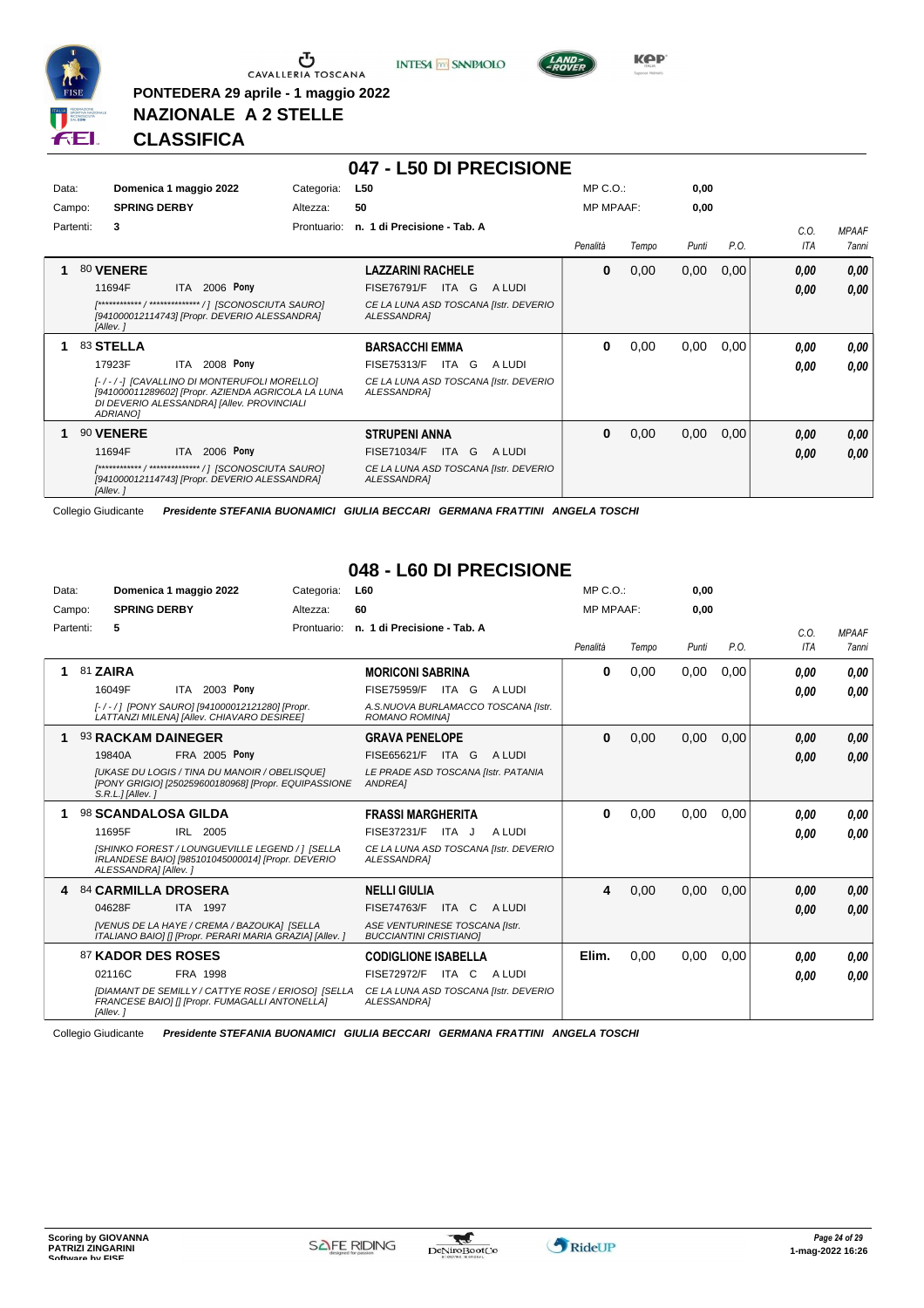

**PONTEDERA 29 aprile - 1 maggio 2022**





**Kep** 

**NAZIONALE A 2 STELLE**

#### **CLASSIFICA**

|       |           |                        |                                                                                                      |             | 049 - L70 DI PRECISIONE                               |        |                  |       |       |      |            |                     |
|-------|-----------|------------------------|------------------------------------------------------------------------------------------------------|-------------|-------------------------------------------------------|--------|------------------|-------|-------|------|------------|---------------------|
| Data: |           | Domenica 1 maggio 2022 |                                                                                                      | Categoria:  | <b>L70</b>                                            |        | $MP C. O.$ :     |       | 0,00  |      |            |                     |
|       | Campo:    | <b>SPRING DERBY</b>    |                                                                                                      | Altezza:    | 70                                                    |        | <b>MP MPAAF:</b> |       | 0,00  |      |            |                     |
|       | Partenti: | 3                      |                                                                                                      | Prontuario: | n. 1 di Precisione - Tab. A                           |        |                  |       |       |      | C.O.       | <b>MPAAF</b>        |
|       |           |                        |                                                                                                      |             |                                                       |        | Penalità         | Tempo | Punti | P.O. | <b>ITA</b> | <i><b>7anni</b></i> |
|       |           | 81 ZAIRA               |                                                                                                      |             | <b>MORICONI SABRINA</b>                               |        | $\bf{0}$         | 0,00  | 0,00  | 0,00 | 0.00       | 0,00                |
|       |           | 16049F<br><b>ITA</b>   | 2003 Pony                                                                                            |             | ITA G<br><b>FISE75959/F</b>                           | A LUDI |                  |       |       |      | 0.00       | 0.00                |
|       |           |                        | [-/-/] [PONY SAURO] [941000012121280] [Propr.<br>LATTANZI MILENA] [Allev. CHIAVARO DESIREE]          |             | A.S.NUOVA BURLAMACCO TOSCANA [Istr.<br>ROMANO ROMINA] |        |                  |       |       |      |            |                     |
|       |           | 95 PRIAMO              |                                                                                                      |             | <b>GORI RYAN</b>                                      |        | 0                | 0,00  | 0,00  | 0,00 | 0.00       | 0.00                |
|       |           | <b>ITA</b><br>17279F   | 2008                                                                                                 |             | ITA C<br><b>FISE58958/F</b>                           | A LUDI |                  |       |       |      | 0.00       | 0.00                |
|       |           |                        | [-/-/] [SCONOSCIUTA BAIO] [941000011775315] [Propr.<br>AGOSTINELLI TANIA] [Allev. NANCINI GIUSEPPE]  |             | CI EMPOLESE ASD TOSCANA [Istr. BIANCHI<br>ALESSIOI    |        |                  |       |       |      |            |                     |
|       |           | 3 106 KADOR DES ROSES  |                                                                                                      |             | <b>SCILIPOTI LARA</b>                                 |        | 4                | 0.00  | 0,00  | 0,00 | 0.00       | 0,00                |
|       |           | 02116C                 | FRA 1998                                                                                             |             | FISE66430/F<br>ITA J                                  | A LUDI |                  |       |       |      | 0.00       | 0,00                |
|       |           | [Allev.]               | [DIAMANT DE SEMILLY / CATTYE ROSE / ERIOSO] [SELLA<br>FRANCESE BAIO] [] [Propr. FUMAGALLI ANTONELLA] |             | CE LA LUNA ASD TOSCANA [Istr. DEVERIO<br>ALESSANDRA]  |        |                  |       |       |      |            |                     |

Collegio Giudicante *Presidente STEFANIA BUONAMICI GIULIA BECCARI GERMANA FRATTINI ANGELA TOSCHI*

### **050 - LB80 DI PRECISIONE**

| Data:     |                | Domenica 1 maggio 2022                                                                                                                                                     | Categoria: | <b>LB80</b>                                                          | $MP C. O.$ :     |       | 0,00  |      |            |              |
|-----------|----------------|----------------------------------------------------------------------------------------------------------------------------------------------------------------------------|------------|----------------------------------------------------------------------|------------------|-------|-------|------|------------|--------------|
| Campo:    |                | <b>SPRING DERBY</b>                                                                                                                                                        | Altezza:   | 80                                                                   | <b>MP MPAAF:</b> |       | 0.00  |      |            |              |
| Partenti: |                | 8                                                                                                                                                                          |            | Prontuario: n. 1 di Precisione - Tab. A                              |                  |       |       |      | C.O.       | <b>MPAAF</b> |
|           |                |                                                                                                                                                                            |            |                                                                      | Penalità         | Tempo | Punti | P.O. | <b>ITA</b> | 7anni        |
| 1         |                | 74 SUNNY BOY VON LIBERMÈ                                                                                                                                                   |            | <b>MARZORATI MARTA</b>                                               | 0                | 0,00  | 0,00  | 0,00 | 0,00       | 0.00         |
|           |                | 17483F<br>LUX 2010                                                                                                                                                         |            | FISE33529/F ITA Y<br>Brev.                                           |                  |       |       |      | 0,00       | 0.00         |
|           |                | <b>IQUARCO VAN HET GRAETHEMHOF / OKLAOMA FIRE /</b><br>VAZAL VAN'T WOUTLAND] [SELLE LUXEMBURGEOIS<br>BAIO] [981100002425362] [Propr. CASTELLACCI DUCCIO]<br>[Allev.]       |            | A.S.NUOVA BURLAMACCO TOSCANA [Istr.<br>DE CESARE MARICAI             |                  |       |       |      |            |              |
| 1         |                | 94 SUSETTE                                                                                                                                                                 |            | <b>DENTE SARA</b>                                                    | $\bf{0}$         | 0,00  | 0,00  | 0.00 | 0,00       | 0,00         |
|           |                | ITA 2011<br>05396N                                                                                                                                                         |            | FISE63567/F ITA G<br>A LUDI                                          |                  |       |       |      | 0,00       | 0,00         |
|           |                | [O'PIF D'IVRAIE / QUANA / QUILIMANE] [ANGLO ARABO<br>BAIO] [941000012740916] [Propr. GASPA SALVATORE]<br>[Allev. GASPA SALVATORE]                                          |            | A.S.NUOVA BURLAMACCO TOSCANA [Istr.<br><b>DE CESARE MARICAI</b>      |                  |       |       |      |            |              |
| 1         |                | 97 OBELLE M                                                                                                                                                                |            | <b>TOFANELLI ALICE</b>                                               | $\bf{0}$         | 0.00  | 0.00  | 0.00 | 0.00       | 0,00         |
|           |                | 18162F<br><b>BEL 2014</b>                                                                                                                                                  |            | FISE50832/F ITA C<br>A LUDI                                          |                  |       |       |      | 0.00       | 0.00         |
|           |                | [CUMTHAGO C / WHISPER / PIK SOLO] [BEL.<br>WARMBLOEDPAARD BAIO] [981100004084911] [Propr.<br>PAGLI COSTANZA] [Allev.]                                                      |            | A.S.NUOVA BURLAMACCO TOSCANA [Istr.<br><b>DEL CISTIA MARCO]</b>      |                  |       |       |      |            |              |
|           |                | 1 100 GHINO DI MONTEFIRIDOLFI                                                                                                                                              |            | <b>GIANNO DELFINA</b>                                                | $\bf{0}$         | 0,00  | 0,00  | 0,00 | 0,00       | 0,00         |
|           |                | 16156F<br>ITA 2014                                                                                                                                                         |            | <b>FISE29348/F ITA S</b><br>A LUDI                                   |                  |       |       |      | 0.00       | 0,00         |
|           |                | <b>[GOYA DELLA FLORIDA / INES DELLA FLORIDA /</b><br>VOLTAIRE] [SELLA ITALIANO SAURO] [982000196509071]<br>[Propr. VITALE CRISTINA] [Allev. ROSSELLI DEL TURCO<br>STEFANOI |            | ASD LA VALLE TOSCANA [Istr. TAIUTI<br><b>BARBARA1</b>                |                  |       |       |      |            |              |
|           |                | 1 101 NOUCHKA                                                                                                                                                              |            | <b>CITI TOMMASO</b>                                                  | $\bf{0}$         | 0,00  | 0,00  | 0.00 | 0.00       | 0,00         |
|           |                | 14048F<br><b>BEL 2001 Pony</b>                                                                                                                                             |            | FISE73168/F ITA C<br>A LUDI                                          |                  |       |       |      | 0.00       | 0.00         |
|           |                | [-/-/] [PONY SAURO] [981100002314431] [Propr. LASALA<br>ANGELA RAFFAELLA] [Allev.]                                                                                         |            | ASE VENTURINESE TOSCANA [Istr.<br><b>BUCCIANTINI CRISTIANO]</b>      |                  |       |       |      |            |              |
| 6         |                | 99 GHINO DI MONTEFIRIDOLFI                                                                                                                                                 |            | <b>CHERUBINI MARTINA</b>                                             | 8                | 0,00  | 0,00  | 0,00 | 0.00       | 0,00         |
|           |                | 16156F<br>ITA 2014                                                                                                                                                         |            | FISE65646/F ITA J<br>A LUDI                                          |                  |       |       |      | 0.00       | 0,00         |
|           |                | IGOYA DELLA FLORIDA / INES DELLA FLORIDA /<br>VOLTAIRE] [SELLA ITALIANO SAURO] [982000196509071]<br>[Propr. VITALE CRISTINA] [Allev. ROSSELLI DEL TURCO<br>STEFANOI        |            | ASD LA VALLE TOSCANA [Istr. TAIUTI<br><b>BARBARA1</b>                |                  |       |       |      |            |              |
| FC        | $\overline{2}$ |                                                                                                                                                                            |            | <b>FILIPPI AMANDA</b>                                                | <b>Partito</b>   |       |       |      | 0,00       | 0,00         |
|           |                |                                                                                                                                                                            |            | $1^{\circ}G$<br>FISE13055/F ITA S                                    |                  |       |       |      | 0,00       | 0,00         |
|           |                |                                                                                                                                                                            |            | CENTRO IPPICO LO SCOIATTOLO ASD<br>TOSCANA [Istr. BENEDETTI CLAUDIA] |                  |       |       |      |            |              |

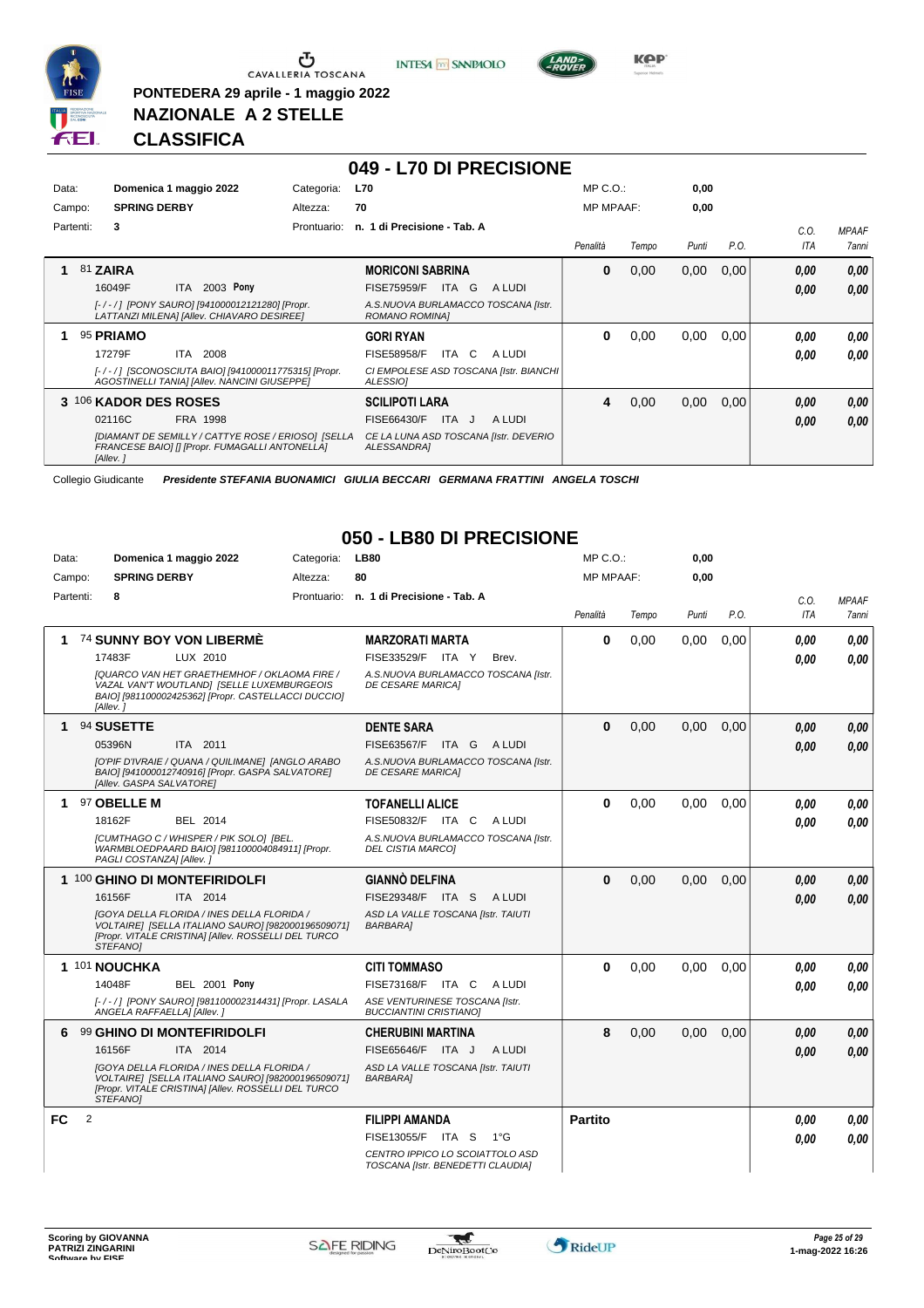

 $\mathop{\mathbf{U}}_{\mathop{\mathbf{CAVALLERIA}}}\mathop{\mathbf{Coxana}}$ 

**PONTEDERA 29 aprile - 1 maggio 2022**

**NAZIONALE A 2 STELLE**





**KPP** 

**CLASSIFICA**

| 050 - LB80 DI PRECISIONE |                        |             |                                                            |                  |       |       |      |      |              |  |
|--------------------------|------------------------|-------------|------------------------------------------------------------|------------------|-------|-------|------|------|--------------|--|
| Data:                    | Domenica 1 maggio 2022 | Categoria:  | <b>LB80</b>                                                | $MP C. O.$ :     |       | 0,00  |      |      |              |  |
| Campo:                   | <b>SPRING DERBY</b>    | Altezza:    | 80                                                         | <b>MP MPAAF:</b> |       | 0,00  |      |      |              |  |
| Partenti:                | 8                      | Prontuario: | n. 1 di Precisione - Tab. A                                |                  |       |       |      | C.0  | <b>MPAAF</b> |  |
|                          |                        |             |                                                            | Penalità         | Tempo | Punti | P.O. | ITA  | <b>7anni</b> |  |
| FC 51                    |                        |             | <b>DELLA PACE GIULIA MARIA</b>                             | <b>Partito</b>   |       |       |      | 0,00 | 0,00         |  |
|                          |                        |             | -S<br><b>ITA</b><br>3956/F<br>$2^{\circ}$ G                |                  |       |       |      | 0,00 | 0,00         |  |
|                          |                        |             | L'ISOLA TOSCANA [Istr. DELLA PACE GIULIA]<br><b>MARIAI</b> |                  |       |       |      |      |              |  |

Collegio Giudicante *Presidente STEFANIA BUONAMICI GIULIA BECCARI GERMANA FRATTINI ANGELA TOSCHI*

### **051 - B90 DI PRECISIONE**

| Data:     | Domenica 1 maggio 2022                                                                                                                                               | Categoria:  | <b>B90</b>                                                      | MP C.O.:         |       | 0,00  |      |      |              |
|-----------|----------------------------------------------------------------------------------------------------------------------------------------------------------------------|-------------|-----------------------------------------------------------------|------------------|-------|-------|------|------|--------------|
| Campo:    | <b>SPRING DERBY</b>                                                                                                                                                  | Altezza:    | 90                                                              | <b>MP MPAAF:</b> |       | 0,00  |      |      |              |
| Partenti: | 9                                                                                                                                                                    | Prontuario: | n. 1 di Precisione - Tab. A                                     |                  |       |       |      | C.O. | <b>MPAAF</b> |
|           |                                                                                                                                                                      |             |                                                                 | Penalità         | Tempo | Punti | P.O. | ITA  | 7anni        |
| 1         | 49 CAMOMILLE                                                                                                                                                         |             | <b>LOMI SARA</b>                                                | $\bf{0}$         | 0.00  | 0,00  | 0.00 | 0.00 | 0.00         |
|           | 15568F<br><b>SWE 2006</b>                                                                                                                                            |             | FISE66762/F<br>ITA J<br>Brev.                                   |                  |       |       |      | 0.00 | 0.00         |
|           | [CAMPBELL / CORTINA / CORTUS] [SWEDISH<br>WARMBLOOD A. BAIO] [752098100293751] [Propr.<br>CARRARA FLAVIA] [Allev.]                                                   |             | L'ISOLA TOSCANA [Istr. DELLA PACE GIULIA<br><b>MARIA1</b>       |                  |       |       |      |      |              |
| 1         | 51 ZEFIRO ZETA                                                                                                                                                       |             | <b>RAMAGLI DILETTA</b>                                          | $\bf{0}$         | 0,00  | 0,00  | 0,00 | 0.00 | 0,00         |
|           | 17710F<br>ITA 2012                                                                                                                                                   |             | FISE61994/F ITA S<br>Brev.                                      |                  |       |       |      | 0.00 | 0.00         |
|           | [ROBLE Z / MIMOSA MIA / CAMPIONE VI] [SELLA<br>ITALIANO BAIO] [941000012743226] [Propr. RAMAGLI<br>DILETTA] [Allev. MEDITEC S.R.L.]                                  |             | L'ISOLA TOSCANA [Istr. DELLA PACE GIULIA<br><b>MARIA1</b>       |                  |       |       |      |      |              |
| 1.        | 65 ALLURE DES CONTESSES                                                                                                                                              |             | <b>FIASCHI FRANCESCA</b>                                        | $\bf{0}$         | 0.00  | 0.00  | 0.00 | 0.00 | 0.00         |
|           | 17446F<br>FRA 2010 Pony                                                                                                                                              |             | FISE52358/F ITA J<br>Brev.                                      |                  |       |       |      | 0.00 | 0.00         |
|           | [CAID FILS D'AZZIZ / GADJETTE / -] [PONY BAIO]<br>[250259805946644] [Propr. FERRINI JURICA] [Allev. ]                                                                |             | L'ISOLA TOSCANA [Istr. DELLA PACE GIULIA<br><b>MARIAI</b>       |                  |       |       |      |      |              |
| 1         | 74 SUNNY BOY VON LIBERMÉ                                                                                                                                             |             | <b>MARZORATI MARTA</b>                                          | $\bf{0}$         | 0,00  | 0,00  | 0,00 | 0.00 | 0,00         |
|           | 17483F<br>LUX 2010                                                                                                                                                   |             | FISE33529/F ITA Y<br>Brev.                                      |                  |       |       |      | 0.00 | 0.00         |
|           | <b>IQUARCO VAN HET GRAETHEMHOF / OKLAOMA FIRE /</b><br>VAZAL VAN'T WOUTLAND] [SELLE LUXEMBURGEOIS<br>BAIO] [981100002425362] [Propr. CASTELLACCI DUCCIO]<br>[Allev.] |             | A.S.NUOVA BURLAMACCO TOSCANA [Istr.<br><b>DE CESARE MARICAI</b> |                  |       |       |      |      |              |
| 1         | <b>78 AXWELL</b>                                                                                                                                                     |             | <b>RUSSO IVAN EVANGELISTA</b>                                   | $\bf{0}$         | 0,00  | 0.00  | 0,00 | 0.00 | 0,00         |
|           | 04797C<br>ITA 2018                                                                                                                                                   |             | <b>FISE8488/L</b><br>ITA S<br>Brev.                             |                  |       |       |      | 0.00 | 0.00         |
|           | [ARKO III / DOLLY DEL POGGIOSECCO / ] [SELLA<br>ITALIANO BAIO] [380271000036356] [Propr. MELCHIONI<br>GINEVRA] [Allev. MELCHIONI GINEVRA]                            |             | DEL DRAGO ASD TOSCANA [Istr. ZORZI<br><b>GIAMPIETROI</b>        |                  |       |       |      |      |              |
| 6         | 54 SEPHORA DU CAUSSE                                                                                                                                                 |             | <b>FRUZZETTI TOMMASO</b>                                        | 4                | 0,00  | 0.00  | 0.00 | 0.00 | 0,00         |
|           | FRA 2006 Pony<br>35105BXX                                                                                                                                            |             | FISE59397/F ITA G<br>Brev.                                      |                  |       |       |      | 0.00 | 0.00         |
|           | [BADELOUM / PETITE HERBE / ] [PONY BAIO]<br>[250259803704885] [Propr. EQUIPASSIONE S.R.L.] [Allev.]                                                                  |             | LE PRADE ASD TOSCANA [Istr. PATANIA<br>ANDREA]                  |                  |       |       |      |      |              |
|           | 7 48 ANTHINO                                                                                                                                                         |             | <b>PRIAMI ELENA</b>                                             | 8                | 0,00  | 0,00  | 0,00 | 0.00 | 0,00         |
|           | 27057G<br>ITA 2014                                                                                                                                                   |             | FISE66913/F ITA J<br>Brev.                                      |                  |       |       |      | 0.00 | 0.00         |
|           | [ATHIOS / MAGNETIK DESIR / BOUT D'OZAN II] [SELLA<br>ITALIANO BAIO] [982000192322571] [Propr. SALINETTI<br>ALFREDO] [Allev. SALINETTI ALFREDO]                       |             | L'ISOLA TOSCANA [Istr. DELLA PACE GIULIA<br><b>MARIA1</b>       |                  |       |       |      |      |              |
|           | 73 BRAMBLE                                                                                                                                                           |             | <b>CHIARUGI ALESSIA</b>                                         | Elim.            | 0.00  | 0.00  | 0.00 | 0.00 | 0.00         |
|           | 16705F<br>ITA 2015                                                                                                                                                   |             | FISE37513/F ITA J<br>Brev.                                      |                  |       |       |      | 0.00 | 0.00         |
|           | [DEKALOG / MAIME' / MAILAENDER] [SELLA ITALIANO<br>BAIO] [982000196516901] [Propr. DEGHE' LISA] [Allev.<br><b>DEGHE' LISA]</b>                                       |             | ASD LA VALLE TOSCANA [Istr. TAIUTI<br><b>BARBARA1</b>           |                  |       |       |      |      |              |
| NP.       | <b>64 ALLURE DES CONTESSES</b>                                                                                                                                       |             | <b>FIASCHI ANITA</b>                                            | N.P.             | 0,00  | 0,00  | 0,00 | 0.00 | 0,00         |
|           | 17446F<br>FRA 2010 Pony                                                                                                                                              |             | FISE52359/F ITA J<br>Brev.                                      |                  |       |       |      | 0.00 | 0.00         |
|           | [CAID FILS D'AZZIZ / GADJETTE / -] [PONY BAIO]<br>[250259805946644] [Propr. FERRINI JURICA] [Allev. ]                                                                |             | L'ISOLA TOSCANA [Istr. DELLA PACE GIULIA<br>MARIA]              |                  |       |       |      |      |              |

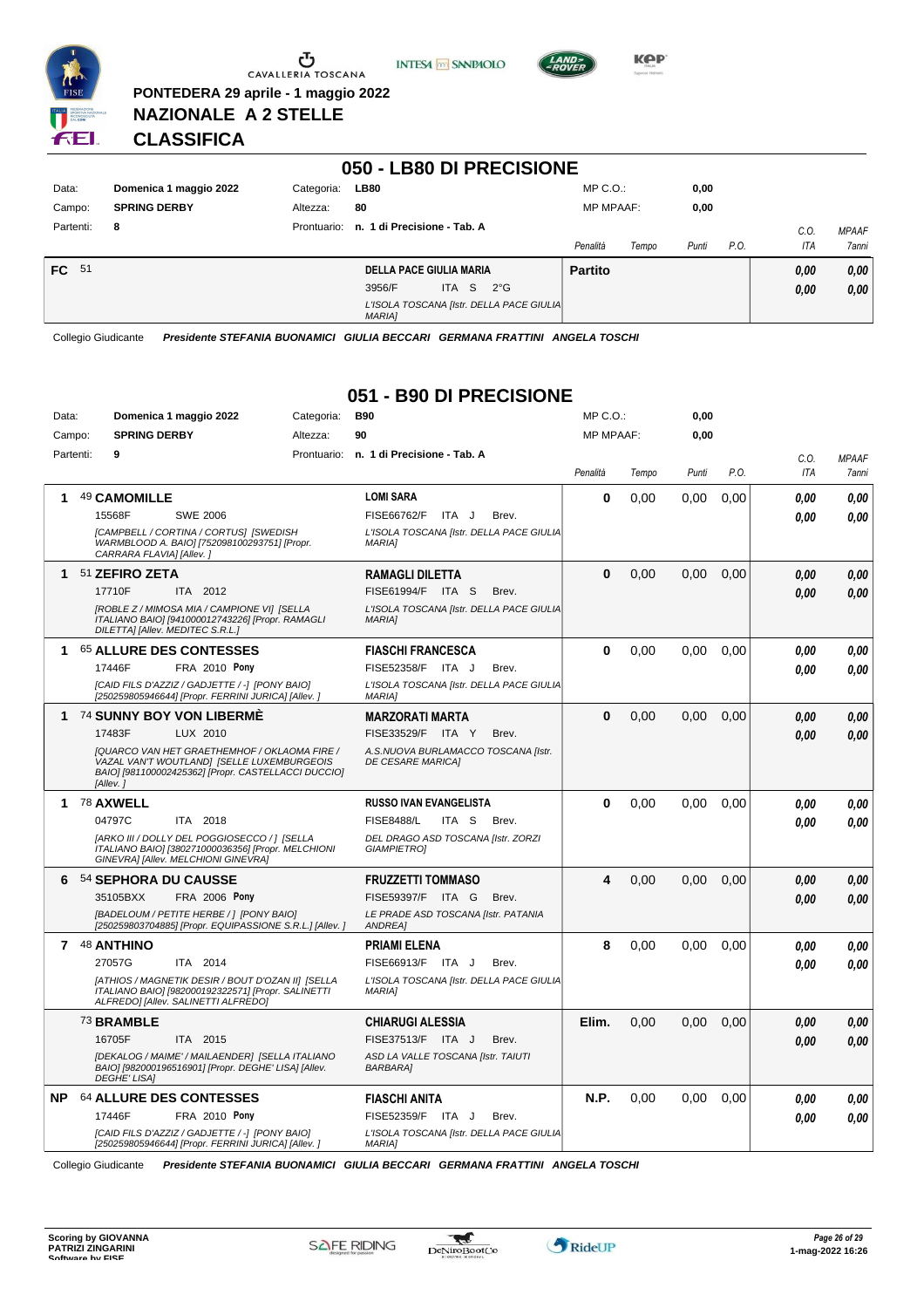



**052 - B100 A TEMPO**



**PONTEDERA 29 aprile - 1 maggio 2022 NAZIONALE A 2 STELLE**

### **CLASSIFICA**

| Data:     | Domenica 1 maggio 2022                                                                                                                                                                                          | Categoria: | <b>B100</b>                                                                                                                 | $MP C. O.$ :     |          | 0,00  |      |              |                       |
|-----------|-----------------------------------------------------------------------------------------------------------------------------------------------------------------------------------------------------------------|------------|-----------------------------------------------------------------------------------------------------------------------------|------------------|----------|-------|------|--------------|-----------------------|
| Campo:    | <b>SPRING DERBY</b>                                                                                                                                                                                             | Altezza:   | 100                                                                                                                         | <b>MP MPAAF:</b> |          | 0,00  |      |              |                       |
| Partenti: | 11                                                                                                                                                                                                              |            | Prontuario: n. 3 a tempo - Tab. A                                                                                           | Penalità         | Tempo    | Punti | P.O. | C.O.<br>ITA  | <b>MPAAF</b><br>7anni |
|           | 1 107 SEANINS GOLD<br>17749F<br>IRL 2016 Pony<br><b>[DOIRE MHAINAIGH BUACHAILL / TALLYHO GOLDIE /</b><br>WOODBROOK COGNACJ [CONNEMARA GRIGIO<br>ROANATO] [372100400069604] [Propr. GALLI ENRICO]<br>[Allev.]    |            | <b>GALLI LUDOVICA</b><br>FISE52984/F ITA C<br>Brev.<br>DEL DRAGO ASD TOSCANA [Istr. ZORZI<br><b>GIAMPIETRO]</b>             | 0                | 51,59    | 0,00  | 0,00 | 0,00<br>0.00 | 0,00<br>0.00          |
|           | 2 57 CLASSICA FZ<br>14563F<br>ITA 2009<br>[CASSINI / ODIARA / QUIDAM DE REVEL] [SELLA<br>ITALIANO GRIGIO] [982009106574904] [Propr. AZ. AGR.<br>PAPPALETTERA SABINO] [Allev. AZ. AGR. ZANETTI<br><b>FRANCA]</b> |            | <b>BICCHIELLI CATERINA</b><br>FISE58176/F ITA Y<br>Brev.<br>A.S.NUOVA BURLAMACCO TOSCANA [Istr.<br><b>DE CESARE MARICAI</b> | 0                | 61.88    | 0,00  | 0.00 | 0,00<br>0.00 | 0,00<br>0.00          |
|           | 3 68 O - CLIPSE W<br>17676F<br>BEL 2014<br>[VIGO D'ARSOUILLES / ECLIPSE W VAN DE<br>DAUWHOEVE / GOTTWALD] [BEL. WARMBLOEDPAARD<br>BAIO] [981100004024501] [Propr. TONGIANI ELEONORA]<br>[Allev.]                |            | <b>TONGIANI ELEONORA</b><br><b>FISE49482/F</b><br>ITA J<br>Brev.<br>LE PRADE ASD TOSCANA [Istr. PATANIA<br>ANDREA]          | 0                | 66,91    | 0,00  | 0,00 | 0,00<br>0.00 | 0,00<br>0,00          |
| 4         | 50 PIGRECO<br>03898R<br>ITA 2015<br>[XXXX / XXXX / ] [SCONOSCIUTA BAIO]<br>[380271006015247] [Propr. APRILE PAOLO] [Allev. ]                                                                                    |            | <b>BENFATTO AURORA</b><br>FISE62108/F ITA J<br>Brev.<br>CAMPALTO S.S.D. TOSCANA [Istr. BEDINI<br><b>GUALTIERO]</b>          | 4                | 64,81    | 0,00  | 0,00 | 0.00<br>0.00 | 0,00<br>0.00          |
|           | 5 76 BAIE DE TUS<br>17067F<br>FRA 2011<br>[CONTROE / DIANE DE TALMONT / PAMPHILE] [SELLA<br>FRANCESE BAIO] [250259701056330] [Propr.<br>SCARPELLINI COSTANZA] [Allev.]                                          |            | <b>SCARPELLINI COSTANZA</b><br>FISE18406/F ITA S<br>Brev.<br>L'ISOLA TOSCANA [Istr. DELLA PACE GIULIA<br><b>MARIAI</b>      |                  | 4 75,53  | 0,00  | 0,00 | 0,00<br>0,00 | 0,00<br>0,00          |
| 6.        | <sup>47</sup> BELLE AMOURE<br>17786F<br>ITA 2016<br>[-/-/-] [SCONOSCIUTA BAIO] [380271006085439] [Propr.<br>EQUITANIA S.R.L.] [Allev. NAPPINI SELENE]                                                           |            | <b>LEPRI SARA</b><br>FISE39072/F ITA Y<br>Brev.<br>IL CENTAURO ASD TOSCANA [Istr.<br><b>MUGNAINI VIERI</b>                  |                  | 4 78,15  | 0.00  | 0,00 | 0.00<br>0.00 | 0,00<br>0.00          |
|           | 7 53 GILDA<br>17685F<br>ITA 2015 Pony<br>[-/-/-] [PONY BAIO] [380271006113965] [Propr.<br>CAPORASO ROBERTO] [Allev. PANDOLFO IVAN]                                                                              |            | <b>CAPORASO STEFANIA</b><br>FISE60538/F ITA J<br>Brev.<br>CI EMPOLESE ASD TOSCANA [Istr. BIANCHI<br>ALESSIO]                |                  | 12 68,97 | 0,00  | 0,00 | 0.00<br>0.00 | 0,00<br>0.00          |
| 8         | 63 ECLIPSE<br>ITA 2013<br>17788F<br>[-/-/-] [SCONOSCIUTA BAIO] [380271006042952] [Propr.<br>EQUITANIA S.R.L.] [Allev. SPINA FEDERICA]                                                                           |            | <b>LEPRI SARA</b><br>FISE39072/F ITA Y<br>Brev.<br>IL CENTAURO ASD TOSCANA [Istr.<br><b>MUGNAINI VIERII</b>                 |                  | 13 84,63 | 0,00  | 0,00 | 0,00<br>0,00 | 0,00<br>0.00          |
| 9         | 71 LUCKY DAY<br>ITA 2017<br>05880S<br>[JUST LUCKY / TOCCATA / S.M. ELDORADO] [SELLA<br>ITALIANO GRIGIO] [380271000019645] [Propr. SBORGIA<br>SARA] [Allev.]                                                     |            | <b>RUBERTI FEDERICA</b><br>FISE42236/F ITA S<br>Brev.<br>L'ISOLA TOSCANA [Istr. DELLA PACE GIULIA<br><b>MARIA1</b>          |                  | 23 95.40 | 0,00  | 0.00 | 0.00<br>0,00 | 0.00<br>0,00          |
|           | 55 OVERLAND<br>ITA 2007<br>19937G<br>[KSAR-SITTE / PHALANA / DESTAIN] [SELLA ITALIANO<br>SAURO] [972000000581215] [Propr. CENTRO IPPICO<br>ALLEVAMENTO MUSTIAIO] [Allev. LEDDA LUIGI]                           |            | <b>ANTONELLO ELISA</b><br>FISE58410/F ITA Y<br>Brev.<br>ASE VENTURINESE TOSCANA [Istr.<br><b>BUCCIANTINI CRISTIANOI</b>     | Elim.            | 0,00     | 0,00  | 0,00 | 0,00<br>0,00 | 0,00<br>0,00          |
|           | <b>NP 77 SPECIAL FLASH</b><br>13910F<br>GER 2006<br>[STAND UP / WENGA / WANDERER] [HANNOVER SAURO]<br>[] [Propr. FEDI FABIO] [Allev.]                                                                           |            | <b>FEDI FABIO</b><br>010199/F<br>ITA SA Brev.<br>LA CIPRESSAIA TOSCANA [Istr. GABELLINI<br>ANTONIO]                         | N.P.             | 0,00     | 0,00  | 0,00 | 0,00<br>0,00 | 0,00<br>0,00          |

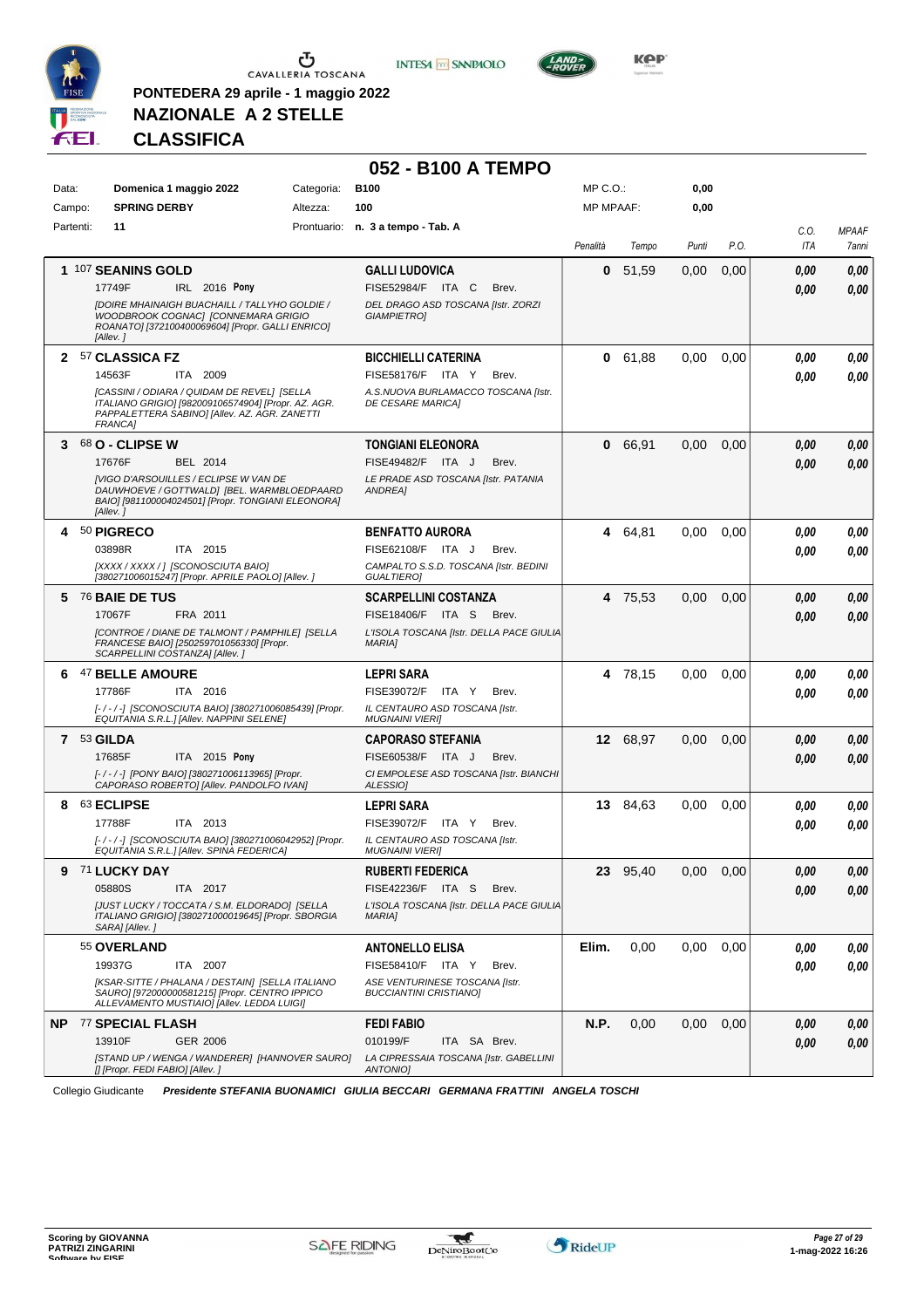

**PONTEDERA 29 aprile - 1 maggio 2022**



**053 - B110 A TEMPO**



**Kep** 

**NAZIONALE A 2 STELLE**

#### **CLASSIFICA**

| Data:        |                               | Domenica 1 maggio 2022                                                                                                                       | Categoria: | <b>B110</b>                                               |       |                                        | $MP C. O.$ :     |       | 0,00  |      |            |              |
|--------------|-------------------------------|----------------------------------------------------------------------------------------------------------------------------------------------|------------|-----------------------------------------------------------|-------|----------------------------------------|------------------|-------|-------|------|------------|--------------|
| Campo:       | <b>SPRING DERBY</b>           |                                                                                                                                              | Altezza:   | 110                                                       |       |                                        | <b>MP MPAAF:</b> |       | 0,00  |      |            |              |
| Partenti:    | 5                             |                                                                                                                                              |            | Prontuario: n. 3 a tempo - Tab. A                         |       |                                        |                  |       |       |      | C.O.       | <b>MPAAF</b> |
|              |                               |                                                                                                                                              |            |                                                           |       |                                        | Penalità         | Tempo | Punti | P.O. | <b>ITA</b> | <b>7anni</b> |
| 1            |                               | 56 FIONA VAN BOVEN DE WEVELS                                                                                                                 |            | <b>SANTUCCI GIADA</b>                                     |       |                                        | 0                | 63,84 | 0,00  | 0,00 | 0.00       | 0,00         |
|              | 17472F                        | BEL 2011                                                                                                                                     |            | <b>FISE58377/F</b>                                        | ITA J | Brev.                                  |                  |       |       |      | 0.00       | 0.00         |
|              |                               | IERCO VAN'T ROOSAKKER / OREGA VAN HET EIKEHOF /<br>ROMEO] [CHEVAL DE SPORT BELG BAIO]<br>[981100002709523] [Propr. SANTUCCI GIADA] [Allev. ] |            | ANTONIO]                                                  |       | LA CIPRESSAIA TOSCANA [Istr. GABELLINI |                  |       |       |      |            |              |
| $\mathbf{2}$ | 60 GIGOLO'                    |                                                                                                                                              |            | <b>CANGI SOFIA</b>                                        |       |                                        | $\mathbf{0}$     | 71,25 | 0,00  | 0,00 | 0.00       | 0,00         |
|              | 14633F                        | GER 2012                                                                                                                                     |            | FISE19866/R                                               | ITA C | Brev.                                  |                  |       |       |      | 0,00       | 0.00         |
|              | PRIMALDO] [Allev. ]           | [NUMERO UNO / W-CLASSIC LIN / CASSINI I]<br>[HOLSTEINER BAIO] [972270000330798] [Propr. PELUSIO                                              |            | DEL DRAGO ASD TOSCANA [Istr. ZORZI<br>GIAMPIETRO]         |       |                                        |                  |       |       |      |            |              |
| 3            | 52 LA BAMBA EH                |                                                                                                                                              |            | <b>RINALDI MIRIAM</b>                                     |       |                                        | 4                | 68.16 | 0.00  | 0.00 | 0.00       | 0.00         |
|              | 46708B                        | GER 2013                                                                                                                                     |            | FISE60554/F ITA J                                         |       | Brev.                                  |                  |       |       |      | 0.00       | 0.00         |
|              |                               | [LORDANUS / COKI DOKI / ] [OLDENBURG SAURO]<br>[276020000040515] [Propr. RINALDI MIRIAM] [Allev. ]                                           |            | <b>ANTONIOI</b>                                           |       | LA CIPRESSAIA TOSCANA [Istr. GABELLINI |                  |       |       |      |            |              |
| 4            |                               | <b>70 KIVIVE VAN DE BRANDEWIJNHOEVE</b>                                                                                                      |            | <b>TEMPESTINI GEMMA</b>                                   |       |                                        | 8                | 57,09 | 0.00  | 0.00 | 0,00       | 0,00         |
|              | 17359F                        | BEL 2010                                                                                                                                     |            | <b>FISE47067/F</b>                                        | ITA C | Brev.                                  |                  |       |       |      | 0.00       | 0.00         |
|              | TEMPESTINI ORNELLA] [Allev. ] | <b>ICOPPERFIELD VON DER HELD / GISMAU VAN DE</b><br>BRANDEWIJNHOEVE / TOULON] [BEL.<br>WARMBLOEDPAARD BAIO] [981100002458793] [Propr.        |            | JUMPING MONTALGETO ASD TOSCANA<br>[Istr. FRANCHINI MAURO] |       |                                        |                  |       |       |      |            |              |
| FC 31        |                               |                                                                                                                                              |            | <b>ROSSI MIA</b>                                          |       |                                        | <b>Partito</b>   |       |       |      | 0.00       | 0.00         |
|              |                               |                                                                                                                                              |            | FISE46576/F                                               | ITA J | $1^{\circ}G$                           |                  |       |       |      | 0.00       | 0.00         |
|              |                               |                                                                                                                                              |            | JUMPING MONTALGETO ASD TOSCANA<br>[Istr. FRANCHINI MAURO] |       |                                        |                  |       |       |      |            |              |

Collegio Giudicante *Presidente STEFANIA BUONAMICI GIULIA BECCARI GERMANA FRATTINI ANGELA TOSCHI*

### **054 - C115 A TEMPO**

| Data:  | Domenica 1 maggio 2022                                                                                                                                                                      | C <sub>115</sub><br>Categoria:                                  | MP C.O.:         |          | 0,00  |      |            |              |
|--------|---------------------------------------------------------------------------------------------------------------------------------------------------------------------------------------------|-----------------------------------------------------------------|------------------|----------|-------|------|------------|--------------|
| Campo: | <b>SPRING DERBY</b><br>Altezza:                                                                                                                                                             | 115                                                             | <b>MP MPAAF:</b> |          | 0.00  |      |            |              |
|        | Partenti:<br>$\overline{7}$                                                                                                                                                                 | Prontuario:<br>n. 3 a tempo - Tab. A                            |                  |          |       |      | C.O.       | <b>MPAAF</b> |
|        |                                                                                                                                                                                             |                                                                 | Penalità         | Tempo    | Punti | P.O. | <b>ITA</b> | <b>7anni</b> |
| 1      | <b>72 CETRO</b>                                                                                                                                                                             | <b>GRECHI EMMA</b>                                              | $\bf{0}$         | 64,63    | 0,00  | 0,00 | 0,00       | 0.00         |
|        | 13302D<br>POL 2014                                                                                                                                                                          | <b>FISE41576/F</b><br>ITA J<br>Brev.                            |                  |          |       |      | 0.00       | 0.00         |
|        | [FARMER / CENTINA / ORLY T] [SELLA POLONIA BAIO<br>SCURO] [616098100061113] [Propr. SPINELLI CARLOTTA]<br>[Allev.]                                                                          | JUMPING MONTALGETO ASD TOSCANA<br>[Istr. FRANCHINI MAURO]       |                  |          |       |      |            |              |
| 2      | 67 JARINDO VAN HET LEMMENSHOF                                                                                                                                                               | <b>FANTINI MATILDE</b>                                          | $\mathbf{0}$     | 70,72    | 0,00  | 0,00 | 0.00       | 0.00         |
|        | 18372F<br><b>BEL 2009</b>                                                                                                                                                                   | <b>FISE49843/F ITA C</b><br>Brev.                               |                  |          |       |      | 0.00       | 0.00         |
|        | <b>IWINNINGMOOD VAN DE ARENBERG / EMMELINE VAN</b><br>HET LEMMENSHOF / CASMIR ZI [BEL.<br>WARMBLOEDPAARD GRIGIO] [967000001176096] [Propr.<br>GIULIANI SILVIA] [Allev.]                     | ASE VENTURINESE TOSCANA [Istr.<br><b>BUCCIANTINI CRISTIANOI</b> |                  |          |       |      |            |              |
| 3      | 58 KAILEY                                                                                                                                                                                   | <b>ROSSI CATERINA</b>                                           |                  | 4 70,90  | 0,00  | 0.00 | 0,00       | 0,00         |
|        | GER 2012<br>17988F                                                                                                                                                                          | FISE55233/F<br>ITA C<br>Brev.                                   |                  |          |       |      | 0,00       | 0.00         |
|        | [KAISERWIND / LUCIANA / LEVISTO] [DEUTSCHES<br>REITPFERD GRIGIO] [276020000239213] [Propr.<br>TARANTINO CHIARA] [Allev.]                                                                    | DEL DRAGO ASD TOSCANA [Istr. ZORZI<br><b>GIAMPIETROI</b>        |                  |          |       |      |            |              |
|        | 66 OBI J&J Z                                                                                                                                                                                | <b>MANCINI DARIO</b>                                            |                  | 12 68,59 | 0.00  | 0,00 | 0.00       | 0.00         |
|        | 17894F<br>BEL 2012                                                                                                                                                                          | <b>FISE50994/F</b><br>ITA J<br>Brev.                            |                  |          |       |      | 0.00       | 0.00         |
|        | <b>IORLANDO / BABELUT VH LANGWATER / WIENSENDERI</b><br>[ZANGERSHEIDE BAIO] [981100002171515] [Propr.<br>MANCINI DARIO] [Allev.]                                                            | JUMPING MONTALGETO ASD TOSCANA<br>[Istr. FRANCHINI MAURO]       |                  |          |       |      |            |              |
| 5      | 69 ORLANDO DEL SOLE                                                                                                                                                                         | <b>ANDREI LARA</b>                                              |                  | 12 72,22 | 0,00  | 0,00 | 0,00       | 0.00         |
|        | 31385BXX<br>ITA 2011                                                                                                                                                                        | <b>FISE47452/F</b><br>ITA C<br>Brev.                            |                  |          |       |      | 0.00       | 0,00         |
|        | ILORD Z / GYNERIA DEL SOLE / SILVIO I] [SELLA<br>ITALIANO SAURO] [941000012742632] [Propr. LE BETULLE<br>DI MORETTI MASSIMILIANO] [Allev. SOCIETA' AGRICOLA<br>ALLEVAMENTO CASCINA IL SOLEI | JUMPING MONTALGETO ASD TOSCANA<br>[Istr. FRANCHINI MAURO]       |                  |          |       |      |            |              |